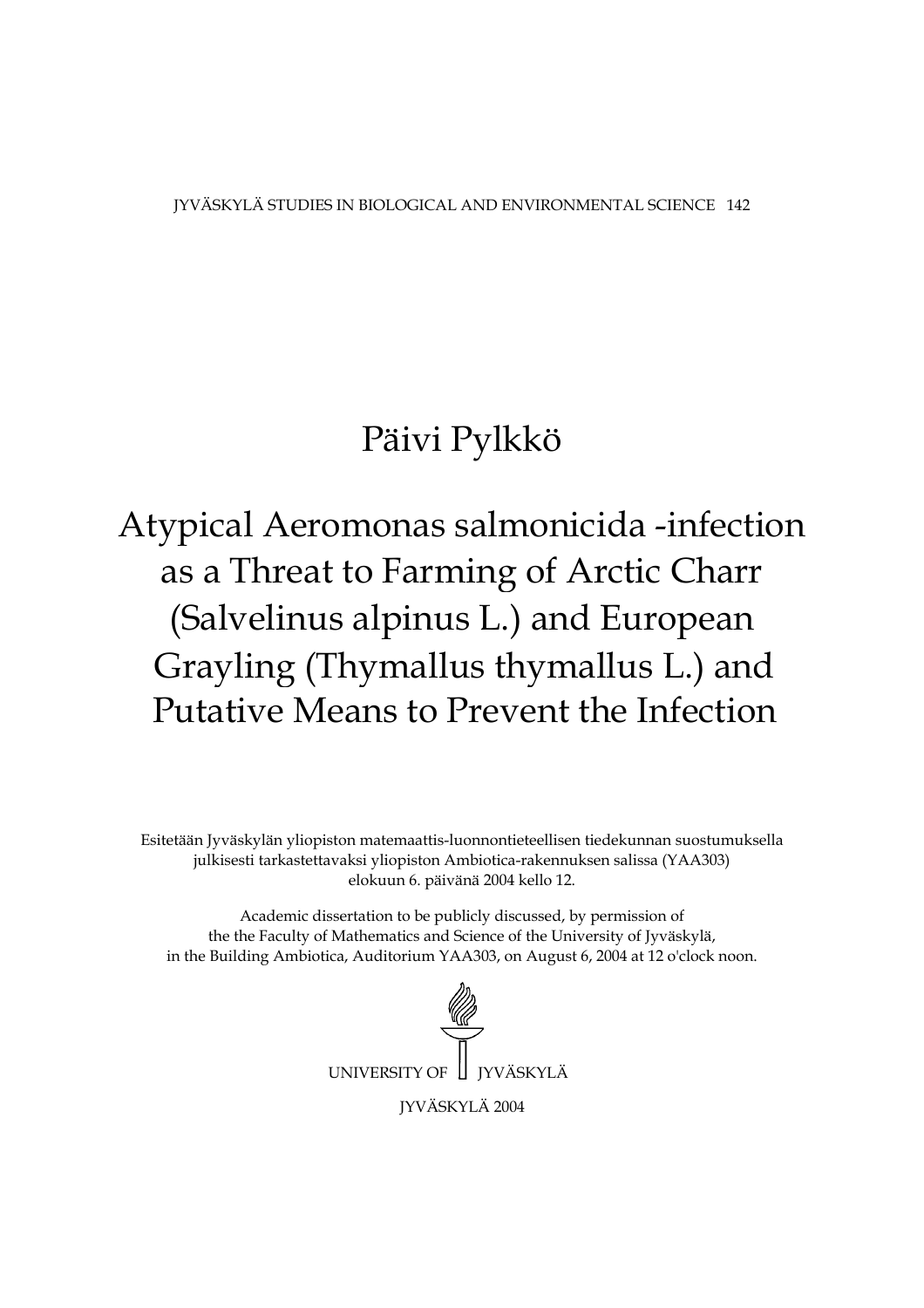Atypical Aeromonas salmonicida -infection as a Threat to Farming of Arctic Charr (Salvelinus alpinus L.) and European Grayling (Thymallus thymallus L.) and Putative Means to Prevent the Infection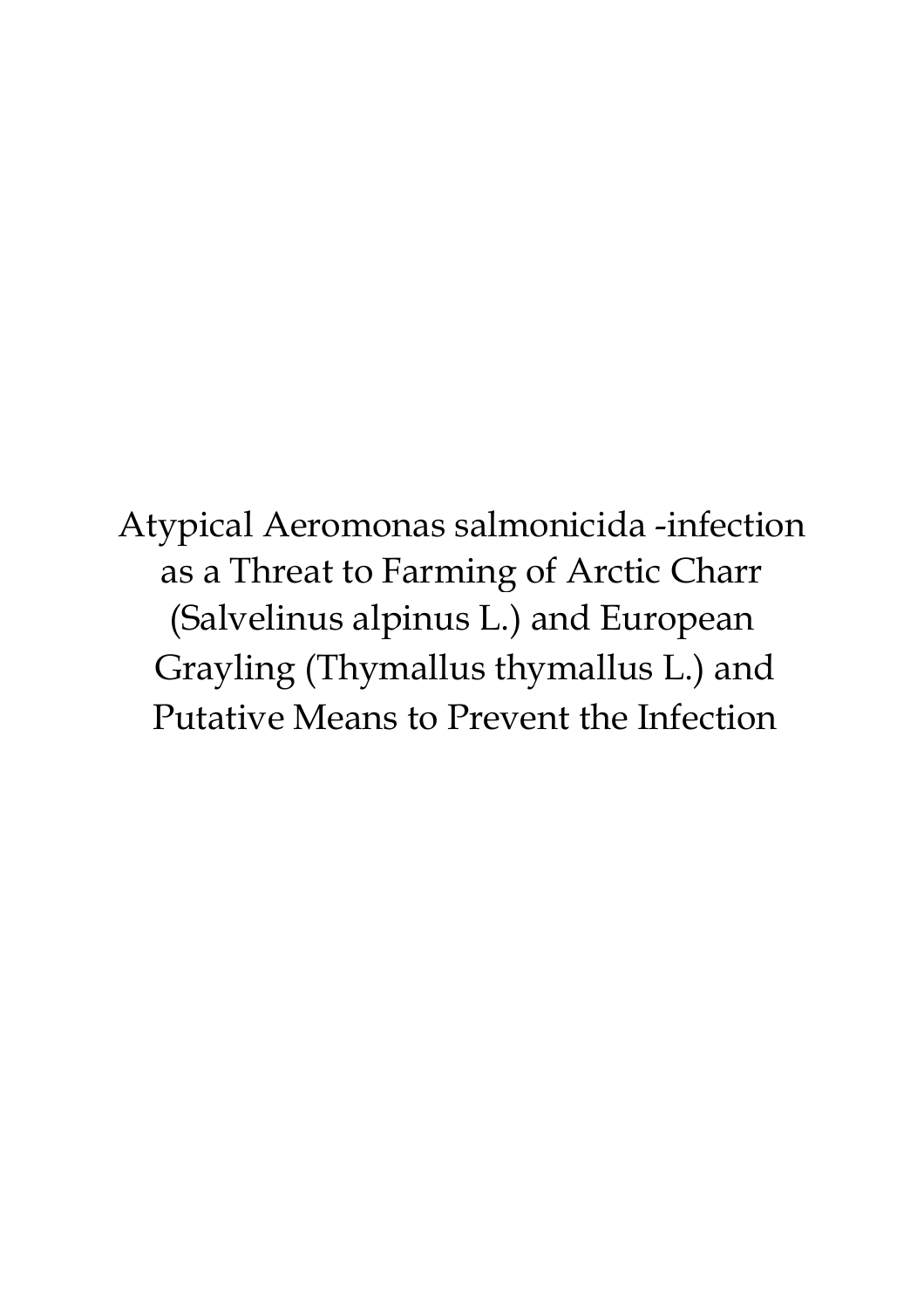IYVÄSKYLÄ STUDIES IN BIOLOGICAL AND ENVIRONMENTAL SCIENCE 142

# Päivi Pylkkö

Atypical Aeromonas salmonicida -infection as a Threat to Farming of Arctic Charr (Salvelinus alpinus L.) and European Grayling (Thymallus thymallus L.) and Putative Means to Prevent the Infection

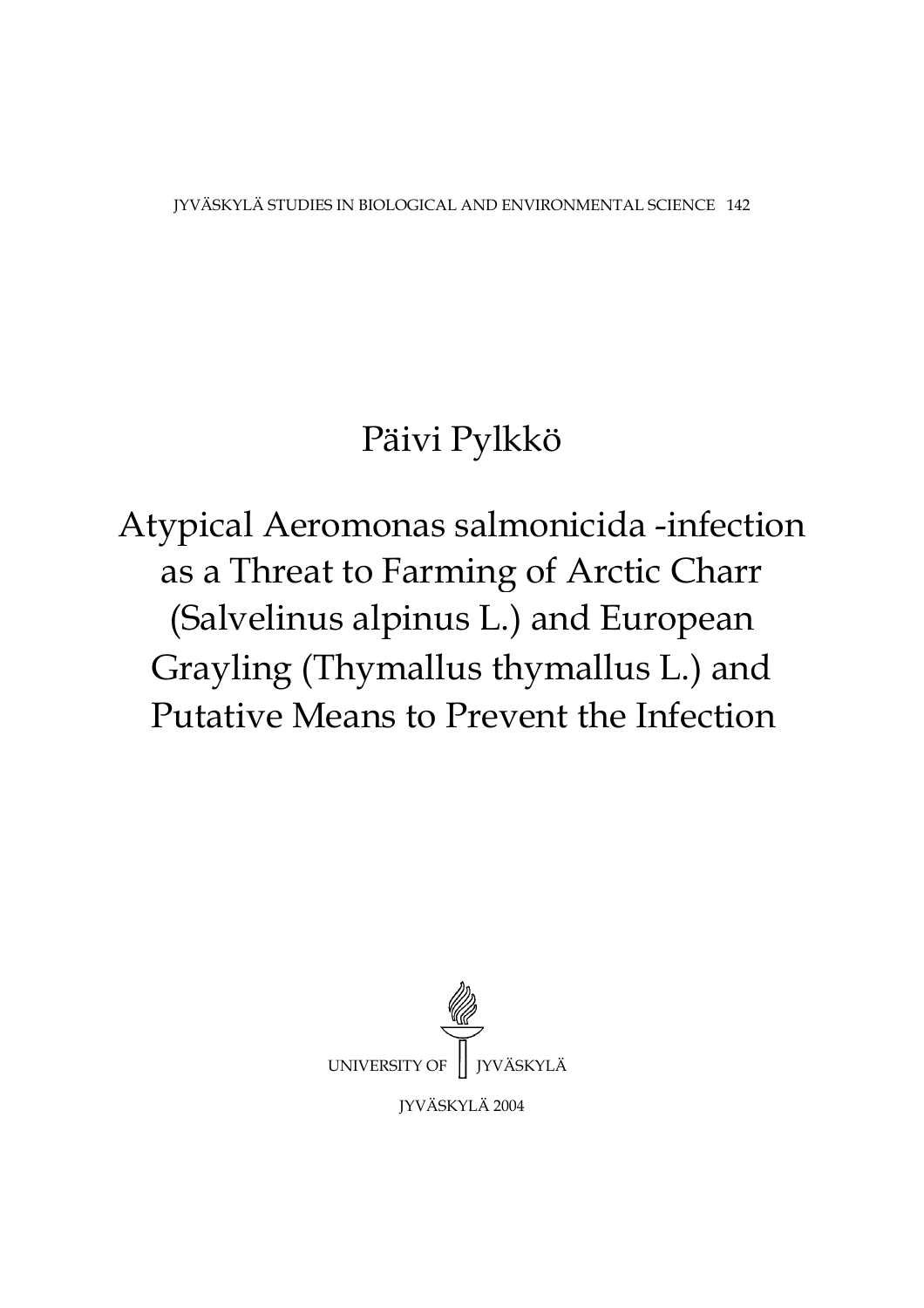Editors Jukka Särkkä Department of Biological and Environmental Science, University of Jyväskylä Pekka Olsbo, Marja-Leena Tynkkynen Publishing Unit, University Library of Jyväskylä

URN:ISBN 9513918424 ISBN 951-39-1842-4 (PDF)

ISBN 951-39-1821-1 (nid.) ISSN 1456-9701

Copyright © 2004, by University of Jyväskylä

Jyväskylä University Printing House, Jyväskylä 2004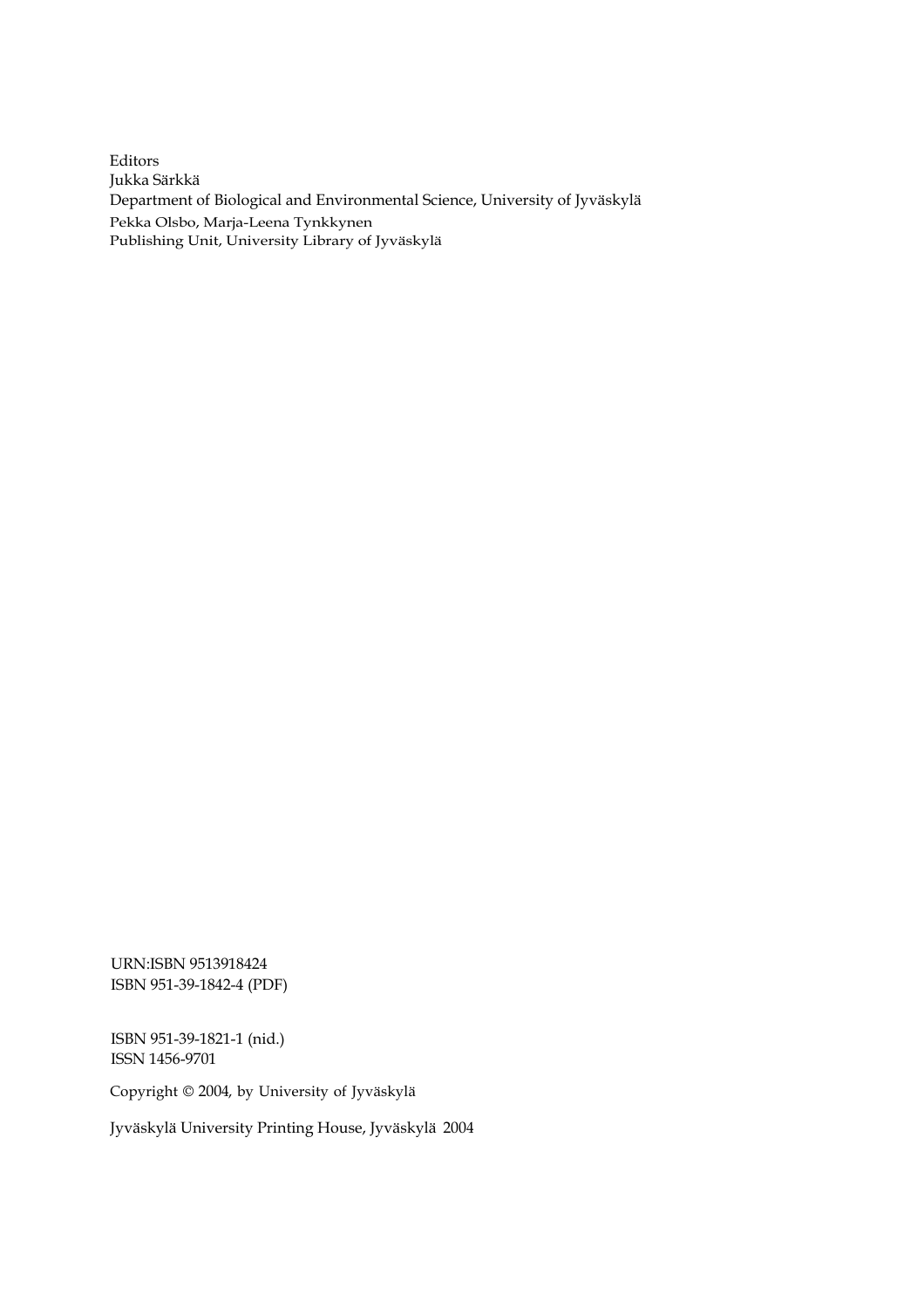*To Harri, Henri and Olga*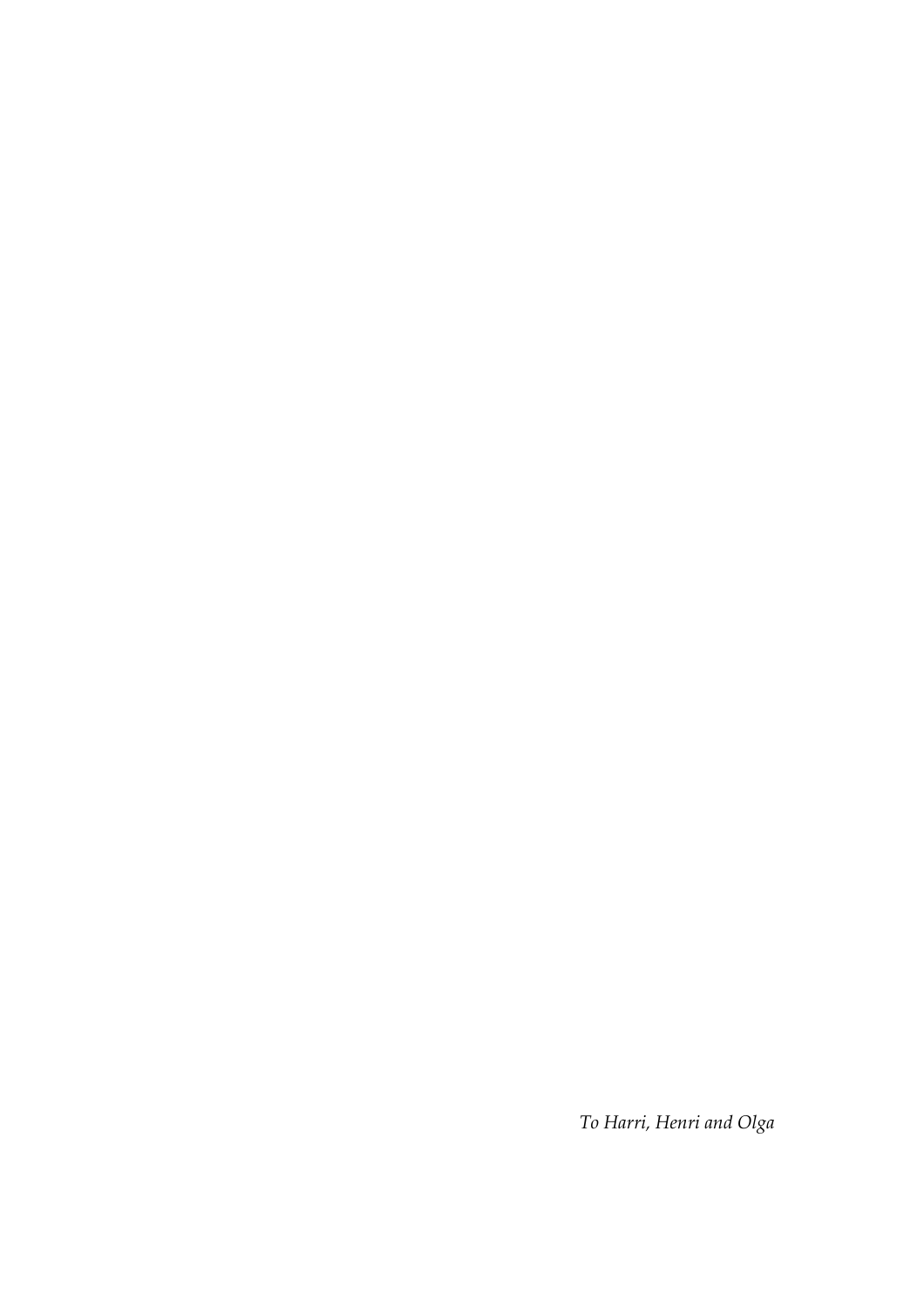## **ABSTRACT**

Päivi Pylkkö

Atypical Aeromonas salmonicida -infection as a threat to farming of Arctic charr (Salvelinus alpinus L.) and European grayling (Thymallus thymallus L.) and putative means to prevent the infection Jyväskylä: University of Jyväskylä, 2004, 46 p. (Jyväskylä Studies in Biological and Environmental Science, ISSN 1456-9701; 142) ISBN 951-39-1842-4

This review summarizes the results of studies on atypical *Aeromonas salmonicida* (aAS) infection among farmed Arctic charr (*Salvelinus alpinus*) and European grayling (*Thymallus thymallus*) (later referred as charr and grayling, respectively). Specifically, I aimed to characterize the causative agent of aAS -infection, to describe putative virulence factors of the bacteria and cross pathology of the infection in charr and grayling. I also aimed to describe some of the immune defense functions in charr. I also described a concomitant presence of a common fresh water fish parasite, *Diplostomum spathaceum*, and aAS -bacteria in manifestation of the bacterial infection. The experimental juvenile charr and grayling, originated from Vuoksi, Kymijoki and Inari watercourses in Finland. Several (n=66) aAS isolates from 7 watercourses in Finland and from the Baltic sea were characterized in the study. These were compared to 11 Swedish, 1 Icelandic aAS isolates, to 3 *A. salmonicida* subsp. *salmonicida* (ASS) isolates and to ATCC 33659, a type strain for *A. salmonicida* subsp. *achromogenes*. Classical biochemical analyzes and modern molecular tools (macrorestricted genome and plasmid profiles) were utilized in characterizing. AAS was detected from fish tissue (intestine, lens and heart) by a combination of bacterial cultivation and polymerase chain reaction (PCR) techniques. Pathology of aAS infection in charr and grayling was described both in natural outbreaks at fish farms and after experimental challenge. The effects of oil-adjuvanted vaccine on the immune system and on the growth of charr at different post vaccination (p.v.) temperatures was studied. Interactions between bacteria and parasites were studied using grayling subjected to concomitant exposure of aAS bacteria and *D. spathaceum* parasites. Genetically identical aAS isolates within the Vuoksi and the Kymijoki watercourse were found, whereas genetic differences between aAS isolates from various river basins were observed. A major virulence factor in Vuoksi aAS -isolates need to be studied further. In charr and grayling aAS caused systemic infection. Vaccination induced in charr a significant anti-aAS specific antibody response and increased plasma lysozyme activity at all p.v. temperatures. The vaccination had no ultimate negative effects on the growth of charr. AAS bacteria was successfully detected from a heart tissue of grayling by the combination of bacterial cultivation and PCR techniques. The detection level was 17 aAS cells per 100 mg sampled tissue. *D. spathaceum* enhanced bacterial infections in fish. Diplostomids also caused serious eye ruptures in grayling.

Key words: Atypical Aeromonas salmonicida; Salvelinus alpinus; Thymallus thymallus; Diplostomum spathaceum; pathology; characterization; virulence, prevention; farming; PCR; PFGE

*P. Pylkkö, Department of Biological and Environmental Science, University of Jyväskylä, P.O. Box 35, FI-40014, University of Jyväskylä, Finland*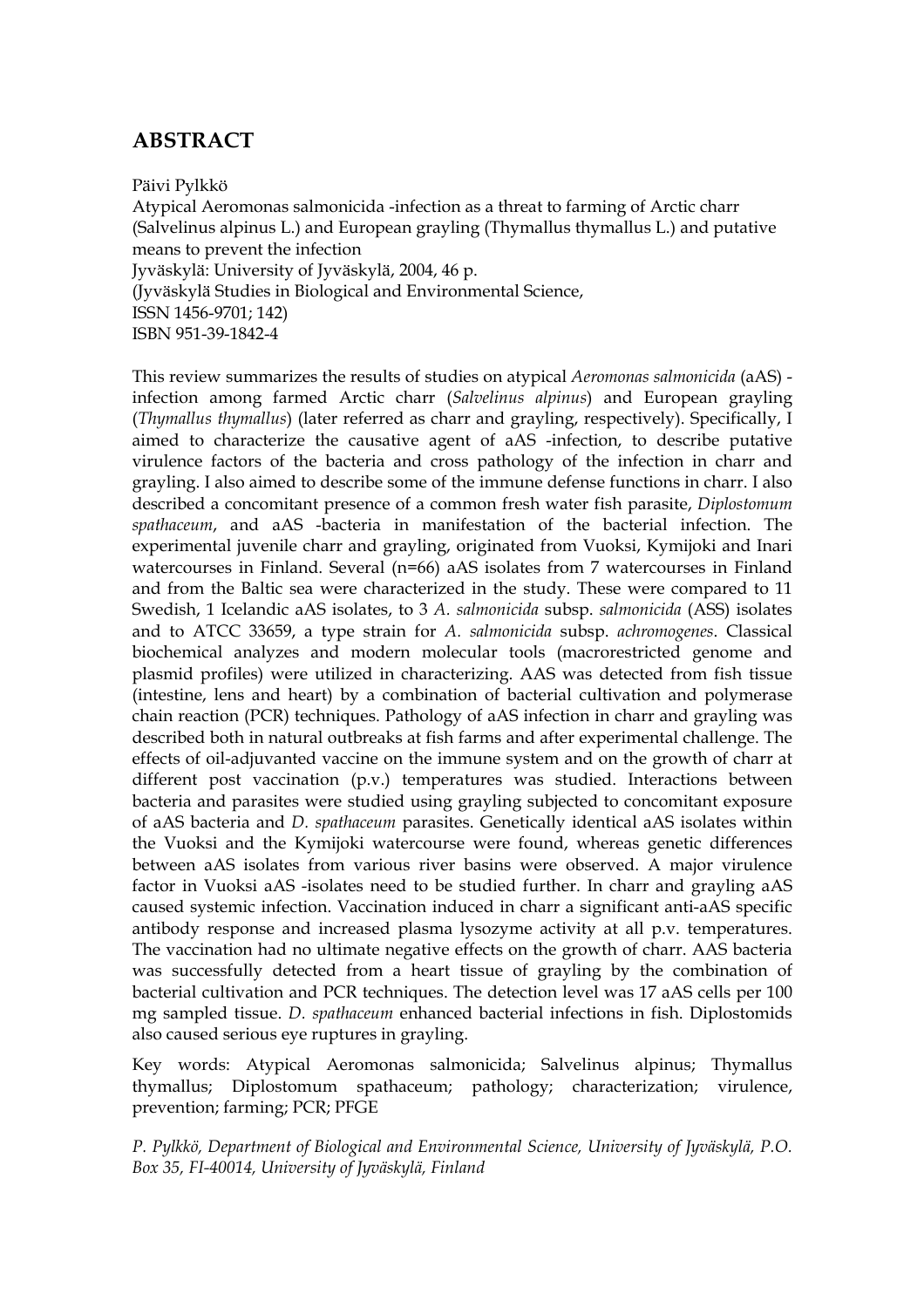| Author's address | Päivi Pylkkö<br>University of Jyväskylä,<br>Department of Biological and Environmental<br>Sciences,<br>P.O. Box 35,<br>40014 University of Jyväskylä,<br>Finland<br>e-mail: paivi.pylkko@mtt.fi                                                                                                                                                                                   |
|------------------|-----------------------------------------------------------------------------------------------------------------------------------------------------------------------------------------------------------------------------------------------------------------------------------------------------------------------------------------------------------------------------------|
| Supervisor       | Professor E. Tellervo Valtonen<br>Department of Biological and Environmental<br><b>Sciences</b><br>University of Jyväskylä<br>P.O. Box 35<br>FI-40014 University of Jyväskylä<br>Professor Sinikka Pelkonen<br>National Veterinary and Food Research Institute,<br>Kuopio Department<br>PL 92<br>70701 Kuopio<br>Finland                                                          |
| <b>Reviewers</b> | Dr. Bjarnheiður K. Guðmundsdóttir,<br>Institute for Experimental Pathology,<br>University of Iceland,<br>Keldur v/Vesturlandsveg,<br>IS-112 Reykjavík.<br>Iceland<br>Research Professor Kurt Buchmann<br>Royal Veterinary and Agricultural University<br>Department of Veterinary Pathobiology<br>Section of Fish Diseases<br>Stigbøjlen 4<br>DK-1870 Frederiksberg C.<br>Denmark |
| Opponent         | Professor Alexandra Adams<br>The Aquatic Vaccine Unit<br><b>Institute of Aquaculture</b><br>University of Stirling<br>FK94LA<br>Scotland                                                                                                                                                                                                                                          |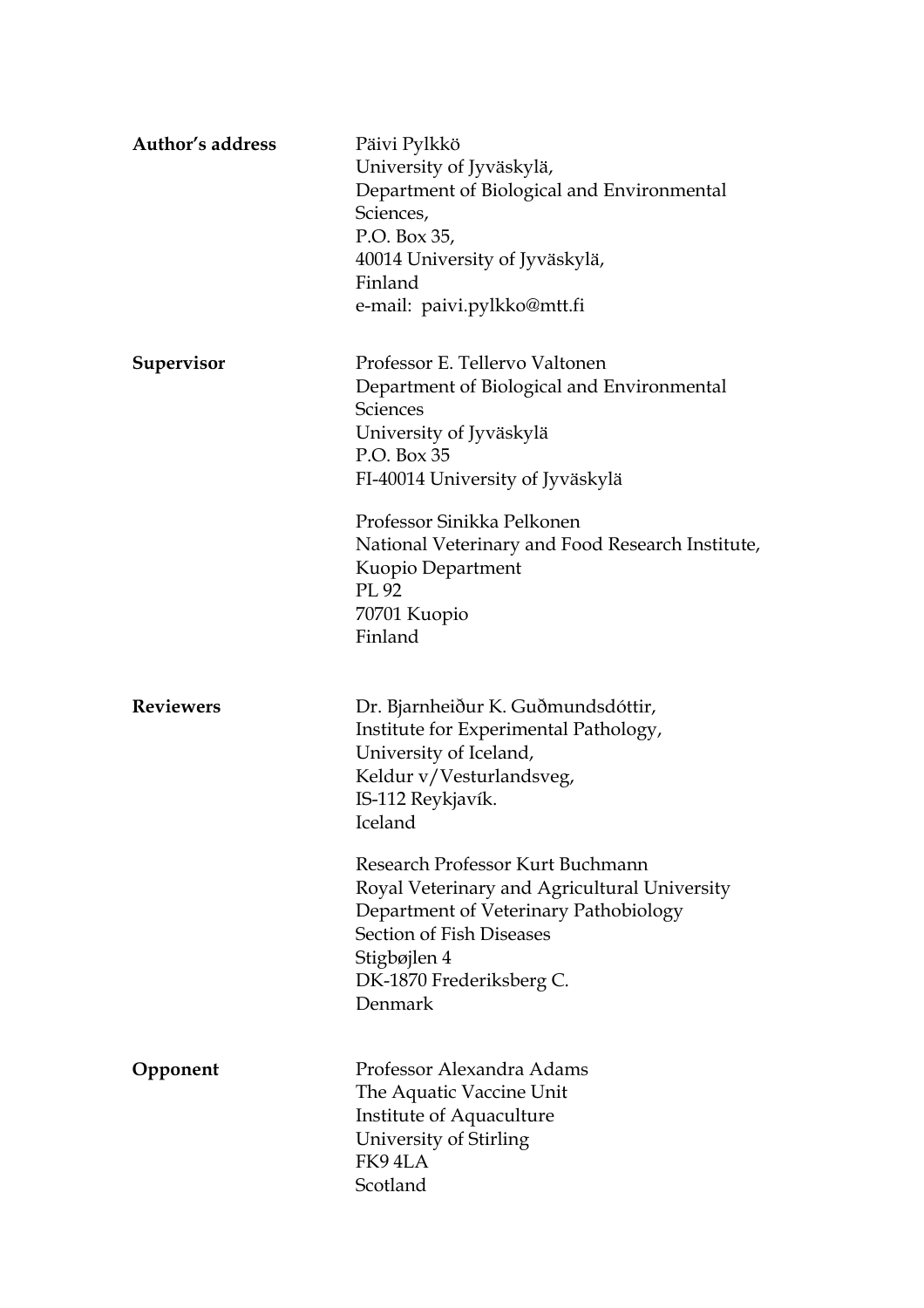# **CONTENTS**

## LIST OF ORIGINAL PUBLICATIONS

| Infectious diseases - a threat to stocking program and genetic diversity 9 |  |
|----------------------------------------------------------------------------|--|
| Detection and identification methods for pathogens11                       |  |
|                                                                            |  |
|                                                                            |  |
|                                                                            |  |
|                                                                            |  |
|                                                                            |  |
|                                                                            |  |
|                                                                            |  |
|                                                                            |  |
|                                                                            |  |
|                                                                            |  |
|                                                                            |  |
|                                                                            |  |
|                                                                            |  |
|                                                                            |  |
|                                                                            |  |
| Characterization and virulence factors of atypical Aeromonas               |  |
|                                                                            |  |
| Atypical Aeromonas salmonicida -infection in charr and grayling 24         |  |
|                                                                            |  |
| Putative preventive means against aAS bacterial infection -                |  |
|                                                                            |  |
|                                                                            |  |
|                                                                            |  |
|                                                                            |  |
|                                                                            |  |
|                                                                            |  |
|                                                                            |  |
|                                                                            |  |
|                                                                            |  |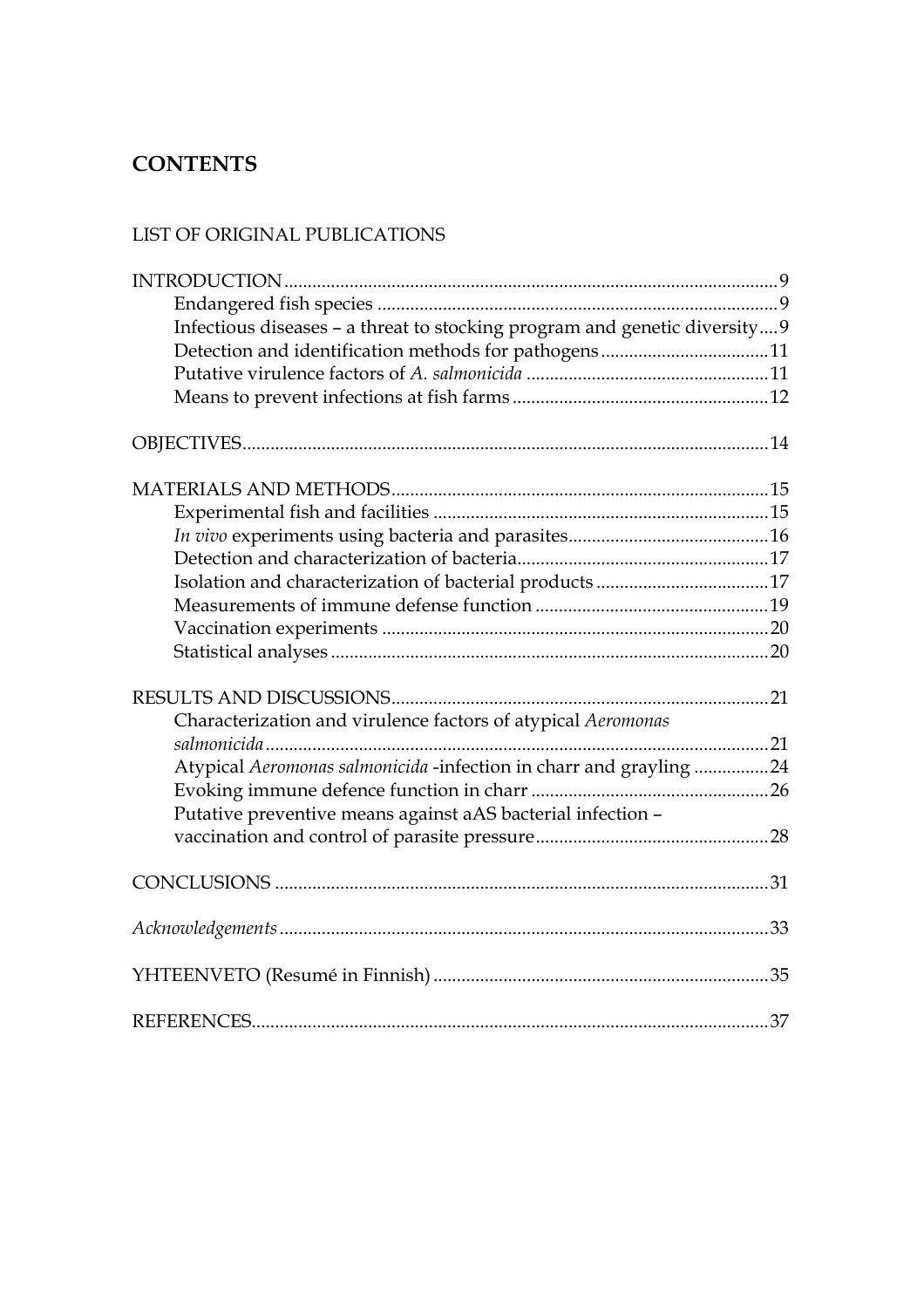## **LIST OF ORIGINAL PUBLICATIONS**

- I Pylkkö P, Pohjanvirta, T, Madetoja J, Pelkonen P. Characterization of atypical *Aeromonas salmonicida* infection in Arctic charr *Salvelinus alpinus* and European grayling *Thymallus thymallus*. Submitted.
- II Pylkkö P, Suomalainen L-R, Tiirola M, Valtonen T. Evidence of enhanced bacterial invasion during *Diplostomum spathaceum* infection in European grayling (*Thymallus thymallus* L.). Manuscript.
- III Pylkkö P, Lyytikäinen T, Ritola O, Pelkonen S, Valtonen ET 2002. Temperature effect on the immune defence functions of vaccinated and unvaccinated Arctic charr *Salvelinus alpinus*. Diseases of Aquatic Organisms 52: 47-55.
- IV Madetoja J, Pylkkö P, Pohjanvirta T, Schildt L, Pelkonen S 2003. Putative virulence factors of atypical *Aeromonas salmonicida* isolated from Arctic charr, *Salvelinus alpinus* (L.) and European grayling, *Thymallus thymallus*  (L.). Journal of Fish Diseases 26: 349-359.
- V Pylkkö P, Lyytikäinen T, Ritola O, Pelkonen S 2000. Vaccination influences growth of Arctic charr. Diseases of Aquatic Organisms 43: 77-80.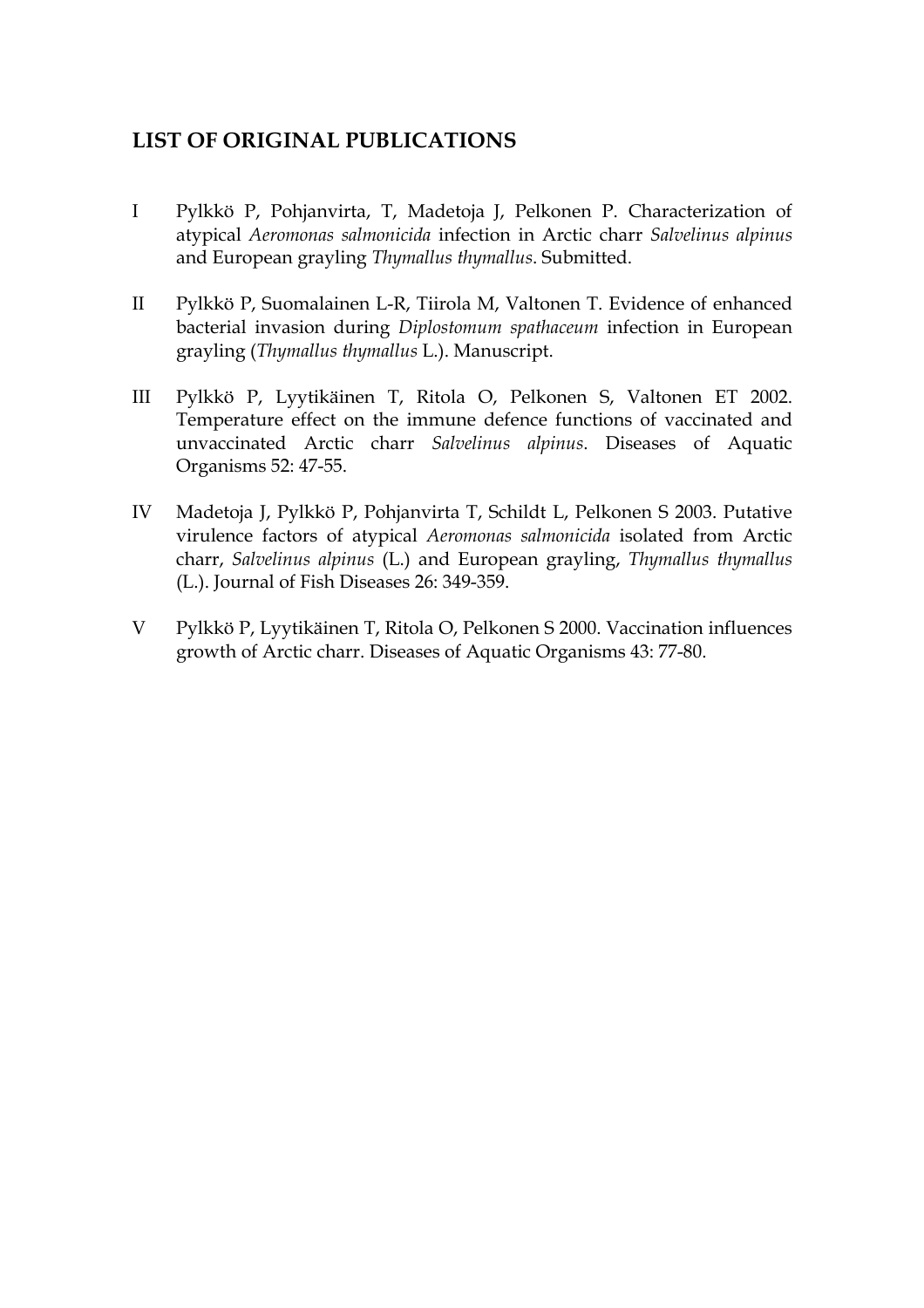# **INTRODUCTION**

### **Endangered fish species**

When Lake Saimaa in the The Vuoksi watercourse, in southeastern Finland, was formed after the last glacial period some 10 000 years ago (Saarnisto *et al.* 1995, Saarnisto & Saarinen 2001), several salmonid species were isolated from the sea. At present Arctic charr (*Salvelinus alpinus* L.), European grayling (*Thymallus thymallus* L), landlocked salmon (*Salmo salar* m. *sebago* G*.*) and landlocked trout (*Salmo trutta* m. *lacustris* L.) still occur in the area.

 Charr is classified either as a critically endangered (in Lake Saimaa in the Vuoksi watercourse) or threatened (in Inari) fish species in Finland (International Union for Conservation of Nature and Natural Resources 2000, IUCN). Grayling is also one of the near threatened fish species (IUCN 2000). Spawning of charr and grayling in nature does not maintain the natural stocks, which are either dependent on, or are supported by, stocking. Brood fish, juveniles and eggs of grayling are conserved by government fish farms.

To preserve the genetic background, Finnish government policy advises stocking fish that originate from the same water body where they are released. Restocking of charr and grayling is carried out in four watercourses in Finland. These are Vuoksi, draining eastwards via Lake Ladoga to the Gulf of Finland; Kymijoki, draining southwards to the Gulf of Finland; Oulujoki, draining to the northern Gulf of Bothnia, and Inari, draining to the Arctic Ocean.

## **Infectious diseases – a threat to stocking program and genetic diversity**

Cultivation of fish at high densities in fish farms attracts a variety of parasites, most of which are protozoans or other ectoparasites (e.g. Rintamäki-Kinnunen & Valtonen 1996, 1997; Hakalahti & Valtonen 2003). Some endoparasitic trematode species such as larvae of *Diplostomum spathaceum,* migrating through fish skin and tissues, can also cause outbreaks (e.g. Crowden & Broom 1980; Lafferty & Morris 1996).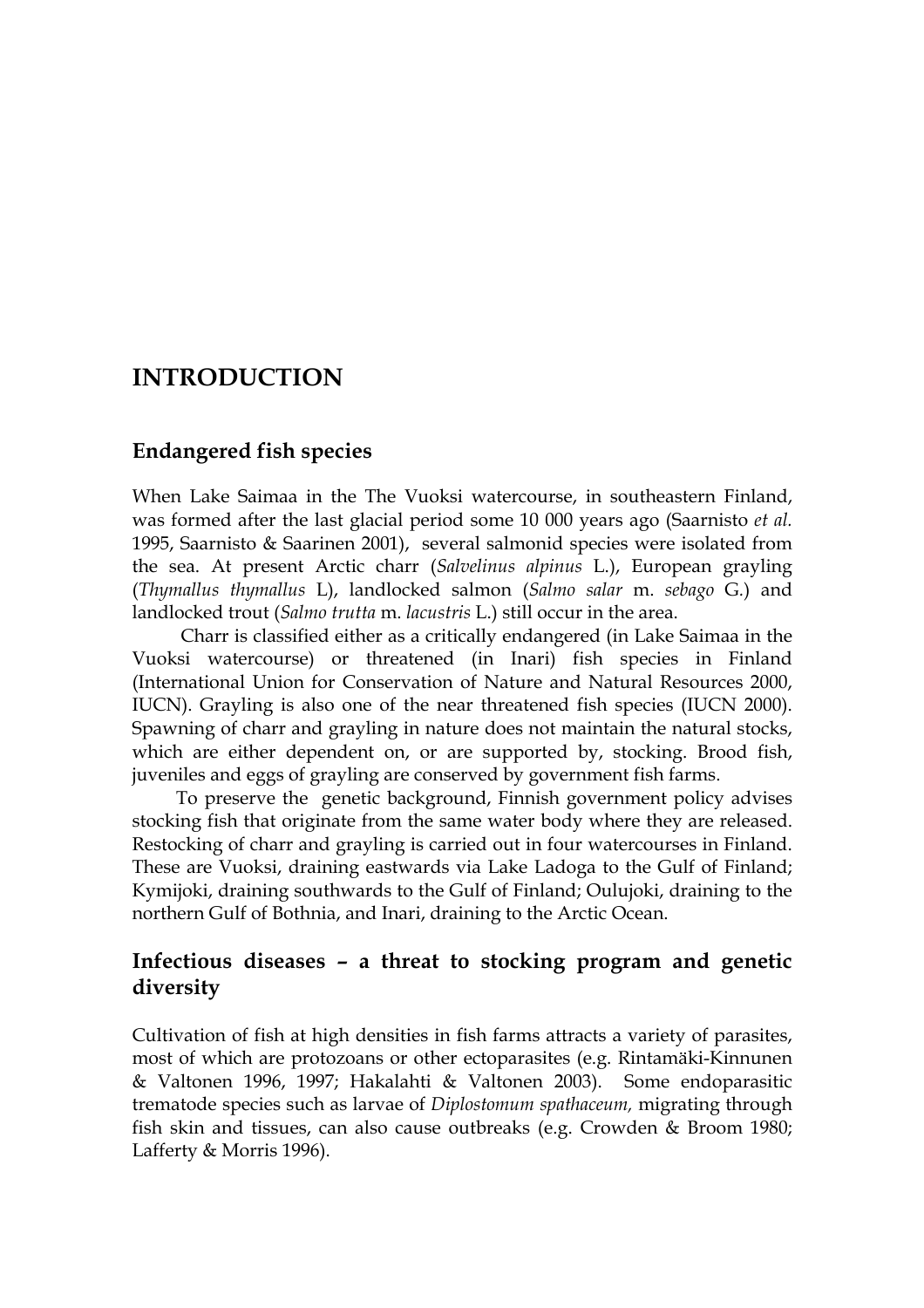While parasitic diseases are the most common cause of mortality in northern fish farms, bacterial diseases are also prevalent (Rintamäki-Kinnunen 1997). In northern latitudes the open water period lasts 4 to 5 months. During summer, lake water temperature increases from 4 to as high as 20ºC. At this time bacterial and parasitic pathogens are concomitantly present at farms and fishes are exposed to both pathogens.

The most common bacterial diseases creating problems at Nordic fish farms are "typical" *Aeromonas salmonicida* (ASS), the causative agent of furunculosis , several "atypical" *A. salmonicida* subspecies (Griffin et al 1953, Rintamäki & Valtonen 1991), *Listonella anguillarum* (Pedersen *et al.* 1999), *Pseudomonas anguilliseptica* (Rintamäki & Koski 1987, Wiklund & Lönnstrom 1994), *Renibacter salmoninarum* (Wiklund & Lönnstrom 1994), *Flavobacterium columnare* (Koski *et al.* 1993), *Flavobacterium psychrophilum* (Wiklund *et al.* 1994) and *Yersinia ruckeri* (Valtonen et. al 1992). At Finnish fish farms, charr and grayling are most susceptible to atypical *Aeromonas salmonicida* -infection and are annually affected by this disease.

Atypical *Aeromonas salmonicida* (aAS) has been isolated in several places in Finland, most often however in the Vuoksi and Kymijoki watercourses and mainly from diseased charr and grayling. Rintamäki & Valtonen (1991) have isolated aAS from brown trout in the Kymijoki and Oulujoki watercourses. In addition, aAS has occasionally been isolated from diseased wild fish such as roach (*Rutilus rutilus* L.), vendace (*Coregonus albula* L.) and dace (*Leuciscus leuciscus* L.) (National Veterinary and Food Research Institute, EELA, annual statistics) and cyprinid fish and flounder in the Archipelago Sea of the Baltic Sea (Wiklund et al. 1999).

 In Iceland, aAS-infection is considered endemic in wild salmon (Guðmundsdóttir 1997). In Sweden, aAS infection has been a severe threat to the grayling stocking program (Carlstein 1996). Atypical *A. salmonicida* disease has also been described from salmonids in Canada and Chile (Olivier 1990, Bravo 2000). However, the pathogenesis of the disease has not been thoroughly described.

Atypical AS outbreaks in charr and grayling stocks at Finnish fish farms are usually followed by a high mortality rate, exceeding 60% (paper I). Mortality of 30 % of the total salmon production has been estimated in Iceland (Guðmundsdóttir 1997). Rintamäki & Valtonen (1991) reported mortality from 4% to 20% among grayling stocks at a northern Finnish farm. The disease affects equally fish from fingerlings to brood fish. In addition, outbreaks are an annual nuisance at the fish farms. Therefore, aAS disease is really a severe threat to charr and grayling restocking programs and to the genetic diversity of these vulnerable fish species. The aAS disease also causes considerable economic losses to commercial farming of salmonid fishes.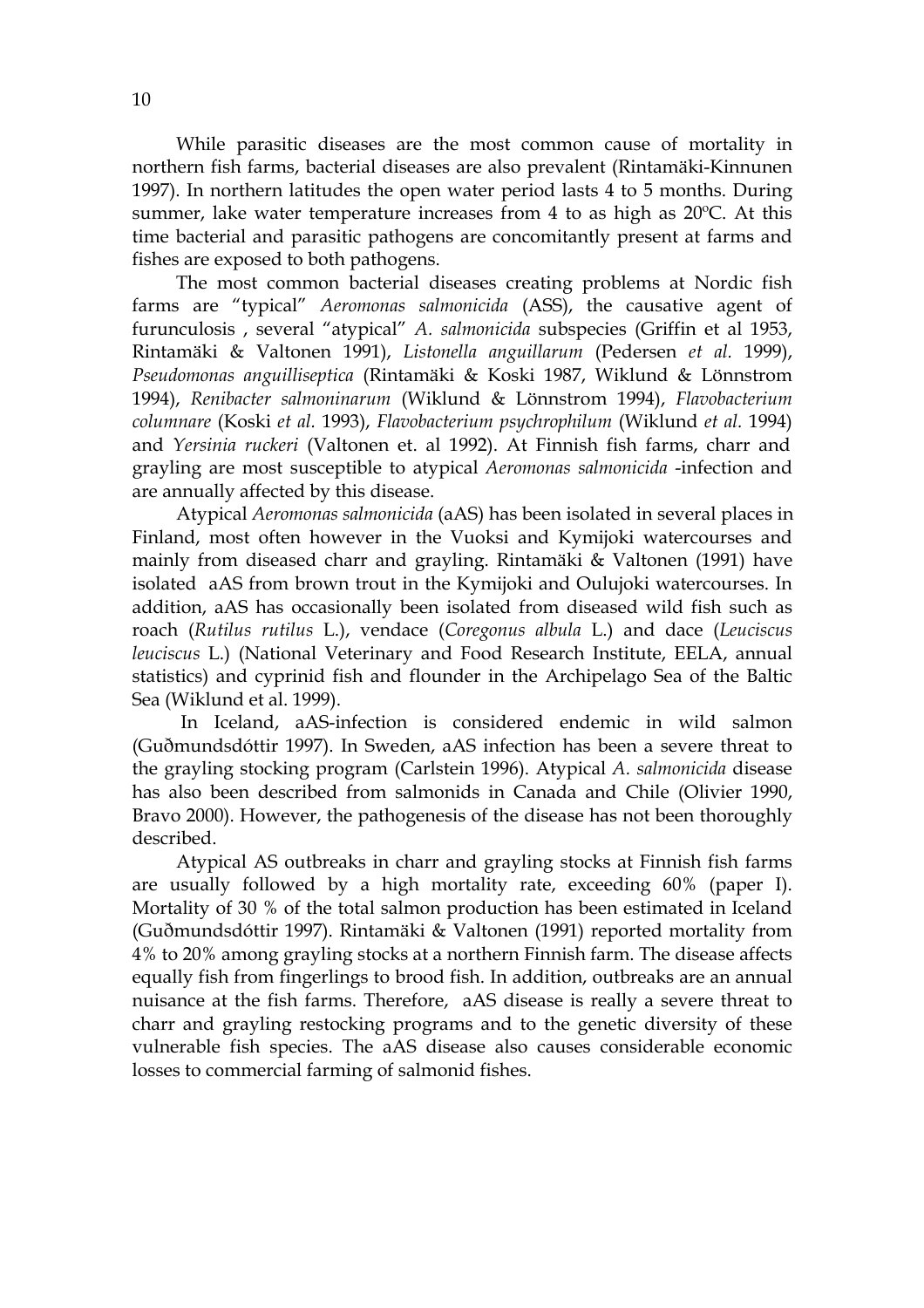#### **Detection and identification methods for pathogens**

Isolation of bacteria on nutrient agar plates combined with biochemical analyzes of utilization of sugars by bacteria have been commonly used in fish disease diagnostics. However, a low number of viable bacteria, as is the case at the beginning of the disease already creates a problem in this kind of diagnostics. It has been shown that less than 1% of aquatic and terrestrial bacteria can be isolated on agar plates (Jannasch & Jones 1959). The percentage may be higher for fast-growing organisms such as fish pathogens, but may still hamper the diagnosis.

Polymerase chain reaction (PCR) is reported to be a useful tool for the identification of microbiological pathogens from fish (Hänninen & Hirvelä-Koski (1997, 1999). Several PCR based methods are available. Species-specific PCR has previously been used to detect *A salmonicida* from mixed cultures (Høie et al*.* 1997, Austin et al 1998, O'hIci et al 2000). In addition, microbial communities can be analyzed by PCR amplification of 16S ribosomal DNA (rDNA) with universal bacterial primers to reveal the pathogen. This approach can also be applied to fish diseases, such as flavobacterial diseases (Tiirola et. al. 2003).

Macrorestriction of genomic DNA (MRP) and plasmid profile analyzes have been successfully applied to epidemiological studies of fish diseases (Whittington et al. 1995, Sørum et al. 2000, Madetoja et al*.* 2001). These methods have also greatly improved the characterization of *Salmonella* subtypes in diagnostic use (Lukinmaa et al*.* 1999).

#### **Putative virulence factors of** *A. salmonicida*

The pathogenic mechanism of aAS infection in charr and grayling is unresolved. Virulence factors of ASS have been intensively studied.

A cell surface A-layer and secreted extracellular products (ECP) containing enzymatic and toxic activities, have been associated with the pathogenicity of the bacterium. Two secreted toxins, a cytolytic toxin, glycerophospholipid-cholesterol acyltransferase (GCAT), and a toxic 70 kDa serine protease have been implicated as major factors in the pathogenesis of furunculosis (Sheeran *&* Smith 1981; Lee & Ellis 1990; Ellis 1997). However, it has been suggested that the exotoxic activities are different in typical and aAS bacteria (Guðmundsdóttir et al. 1990, Guðmundsdóttir 1996, Austin *et al.*1998).

Guðmundsdóttir et al. (1990) and Guðmundsdóttir et al. (1995) have characterized a toxic protease, from the ECP of the pigment producing aAS. This protease, characterized as a metallocaseinase, AsaP1, has been suggested to play an important role in the pathogenesis of the disease in Atlantic salmon (Guðmundsdóttir 1996). Injection of the AsaP1 toxoid in Atlantic salmon induced protection against aAS infection (Guðmundsdóttir & Magnadóttir 1997).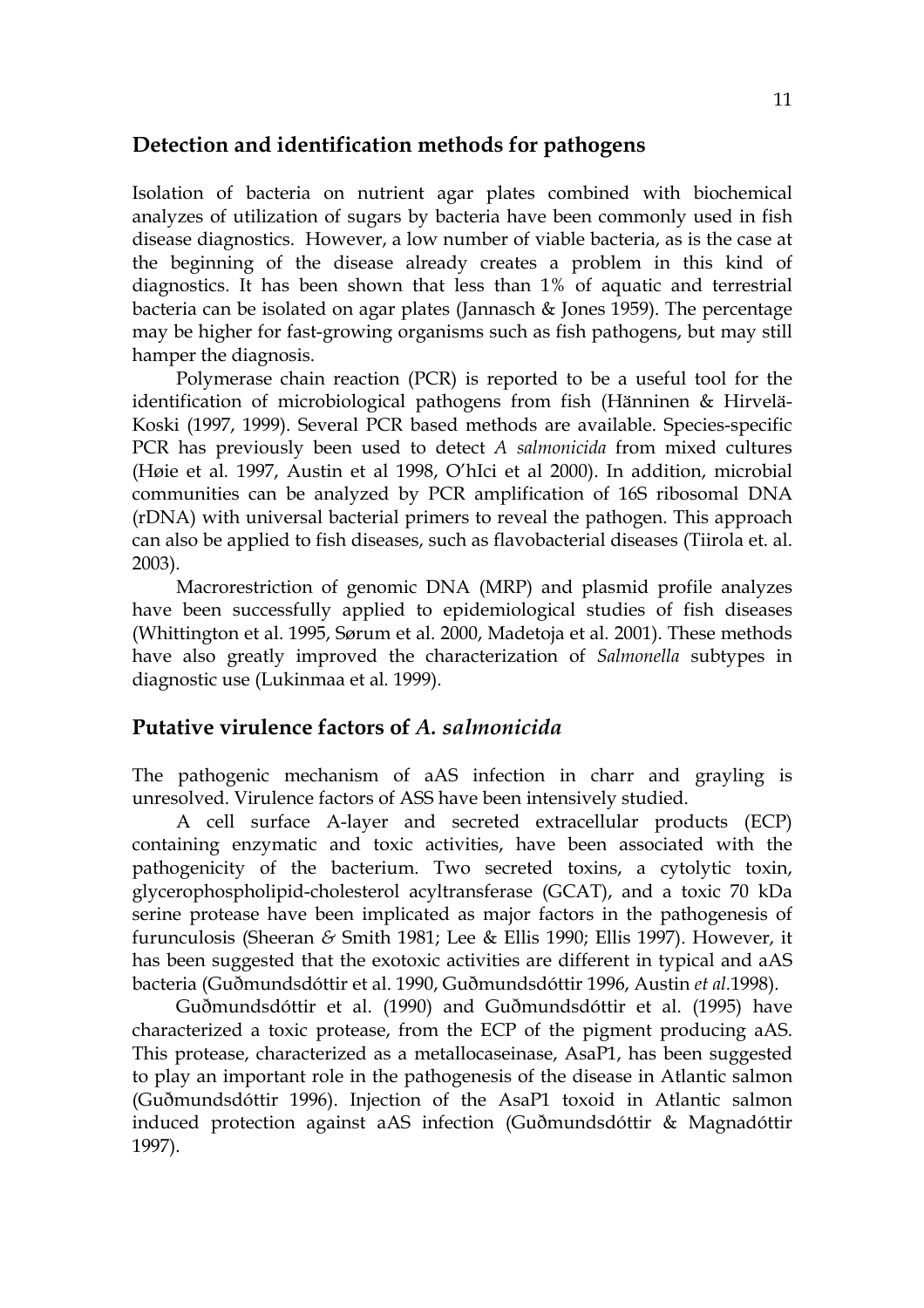However, there are great differences in the activities of the ECP between atypical isolates originating from different geographical locations and different fish species (Guðmundsdóttir 1996; Gunnlaugsdóttir & Guðmundsdóttir 1997; Austin et al. 1998) which apparently relate to the heterogeneity of aAS bacteria. Furthermore, Austin et al. (1998) had earlier observed no caseinase production and very poor gelatinase production by the aAS isolate originated from Finnish grayling. Guðmundsdóttir et al. (2003) classified the analyzed Finnish strains as non-toxic according to their exotoxin secretion. Braun et al. 2002 have characterized an ADP-ribosyltransferase toxin (AexT) from ASS extra cellular products. The AexT have been associated with the virulence of ASS via a type III secretion pathway of Gram negative bacteria (Salmond & Reeves 1993, Hueck 1998, Lee 1997) by translocation of the toxin directly from bacterial cell into the target cell in a host (Braun et al. 2002, Burr et al. 2003).

 Virulence factors of aAS isolates are indeed a complicated matter and not yet thoroughly understood.

#### **Means to prevent infections at fish farms**

Pathogens usually have their virulence components located on their surface and in the cell wall. Protection by the host is based on inactivation of such components. In vertebrates, lysozyme is one of the enzymes in the first-line of defense against invading pathogens (see e.g. Roitt 1994, Janeway et al. 1999). The defense response is directed against the peptidoglycan layer, especially in the cell wall of Gram-positive bacteria, that is suspected to be weakened by the alternative pathway of the complement system before enzymatic (lysozyme) attack (see e.g. Janeway et al. 1999). Activation of the complement system, the classical pathway, is based on specific recognition of an invading pathogen while activation of the alternative pathway needs no specific recognition (see e.g. Roitt 1994, Janeway et al*.* 1999).

Antibody responses against ASS and aAS after vaccination have been studied in Atlantic salmon (*Salmo salar)*, brown trout (*Salmo trutta* L.*)*, and various *Oncorhynchus* species. (Thuvander et al*.* 1987, Guðmundsdóttir & Magnadóttir 1997). Humoral antibodies and neutralization of bacterial toxins are important protective mechanisms in fishes (Guðmundsdóttir & Magnadóttir 1997). The variety of virulence factors and mechanisms of aAS and typical *Aeromonas salmonicida* (ASS) bacteria indicates that they possess many different means to evade the immune system of fish (Garrote et al*.* 1992, Merino et al*.* 1994).

 Vaccination against furunculosis and vibriosis (*Listonella anguillarum*) is a well-established practice in fish farming. These vaccines have been successful in protecting brown trout, (*Salmo trutta* m. *lacustris* L.), Atlantic salmon, and rainbow trout, (*Oncorhynchus mykiss* W.) against the diseases (Thuvander et al. 1987, 1993, Midtlyng et al. 1996). Injection of the AsaP1 toxoid into Atlantic salmon induced protection against infection (Guðmundsdóttir & Magnadóttir 1997). An autogenous oil-based vaccine against aAS (Iceland Bioject.OO,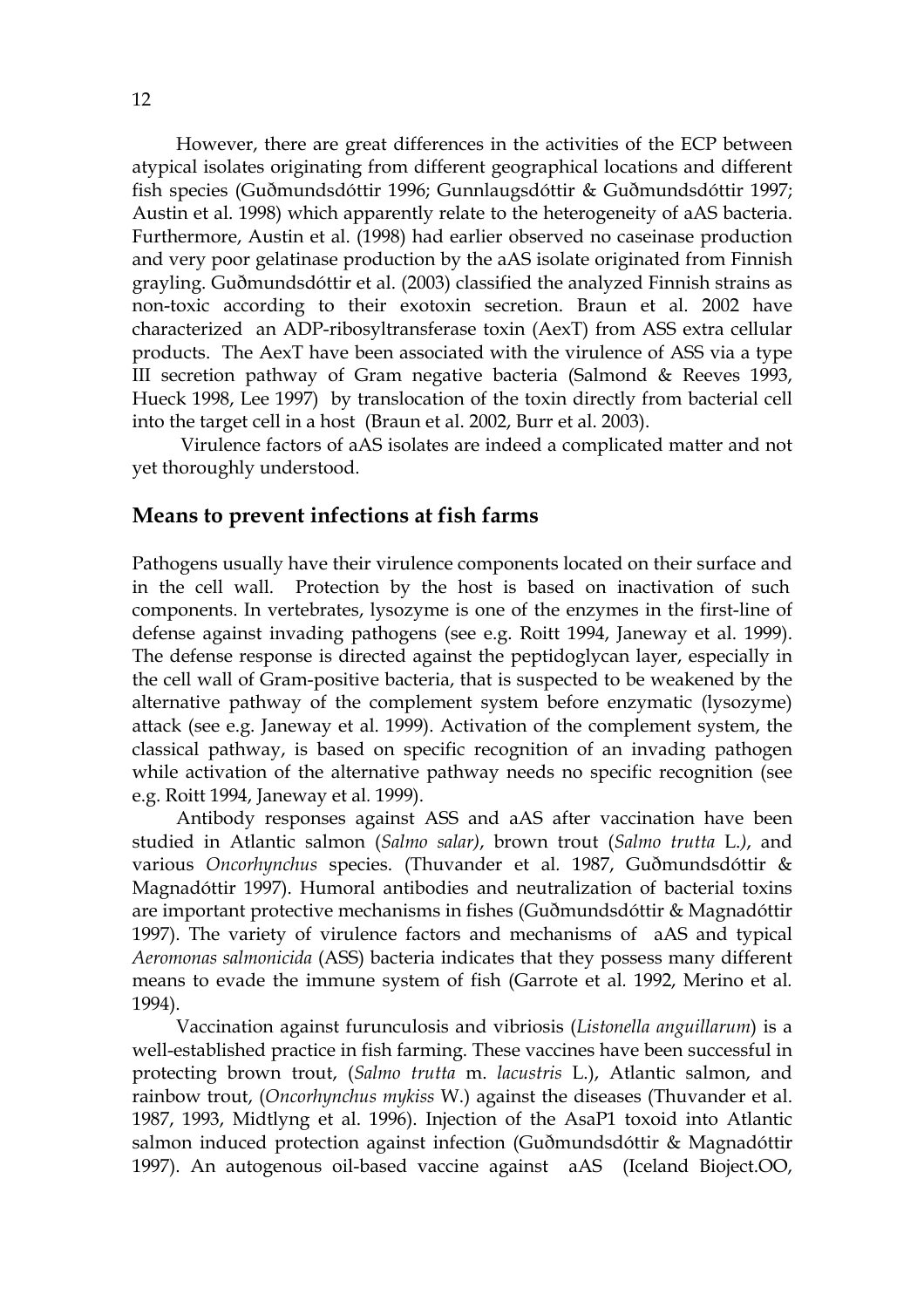IBOO) has been developed and first used in Iceland (Gunnlaugsdóttir & Gudmundsdóttir 1997). This autogenous aAS vaccine (later referred as IBOO) gives good protection; twelve weeks after vaccination the relative percentage of survival (RPS) value of challenged vaccinated Atlantic salmon was 100 and the RPS among non vaccinated group was 60 (Guðmundsdóttir et al. 1997). It was the first vaccine against aAS that was commercially available. However, the IBOO vaccine has never been tested in Finland. At the time of this study was the vaccine was not yet available. Arctic charr vaccinated with commercial, monovalent or multivalent furunculosis vaccines, have died due to aAS infection (P. Pylkkö unpubl.). This observation is supported by Guðmundsdóttir & Guðmundsdóttir (1997) who reported better protection against aAS infection with IBOO than commercial furunculosis vaccine.

 Among salmonid fishes the Arctic charr is well adapted to cold waters (Johnson 1980). Temperature is an important factor in immunological and physiological processes in poikilothermic animals (Fry 1971). Intraperitoneal (i.p.) vaccination with oil adjuvanted vaccines has been reported to result in either enhanced (Buchmann et al*.* 1997) or reduced fish growth (Lillehaug 1991, Lillehaug et al. 1992, Midtlyng 1997, Midtlyng & Lillehaug 1998). Knowledge about the effects of oil-based vaccination on growth of Arctic charr is limited. The optimum temperature for growth of farmed charr is from 13 to 14°C (Swift 1964, Jobling et al. 1993, Lyytikäinen 1998). Little is known about the immune responses of charr and the effect of temperature on its immune system how the immune system of charr reacts to increasing temperatures after vaccination is also unknown. Atypical AS infection has been reported to occur typically at water temperatures of 15°C in Finland, 8-10°C in Iceland or 11-17 °C in Chile (Rintamäki & Valtonen 1991, Gunnlaugsdóttir B. & Gudmundsdóttir 1997, Bravo 2000). Fish vaccinations in Finland generally take place either from October to November and/or from February to April when the water temperature ranges from 1 to 3°C. The temperature in which fish are cultured after vaccination may influence the protection induced by vaccine.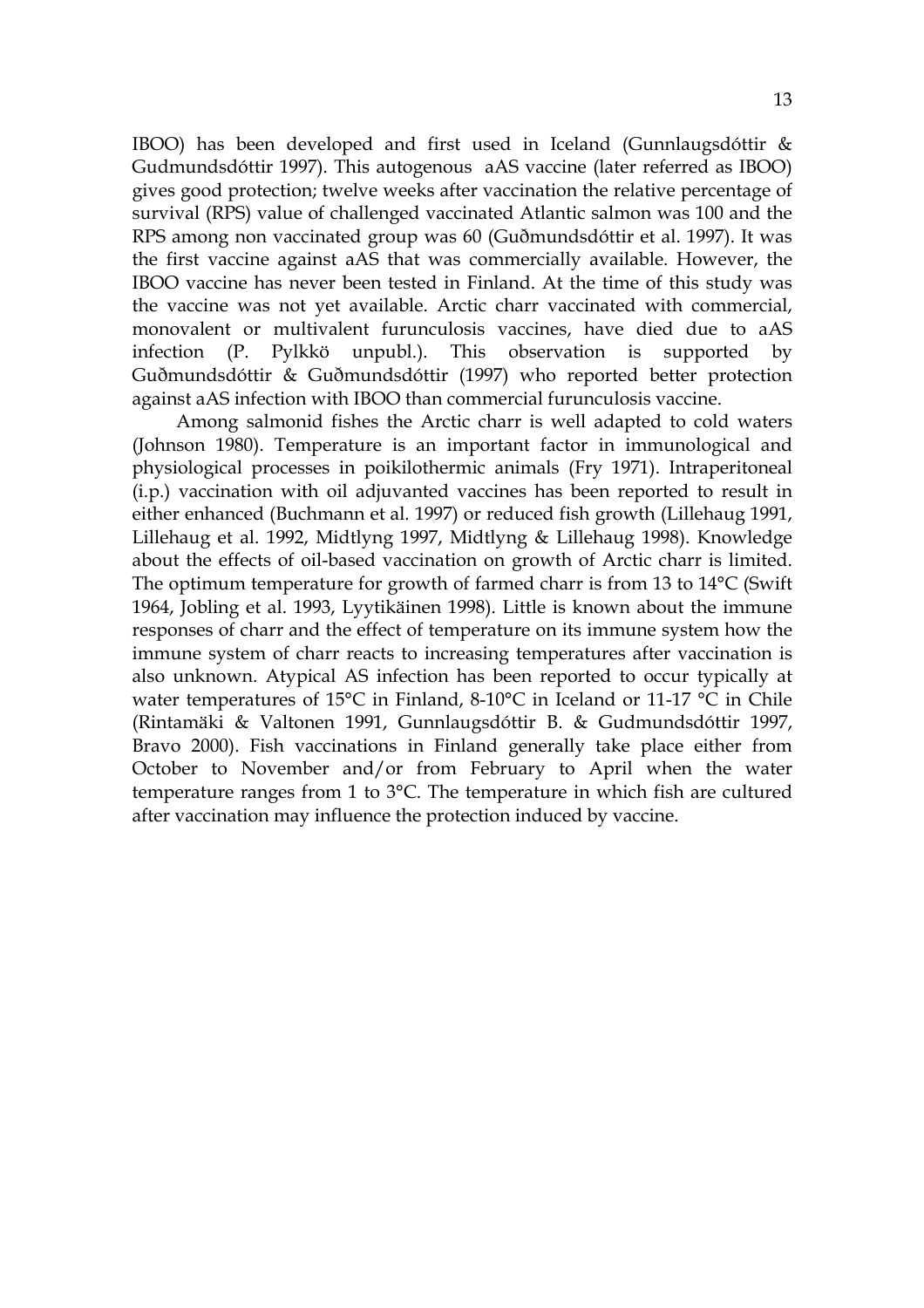# **OBJECTIVES**

 The questions asked in this study were connected to farming of Arctic charr (*Salvelinus alpinus*) and European grayling (*Thymallus thymallus*) for supporting their restocking of them into the Vuoksi watercourse. It was also the purpose to increase generally applicable knowledge about preventing fish diseases at fish farms. Healthy fish mean better quality of harvested fish and enhance economically sustainable fish farming.

Specifically I aimed:

- 1. To characterize the causative agent of atypical *Aeromonas salmonicida* (aAS) and to describe putative virulence factors and cross pathology of the infection in Arctic charr and European grayling.
- 2. To describe some of the immune defense functions in Arctic charr in order to gain knowledge for development of preventive means, such as vaccination, against aAS infection.
- 3. To study the possible role of concomitant presence of a common fresh water parasite and aAS bacteria in the onset of the aAS disease.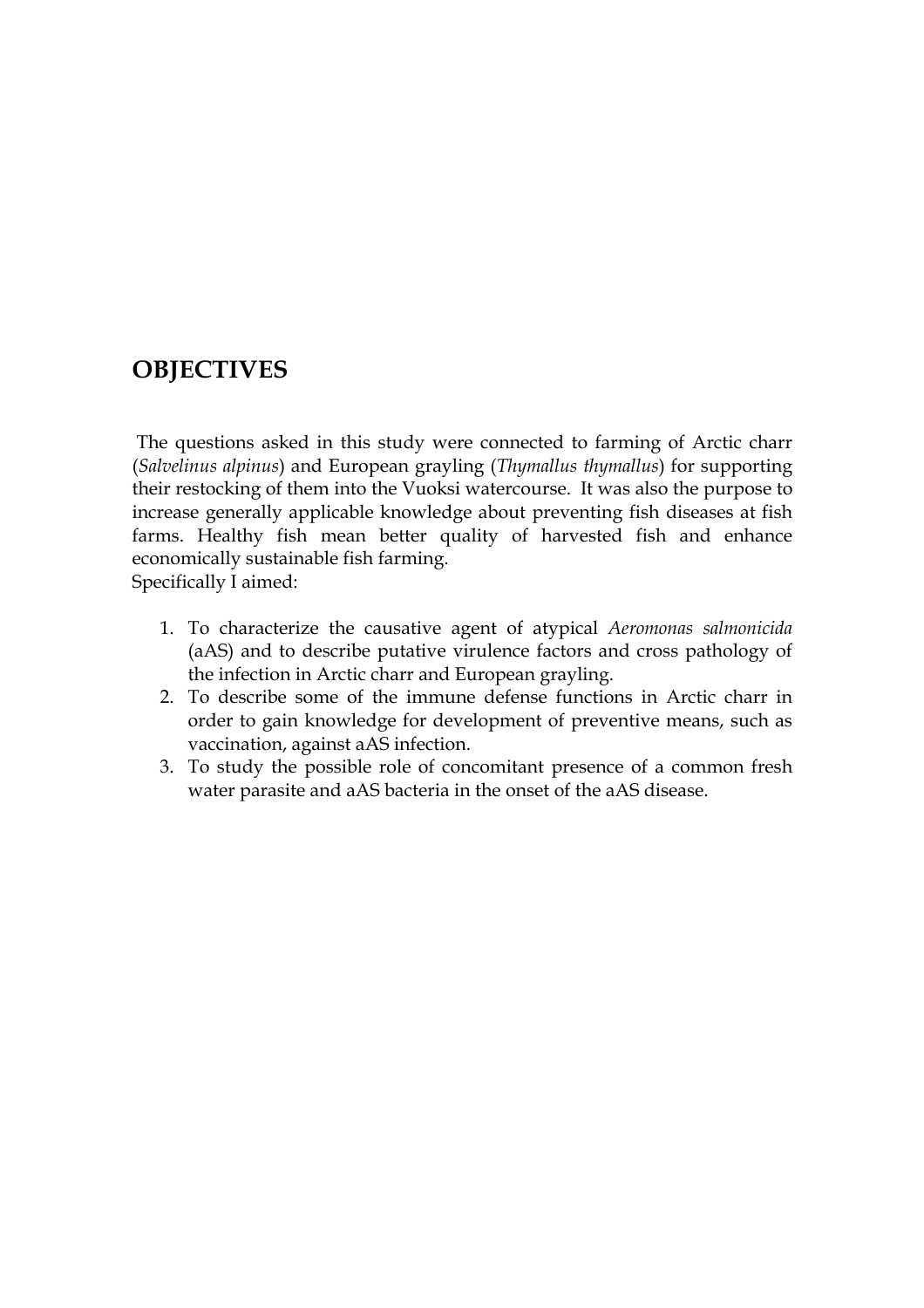# **MATERIALS AND METHODS**

#### **Experimental fish and facilities**

One year old fish, Arctic charr, *Salvelinus alpinus* (n=30), originating from Lake Kuolimo stock (mean weight of 49.8 g  $\pm 4.81$  g) and 53 European grayling, *Thymallus thymallus*, fingerlings (0+) originating from Lake Puruvesi stock (mean weight of  $22.1 \pm 8.5$ g) from a government fish farm at The Vuoksi watercourse were challenged by atypical *Aeromonas salmonicida* (aAS) strain n:o 9 (Table 1). The fish were transferred for the challenge experiment to EELA, Kuopio Department, experimental fish facilities. The facilities provided by 140 l fibreglass tanks with flow trough lake water. The rearing density was adjusted to  $8 \text{ kg/m}^3$  (I).

A group of 0+ European grayling, , originating from Lake Päijänne stock (totally n=480, mean weight 52.9 g) were transferred from rearing to experimental facilities at a government fish farm located at the Kymijoki watercourse. The fish were exposed to aAS bacteria and *Diplostomum spathaceum* parasite.

The taxonomy of the genus *Diplostomum* spp. is problematic and not yet fully resolved (Valtonen & Gibson 1997). Fish in northern Finland carry two species of *Diplostomum* in the lens (Valtonen & Gibson 1997) and the majority of those resemble *D. indistictum*, referred to as *D. spathaceum* by Niewiadomska (1986). The cercariae, that bend their body into 90° angle while swimming which is typical of *D. spathaceum*, and were selected for the experiment (II)*.* However, it was recognized that other species might also be present.

The experimental fish were kept in  $0.138$  m<sup>3</sup> fibreglass tanks at ambient water temperature with a continuous flow of lake water. Dissolved oxygen in the inflow remained at 8.3 mg/ml throughout the experiment. Fish density in the tanks was adjusted to  $15 \text{ kg/m}^3$  (II).

A group of Arctic charr, (average weight =  $25.2$  g, SD= 7.6 g), originating from Lake Inari stock, was vaccinated intraperitoneally (i.p.) at a water temperature of 2.9°C with an experimental vaccine (0.2 ml/fish) prepared for the study by Alpharma AS, Norway. Fish were reared at a government fish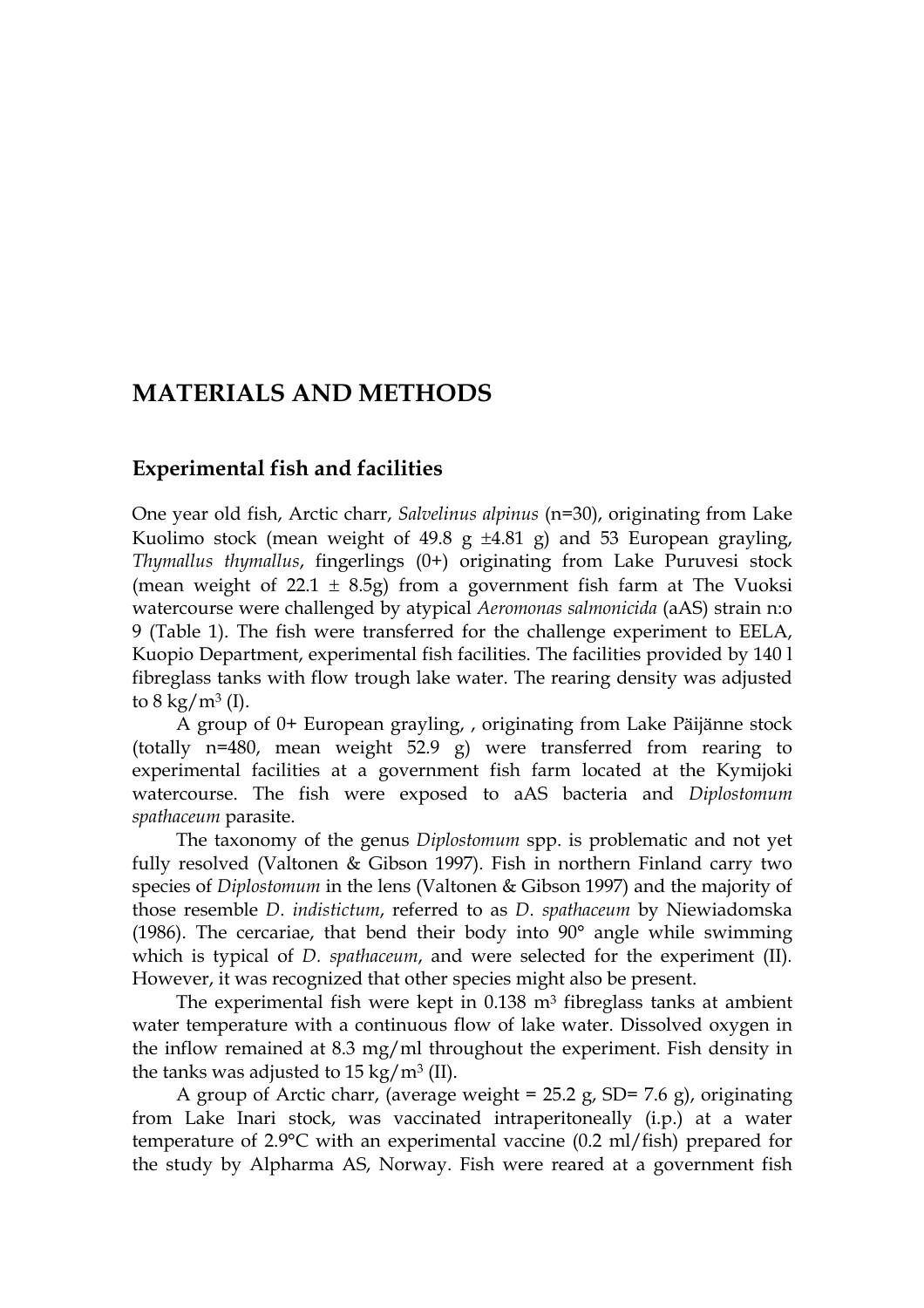farm at the Kymijoki watercourse. The charr at the farm were individually marked 25 days post vaccination with passive integrated transponder (PIT) tags. Water temperature was 6°C at the time of tagging and during the following 7 days the water temperature increased naturally to 10°C. Water temperature was then adjusted to, 10.3, 14.1 and 18.1°C to meet the experimental design. Fish were held in two 4m2 tanks with continuous flow of lake water and received commercial feed (III, V).

 The lethal effect of ECP on fish was studied by challenge tests with charr fingerlings (mean weight 37 g) from Lake Kuolimo stock from the government fish farm at the Vuoksi watercourse. The fish were transferred for the challenge experiment to EELA, Kuopio Department, experimental fish facilities. The water temperature during the experiments was  $13 \pm 1^{\circ}C$  (IV).

 Dissolved oxygen in the inflow remained at 7.5 to 8.5 mg/l in all the experiments if not specifically stated otherwise. The fish were handled for blood samples, tagging, vaccination and in i.p. challenge experiments under tricaine sulphonate (MS-222, 0.15 g/l) anaesthetic. Depending on the experimental design, anaesthetized fish were killed by a blow on the head.

 All the *in vivo* experiments were carried out by authorized personnel in accordance with Finnish national legislation concerning the protection of live animals used for experimental and other scientific purposes. Each *in vivo* experiment was authorized by a license granted by the responsible authority.

#### *In vivo* **experiments using bacteria and parasites**

*Bacterial challenge strains and parasitic pathogens*. Atypical strains were originally isolated at the National Veterinary and Food Research Institute, Kuopio Research unit, EELA, Finland from diseased grayling (see Table 1).

*The bath challenge* method was used when introducing live pathogen into the host. This is supposed to mimic as naturally as possible the route of pathogens to induce infections. The bath challenge method was used in papers I, II and also when efficacy of experimental aAS vaccine was tested (P. Pylkkö unpubl.). A high dose  $(10<sup>7</sup>$  cfu/ml) was utilized when severe signs of infection and in efficacy tests of experimental aAS vaccines were studied (I, P. Pylkkö unpubl.). An intermediate dose  $(10^5 \text{ cfu/ml})$  was utilized when the interaction of the bacteria and the parasite was studied and a highly lethal bacterial exposure was to be avoided (II). The parasite dose of *D. spataceum* was 150 cercariae per fish (II).

*The intraperitoneal (i.p) challenge* method was used when lethality of ECP produced by aAS strains in fish was studied (IV). Fish were injected i.p. with 100 µl of ECP. Control fish were injected with 100 µl of sterile 0.9% NaCl. Positive control fish were injected with the ECP from strain 265-87 (Table 1).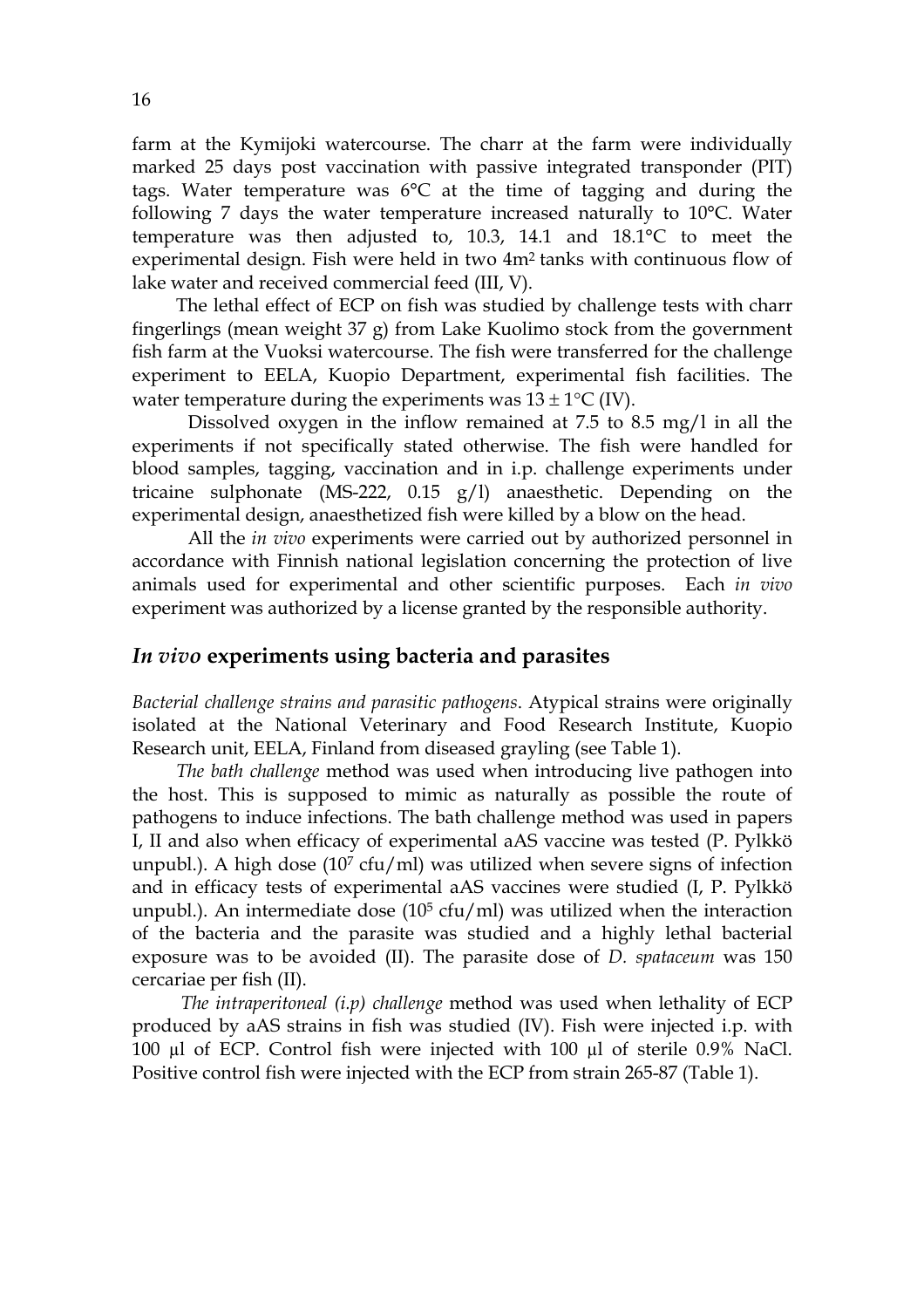#### **Detection and characterization of bacteria**

 *Bacterial culture* from tissue samples (eye, intestine or heart) or pure bacterial cultures on nutrient agar were needed for further studies (I, II, IV). Aliquots of serial 10-fold dilutions of the samples or pure aAS bacterial cultures were streaked on TS, TS supplemented 5% bovine blood or brain heart infusion (BHI) agar. The bacterial density on a plate was expressed as colony forming unit (CFU) (II).

*Biochemical characterization* of the isolates was made according to the methods described by Hirvelä-Koski et al.(1994) and Hänninen & Hirvelä-Koski (1997). Pigment production of the isolates was analyzed after incubation for 7 days on L-tyrosine-containing furunculosis agar at 15°C (Hirvelä-Koski, Koski & Niiranen 1994)*.* (I, II, IV)

*Cross pathology*. Fish were dissected and sampled for histopathological examination. Samples from skin, muscle, intestine, kidney, spleen, liver and heart were fixed in phosphate buffered 4 % formaldehyde and subsequently embedded in paraffin (I). Embedded 5  $\mu$ m sections were stained with haematoxylin-eosine (H&E) and Gram stain, as routinely used in veterinary diagnostics (I).

*Macrorestricted genome (MRP) analyses by pulsed field electrophoresis (PFGE)* was used for more precise grouping of aAS bacteria since the method usage has added more information to diagnosis of *Salmonella* subtypes in mammalian diseases (Lukinmaa et al. 1999). This method has also been suggested for the atypical *Aeromonas salmonicida* grouping (Hänninen & Hirvelä-Koski 1999). Bacterial cells were lysed in order to extract the genomic DNA for analyses. DNA was digested with restriction enzymes *Spe*I or *Xba*I or *Not*I, *Sfi*I and *Sma*I (New England Biolabs). The digested genome was treated by electrophoresis in Bio-Rad CHEF DRIII apparatus with linear pulse ramp from 2.5 to 25 s for *Spe*I and 1-16 s for *Xba*I angle 120° and voltage 6 V/cm. (I)

 *Plasmid profiles.* Plasmid DNA was isolated in paper I. Plasmids were visualized in a 0.9 % agarose gel (SeaKem LE, BMA) after horizontal electrophoresis at 4.5 V/cm. Plasmids from *E. coli* isolates V517 and 39R861 served as molecular weight markers (Macrina et al. 1978, Threlfall 1986) (I).

#### **Isolation and characterization of bacterial products**

*Extra cellular products (ECP)* of the isolates were produced by the cellophane overlay method as described by Liu 1957 (IV). ECP of aAS isolates and from reference strains were used for more detailed analysis by substrate sodium dodecyl-sulphate polyacrylamide gel electrophoresis, SDS-PAGE, (IV), *in vitro* cell toxicity test (IV) and challenge experiments *in vivo* (IV).

*Assays used for detection of proteolytic, haemolytic and cytotoxic activities in ECP. Proteolytic activities* of the ECP were studied by gelatinase, caseinase and phospholipase assays and by substrate SDS-PAGE (IV). The gelatinase activity was detected by the radial diffusion method using agar plates supplemented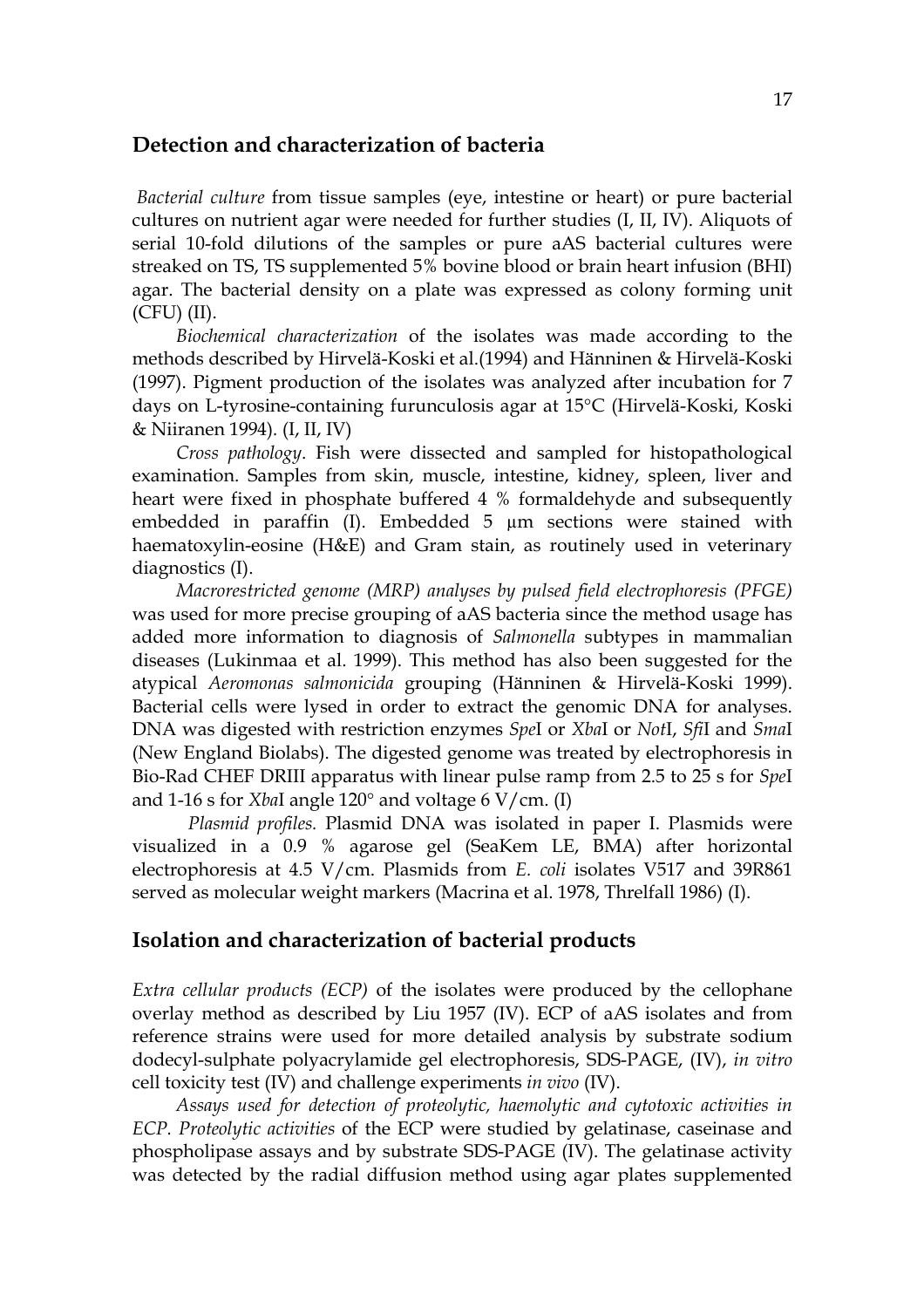with 3% gelatine (Difco) as described by Hastings & Ellis (1985) (IV). Caseinase activity was determined as an increase in absorbance using azocasein (Sigma, A-2765) as a substrate (Guðmundsdóttir 1996) (IV). Phospholipase activity was determined by the radial diffusion method on agar plates, supplemented with 1% Lα -lecithin (Sigma) (Guðmundsdóttir et al. 1990) (IV). The molecular weights of native proteases present in the ECP were analysed by substrate SDS-PAGE modified from the method of Heussen & Dowdle (1980). Gelatine or casein were used as substrates in SDS-PAGE for proteolytic activitites (IV). The gels were stained with Coomassie brilliant blue (CBB) R-250 and destained until the clear bands were visible (IV). Molecular weights of the proteases were estimated as in SDS-PAGE. *Haemolytic activity* was determined using red blood cells (RBC) from rainbow trout as target cells (Hastings & Ellis 1985) (IV). *The cytotoxic activity* of ECP from selected isolates was tested using two cultured cell lines, Chinook salmon embryo (CHSE) and Epithelioma papillosum cyprini (EPC). The reaction systems were incubated with ECP of aAS isolates at 15°C and cells were examined after 2, 20 and 40 h (IV).

*Whole cell lysates of the bacteria* were prepared as described by Hitchcock & Brown (1983), but without proteinase K treatment and used in SDS-PAGE and Western blotting analyzes (IV).

*SDS-PAGE* was carried out as described by Laemmli (1970) (IV. P. Pylkkö unpubl.)*.* The samples were boiled (100°C, 10 min) in sample buffer. The protein bands were visualized by CBB G-250 staining (Sambrook et al. 1989) or were transferred onto nitrocellulose membrane for Western blotting (IV, P.Pylkkö unpubl.). The molecular weight of the purified A-layer protein of AAS has been indicated to be 48.1 kDa (Maurice et al. 1999). A pre-stained marker from 6.8 to 205 kDa (BioRad) was used for estimation of the molecular weight of the proteins (IV).

*Autoagglutination and binding of Coomassie brilliant blue* The A-layer protein has been observed to be the most abundant cell surface protein in strongly autoagglutinating *A. salmonicida* (Evenberg et al. 1985). Thus, the capability of the isolates to bind (CBB) dye was tested on tryptone soy agar (Oxoid, CM 131) as described by Evenberg et al. (1985) (IV).

*Western blotting*. Cell lysates obtained by electrophoresis were transferred onto nitrocellulose membrane (Sambrook et al. 1989). The blots were incubated either with plasma from fish or anti-A-layer mouse monoclonal antibody 182 (kindly provided by C. Syvertsen, ALPHARMA Ltd.) For the enzymatic detection of bound antibodies, the membranes were incubated with alkaline phosphatase conjugated anti-mouse Ig antibody (A-2179 Sigma). The membranes were treated with the substrate buffer containing BCIP (5-bromo-4 chloro-3-indonyl phosphate p-toluidine salt) and NBT (nitroblue tetrazolium chloride) (IV, P. Pylkkö unpubl.).

 *Polymerase chain reaction (PCR)* was used to detect virulence factor genes in the genome of aAS strains, including the gene *satA* for glyserophospholipid: cholesterol acyltransferase (GCAT), the gene *aspA* for 70 kDa serine protease and the gene for *vapA*, coding for an additional outer layer (A-layer) in bacteria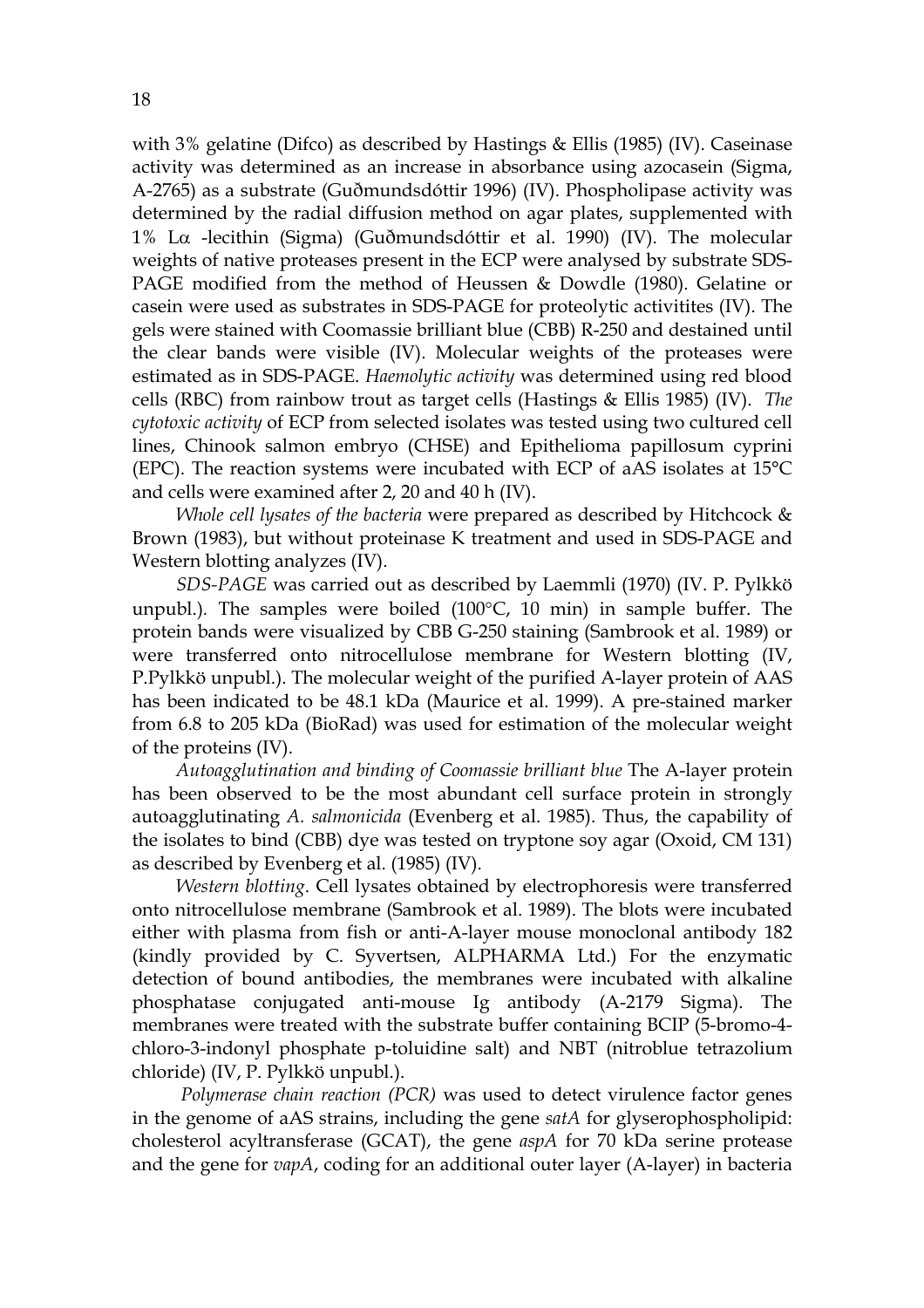(IV). Species-specific PCR was used in paper II for detecting aAS from the DNA extractions from eye, heart and gut tissue. Universal PCR combined with Length Heterogeneity analysis of PCR products (LH-PCR), were performed from heart samples for microbial diversity analysis in paper II. The PCR products were run in 6% denaturating polyacrylamide sequencing gel in a Li-Cor DNA 4200 automated sequencer. The data received from the run was analysed with Quantity One 4.1.0. Software (Bio-Rad Laboratories, CA) based on length standards generated from LH-PCR-product of *Sphingomonas subarcticum* (470bp), *Yersinia ruckeri* (527 bp ) and *Lactococcus casei* (553 bp).

#### **Measurements of immune defense function**

Methods for measuring immune defense functions in fish are widely utilized and described. However, in most cases they have been developed for species such as rainbow trout (*Onchorhyncus mykiss* L*.*), cod (*Gadus morphua* L.) or other economically important fish species. The main problem was to find antibodies that are able to recognize charr IgM molecules. Therefore, anti-charr-IgM-rabbit polyclonal antibodies were produced for the study by the Department of Applied Zoology and Veterinary Medicine, University of Kuopio, Finland. In addition, I produced anti-sheep red blood-cells -charr for measuring the activity of the complement system activation via the classical pathway. (III)

*Plasma samples* Blood was drawn from the dorsal vein into a heparinized syringe and immediately centrifuged. Plasma was then divided to aliquots and immediately frozen in liquid nitrogen. The samples were later stored at –80 °C. (III)

*The specific antibody response* The specific response towards atypical *Aeromonas salmonicida* was analyzed by double-sandwich, enzyme-linked, immunosorbent assay (ds-ELISA) as described by Thuvander et al*.* (1987) and Magnadóttir & Guðmundsdóttir (1992) but the microtitre-plate wells were precoated with poly-L-lysine (Graves 1988). Precoated microplates were then coated with 10-5 cfu ml-1 of sonicated aAS-cells (Sorensen & Brodbeck 1986, Kuen et al*.* 1993).

*Anti-charr IgM-rabbit polyclonal antibodies* were produced, since antibodies against Atlantic salmon (*Salmo salar*) produced for the present work by Alpharma and commercially available rainbow trout immunoglobulins (SIGMA) did not cross-react with charr immunoglobulin. The secondary antibody was anti-rabbit IgG peroxidase conjugate (SIGMA, A-9169).

*Lysozyme activity in plasma* was determined by a turbidometric assay as described by Parry *et al.* (1965). *Micrococcus lysodeikticus* lyophilised cells were used as targets for the lysozyme enzyme. The decline in absorbance at 550 nm was measured over 5 min at 1 min intervals immediately after addition of the bacterial suspension (Multiskan® MCC/340, Labsystems Inc., Finland). One unit of lysozyme activity was expressed as the amount of lysozyme that caused a decrease in absorbance of 0.001 min-1 (Lie et al*.* 1989).

*Activity of the complement system via the classical pathway* was measured using sensitized sheep's red blood-cells (SRBC) as a substrate (Reid & Porter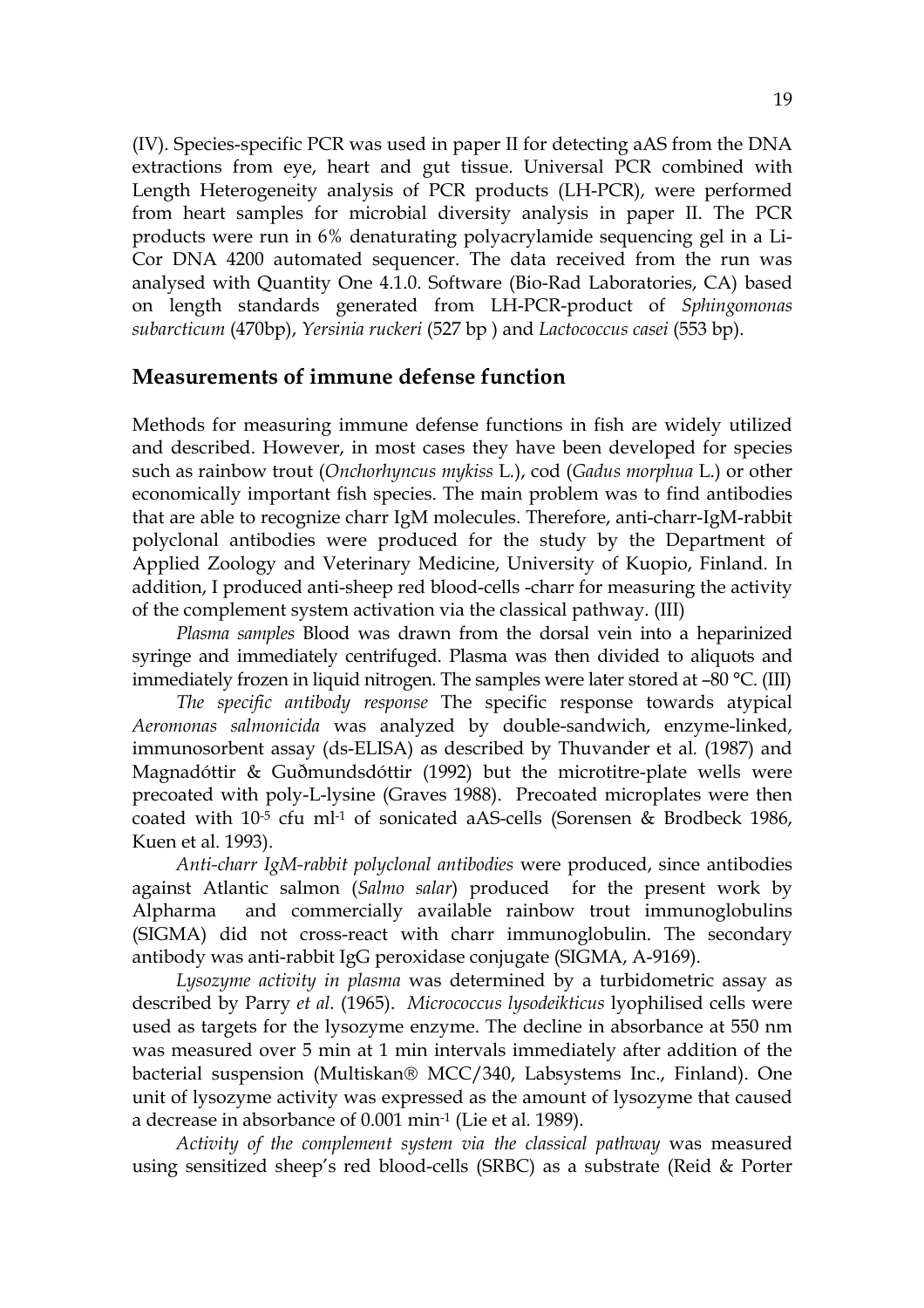1981, Joiner et al. 1984, Yano 1992). Antibodies were produced by immunizing charr by injecting SRBC intarperitoneally. Haemolysis caused by the classical pathway of the complement system was expressed as the percentage of hemolysis, and was calculated as the ratio of observed absorbance of lysed SRBC and the absorbance of buffer at 540 nm multiplied by 100.

*Activity of the complement system via the alternative pathway* was studied by direct haemolysis of rabbit red blood cells (RaRBC) as described by Yano (1992). Absorbance was read at 414 nm, and the percentage of haemolysis caused by the alternative pathway of the complement system was calculated as (Abs<sub>414nm</sub>)  $Obs/Abs_{414nm}$  buffer)  $\times$  100.

*Total plasma protein concentration* was measured by Bradford method (Bradford 1976) using a Bio-Rad protein assay, Bio-Rad Laboratories Ltd with bovine serum albumin as a standard (III, IV).

#### **Vaccination experiments**

Intraperitoneal (i.p.) vaccination followed the procedure described by manufacturer AlPharma AS, Norway (III, V). The vaccine included metabolizable oil-adjuvanted, bivalent vaccine (0.2 ml/fish) containing, formalin (1% solution) killed aAS ( $3x10^9$  cells/ml) and ASS ( $6x10^9$  cells/ml) whole cell bacteria prepared for the study by Alpharma AS, Norway. The same vaccine was used in papers III and V.

#### **Statistical analyses**

Fisher's Exact Test and Kruskall-Wallis test were used to determine the statistical significance of concomitant exposure of parasite and bacteria (II). The tests were performed by SPSS for Windows version 9.0 (SPSS Inc, Chicago, IL, USA) (II).

The data in paper III, except the aAS-specific antibody level and the total plasma protein concentration, were not normally distributed. Full factorial 3 way analysis of variance was performed from rank-transformed data to analyze the effects of temperature, vaccination and sampling time (Conover & Iman 1981). A statistically significant difference was considered to exist if  $p \le 0.05$ .

In paper V the influence of vaccination on specific growth rate was tested according to a nested-factorial design (Montgomery 1997). In the model, the effect of temperature was nested within tanks and vaccination was a factorial factor (Montgomery 1997). Within a temperature treatment group, the influence of vaccination was tested by simple contrasts (SYSTAT, 1997).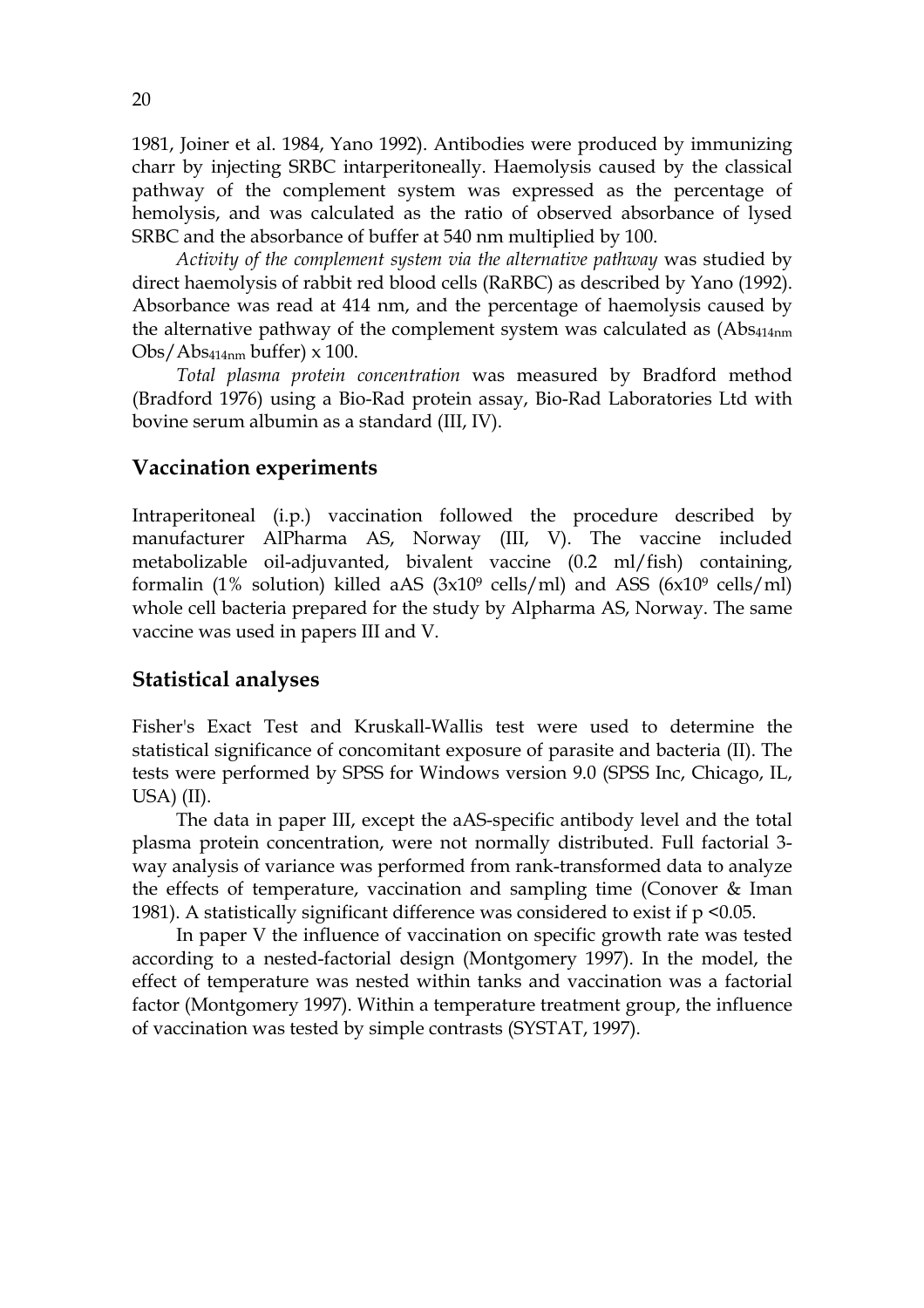# **RESULTS AND DISCUSSIONS**

### **Characterization and virulence factors of atypical** *Aeromonas salmonicida*

Heterogeneity is a typical feature of *Aeromonas salmonicida* bacteria (Rintamäki & Valtonen 1991, Rockey et al*.* 1991, Whitby et al. 1992, Hellberg et al. 1996, Hänninen & Hirvelä-Koski 1997, Austin et al*.* 1998, O'hIci et al. 2000). The current taxonomy of *Aeromonas salmonicida* includes five subspecies – *A. salmonicida* subspecies *salmonicida* (ASS)*,* subsp. *achromogenes* (aAS), subsp. *smithia,* subsp. *masoucida* (Popoff 1984) and subsp. *pectinolytica* (Pavan 2000). Heterogeneity creates problems in characterization, in understanding putative virulence factors, in reliable and rapid isolation methods during disease outbreaks and in diagnostics based on antigen-antibody complex (among others Adams & Thompson 1990, Olivier 1990, Lund et al. 1991, Rockey et al. 1991, Hellberg et al. 1996, Høie et al*.* 1997, Austin et al. 1998, O'hIci et al*.* 2000, Guðmundsdóttir et al*.* 2003). These problems also concern Finnish aAS isolates (IV, Rintamäki &Valtonen 1991, Hirvelä-Koski et al. 1994, Hänninen & Hirvelä-Koski 1997). Bearing in mind the heterogeneity of aAS isolates, I focused my attention on characterization and on analyzing the virulence factors of the causative agent of aAS infection among charr and grayling in the the Vuoksi and the Kymijoki watercourses.

Hirvelä-Koski et al*.* (1994) concluded that aAS isolates are difficult to classify based on biochemical analyzes. Thus, pigment production, tested under stringent conditions (at 15°C for 7 days on furunculose agar) has been suggested to be the most suitable phenotyping character for differentiating the major pigment and non-pigment groups producing of aAS (Hänninen & Hirvelä-Koski 1997). However, pigment production of aAS is not generally accepted as a major character for grouping aAS isolates (Popoff 1984). In the present study various methods from classical biochemical analyzes of aAS (I, II, III, IV) to modern molecular tools (I, II, IV) as well as the pigment production (I, II, IV) were utilized for characterization, for grouping and on analyzing aAS isolates.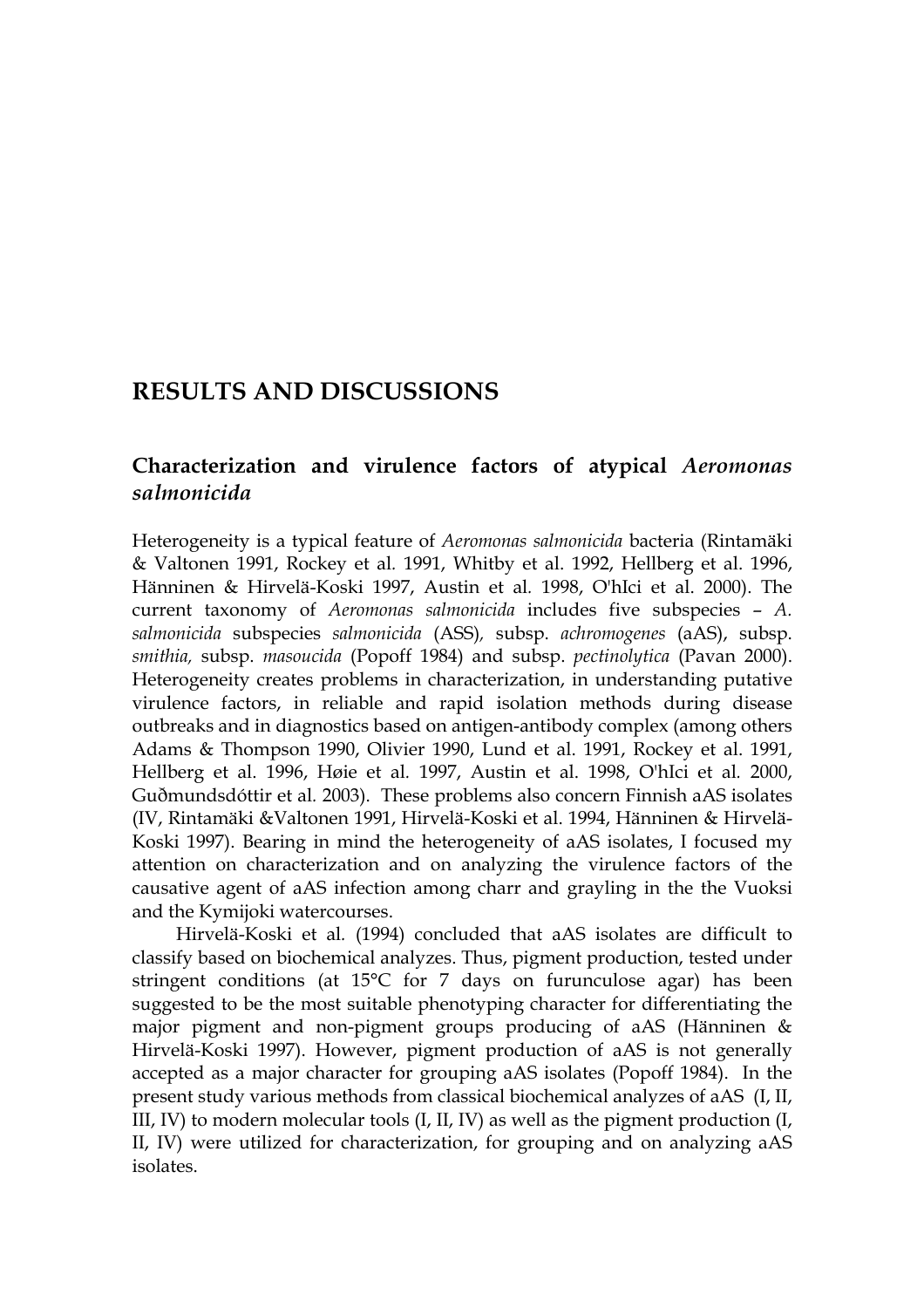The causative agent of aAS infection in the Vuoksi watercourse analyzed according to biochemical characteristics as well as to features of its genome (I). The examined Vuoksi isolates originated from diseased charr and grayling  $(n=21)$  and from wild fish  $(n=7)$ . These were compared to 33 aAS isolates from other Finnish and Swedish watercourses, one Icelandic aAS isolate, and also to 3 ASS isolates and the American type culture collection (ATCC) 33659 -type strain (Table 1, I, IV). Pigment production of altogether 66 *A. salmonicida* isolates at 15°C for 7 days on furunculose agar was reported in papers I and IV. It was observed that the Vuoksi watercourse aAS isolates from farmed or from wild fish, were oxidase positive and non-pigment producing throughout the study period from 1988 to 1995 (I, IV). Hänninen & Hirvelä-Koski (1997) described ribopatterns and plasmid profiles of oxidase-positive aAS isolates by cluster analyzes. However, the putative connection between lack of pigment production and virulence of the bacteria is not understood nor studied in the present paper.

MPR genome analyzes were suggested by Hänninen & Hirvelä-Koski (1997) and Sørum et al. (2000) to be applicable in epidemiological studies. Atypical AS isolates in the Vuoksi watercourse present a one MPR genome fragment type (restricted by *Spe*I endonuclease) (I). In addition, one type of plasmid profile, typically with three plasmids (147kb, 42kb and 23kb) was also found (I). The MPR and the plasmid profiles of aAS isolates from the Vuoksi watercourse differ from other Finnish watercourses isolates (I). The profiles were also different from those of reference strains (ATCC 33659, Baltic sea, Icelandic) (I).

The MPR profiles of aAS isolates from goldfish (*Carasius auratus*), silver perch (*Bidyanus bidyanus*) and greenback flounder (*Rhombosolea tapirina*) indicated, that aAS isolates were more connected to the fish farm than to the fish species (Whittington et al. 1995). Similarly, the aAS isolates from the Vuoksi and Kymijoki watercourses were connected to the watercourse not to the fish species (I). However, Hänninen & Hirvelä-Koski (1999) reported a distinguishable MPR genomic group of aAS isolates associated with diseased charr and grayling in Finland.

Sørum et al. (2000) found different plasmid profiles within one fish species. This is not in an agreement with the plasmid profiles found in this work, because those found among Vuoksi and Kymijoki isolates did not differ between charr and grayling (I). Sørum et al. (2000) offered two explanations for epidemiological information based on plasmid profiles of aAS. They suggested that each plasmid group represents an aAS clone spread from one farm to another by fish transfer or through water. They also considered the possibility that the same bacterial clone inhabits different geographical areas and act as an opportunistic pathogen at fish farms. Virulent clones have been described also among other opportunistic fish pathogens such as waterborne fungi, *Saprolegnia* sp. (Bangyeekhun et al. 2003).

The results in paper I indicate that the Vuoksi and Kymijoki watercourses each have one aAS clone present. However, more isolates need to be studied before a firm conclusion about virulent aAS clone can be drawn. The same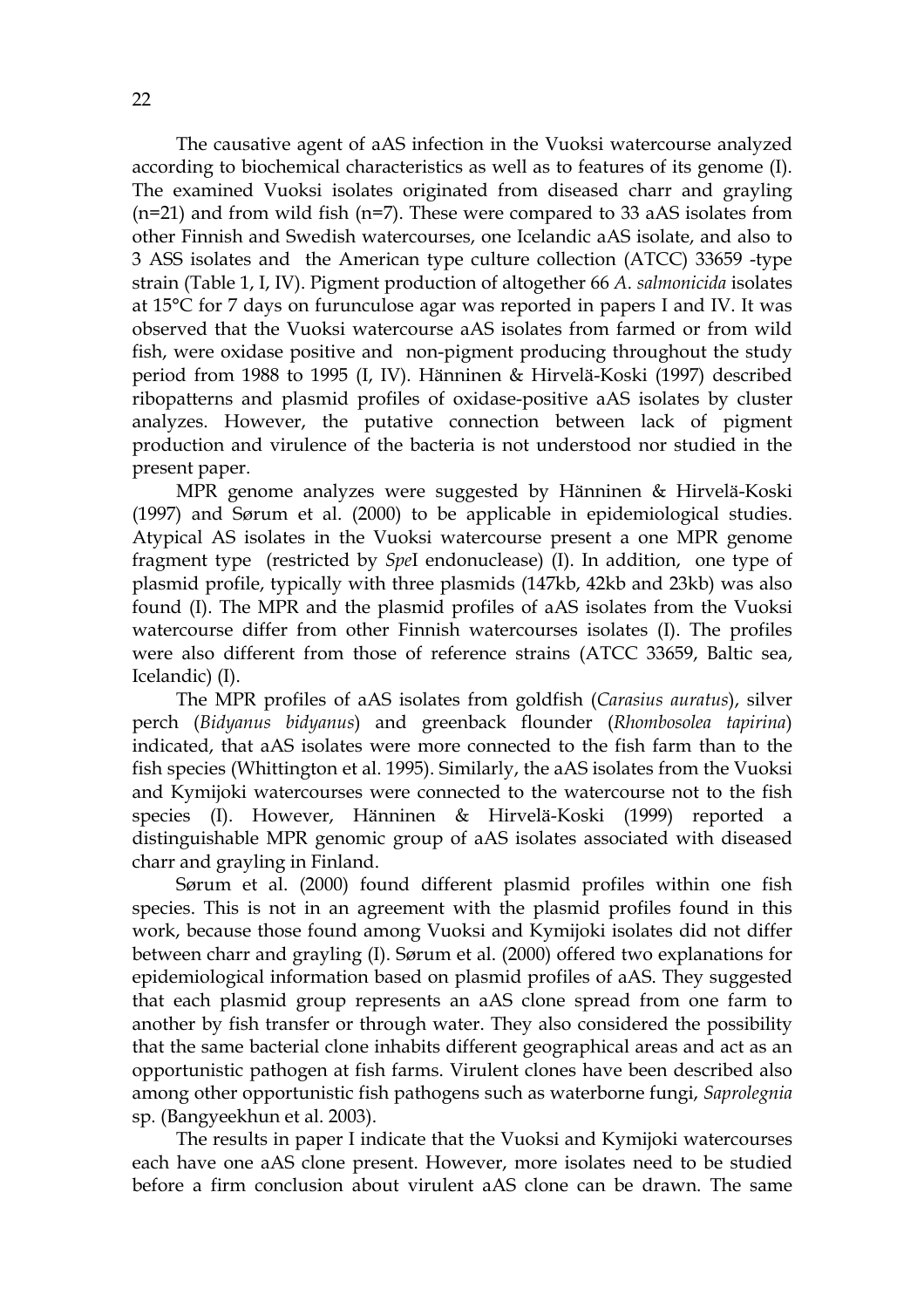applies to MPR and/or plasmid profiles before they can be accepted as tools for epidemiological studies.

Bacterial pathogens secrete extracellular products (ECP) containing enzymatic and toxic activities or have other virulence components located on the cell surface (A-layer) and in the cell wall (see e.g. Janeway et al. 1999). The virulence factors of ASS have been intensively studied. A cell surface A-layer and two secreted toxins, a cytolytic toxin, glycerophospholipid-cholesterol acyltransferase (GCAT) and a toxic 70 kDa serine protease, have been implicated as major factors in the pathogenesis of furunculosis (Sheeran *&* Smith 1981, Lee & Ellis 1990, Ellis 1997, Garduno et al. 2000). A toxic 70 kDa serine protease is an expression of the *aspA* gene. However, it has been suggested that the exotoxic activities are different in ASS and aAS (Guðmundsdóttir et al. 1990, Guðmundsdóttir 1996, Austin et al*.*1998, Guðmundsdóttir et al*.* 2003).

Guðmundsdóttir *et al.* (1990), Guðmundsdóttir (1996), Guðmundsdóttir & Magnadóttir (1997) and Gunnlaugsdóttir & Guðmundsdóttir (1997) have characterized a toxic protease from the ECP of an aAS isolate which is grouped with the type strain (ATCC 33659) (IV). This protease, characterized as a metallocaseinase, AsaP1, has been suggested to play an important role in the pathogenesis of the aAS infection in Atlantic salmon (Guðmundsdóttir 1996). The characters of ECP differ between aAS isolates originating from different geographical locations and different fish species (Guðmundsdóttir 1996, Austin et al*.* 1998). This feature is apparently related to the heterogeneity of these bacteria. ECP produced by the non-pigment producing aAS isolates from the Vuoksi watercourse did not show gelatinolytic, caseinolytic and/or haemolytic activities (IV). The ECP showed low cytotoxic activity against cultured cells and did not induce mortality in challenge experiments with charr (IV). The results in paper IV indicate that toxic components like ECP secreted by aAS bacterium may not be the major virulence factor in aAS-infection in charr and grayling in the Vuoksi watercourse. However, it also has to be considered that the low cytotoxic activity may be a result of the ECP isolation method at room temperature (20 to 22°C) as was done in paper IV (Stuber et al. 2003). Stuber et al. (2003) suggested *A. salmonicida* to be unable to secrete AexT toxin when grown at temperatures between 22 to 28°C. The AexT have been associated with the virulence of ASS via a type III secretion pathway of Gram negative bacteria by translocation of the toxin directly from bacterial cell into the target cell in a host (Braun et al. 2002, Burr et al. 2003).

In vertebrates, serine proteases perform important functions in blood clotting and the complement system (see Janeway et al*.* 1999). Interestingly, none of the Vuoksi aAS isolates had the *aspA* gene whereas all the Kymijoki aAS isolates had the gene (I, IV). The aAS outbreaks occur annually among charr and grayling in both the Vuoksi and the Kymijoki watercourses (I, Pylkkö et al. 1993). These issues indicate only a minor role for 70 kDa serine protease among aAS virulence factors. In addition to virulence studies the presence of the *aspA* gene has been suggested by Whitby et al. (1992) to be a criterion for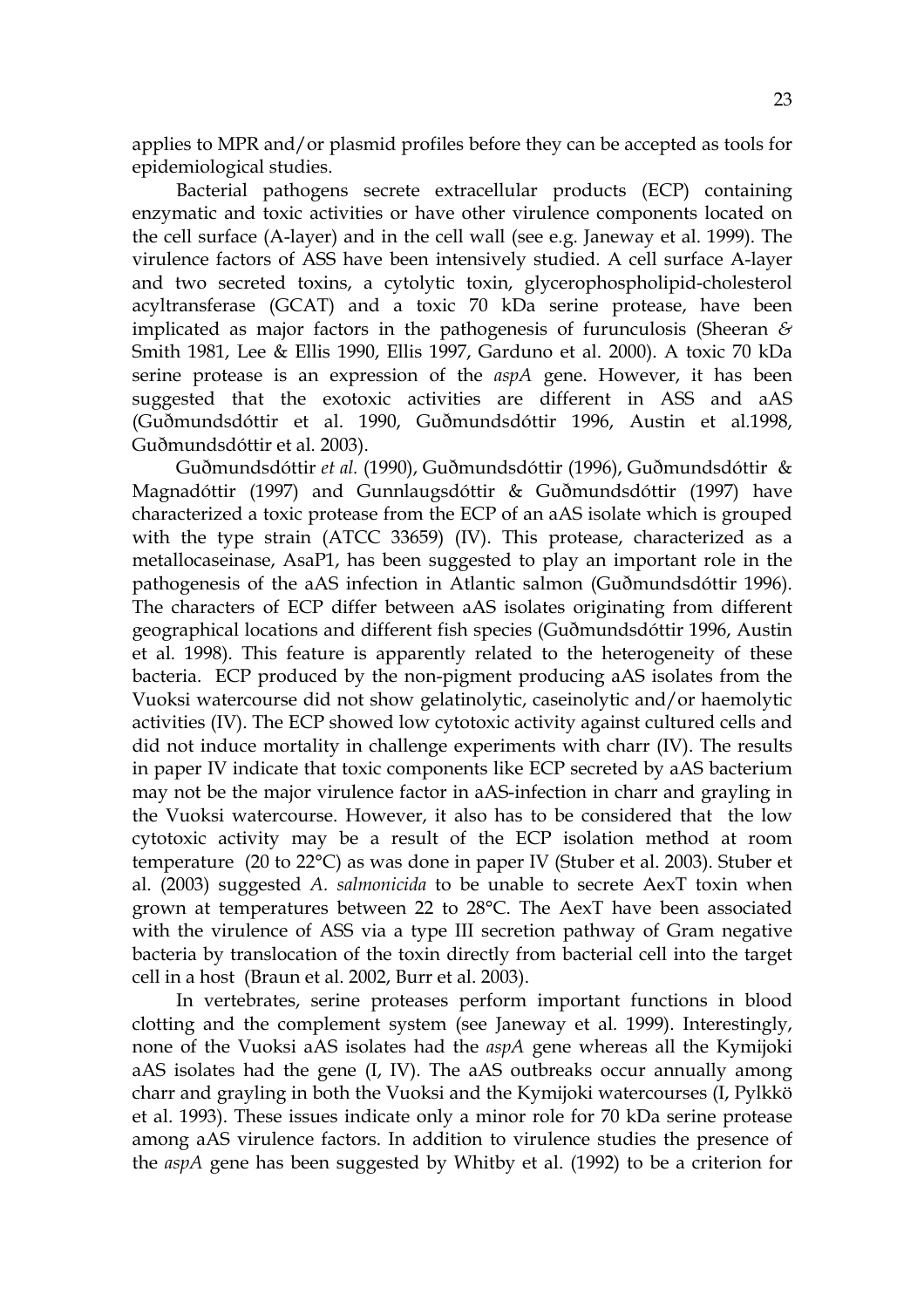grouping ASS and aAS isolates. This would be an acceptable and useful tool among Vuoksi and Kymijoki aAS isolates (I, IV).

The A-layer as an important virulence factor is not universally accepted (Olivier 1990, Wiklund et al. 1994). Non-virulent A-layer positive aAS isolates have been reported by Olivier (1990) and Wiklund et al. (1994). The bacterial Alayer is expressed by the *vapA* gene. The A-layer is connected to virulent ASS and aAS (among others Evenberg et al. 1988, Austin & Austin 1993). The examined Finnish aAS isolates possess a *vapA* gene and express the A-layer (IV). However, when the Vuoksi aAS isolates from diseased grayling, charr and roach (*Rutilus rutilus*) were used to challenge charr and grayling, mortality among them was induced only by one aAS isolate originating from diseased grayling (P. Pylkkö unpubl.). Therefore, the results in the present paper do not support the role of the A-layer as a virulence factor. The A-layer might have other features that can be utilized in evoking the immune system of a fish host when new vaccines against aAS are developed (see later).

## **Atypical** *Aeromonas salmonicida* **-infection in charr and grayling**

Atypical *Aeromonas salmonicida* bacteria is able to infect a variety of wild and cultured fish species, the symptoms varying from mild ulcerative disease to more severe systemic infection (Boomker et al. 1984, Rintamäki & Valtonen 1991, Carlstein 1996, Hellberg et al. 1996, Wiklund & Dalsgaard 1998, Bravo 2000). In the reported infections, the bacterial agents vary because the isolated agent may denote all *Aeromonas salmonicida* subspecies, designated either as "typical" or "atypical". It was illustrated in paper I, that the manifestation of aAS disease clearly differs between charr and grayling even at a single fish farm on the Vuoksi watercourse. However, aAS isolates at the farm show homogeneity in genome since 1988 (IV). No other fish species are affected at the farm even though landlocked salmon (*Salmo salar* m. *sebago*) and trout (*Salmo trutta* m. *lacustris*) are cultivated. However, it has been reported that elsewhere in Finland salmon, and especially sea trout and brown trout, stocks have suffered aAS infection (Rintamäki & Valtonen 1991). All age groups (e.g. brood fish and fingerlings) of both charr and grayling are affected annually and mortality rate can be high during outbreaks (I). Carlstein (1996) have described natural achromogenic aAS infection in grayling fingerlings. Bravo (2000) described aAS infection in juvenile and adult Atlantic salmon (in average weight  $0.9$  to  $4 \text{ kg}$ ).

In non-salmonids, aAS infection often creates a skin ulceration without subsequent septicaemia. Carp erythodermatitis, goldfish ulcer disease and ulcer disease of flounder in the Baltic and Northern Sea are the best described diseases of this sort. In histopathological descriptions mononuclear inflammatory cells around the ulcers are often described (for references see Wiklund and Dalsgaard 1998). However, a systemic aAS infection in nonsalmonids has also been described (among others Guðmundsdóttir et al. 2002, Lund et al. 2002).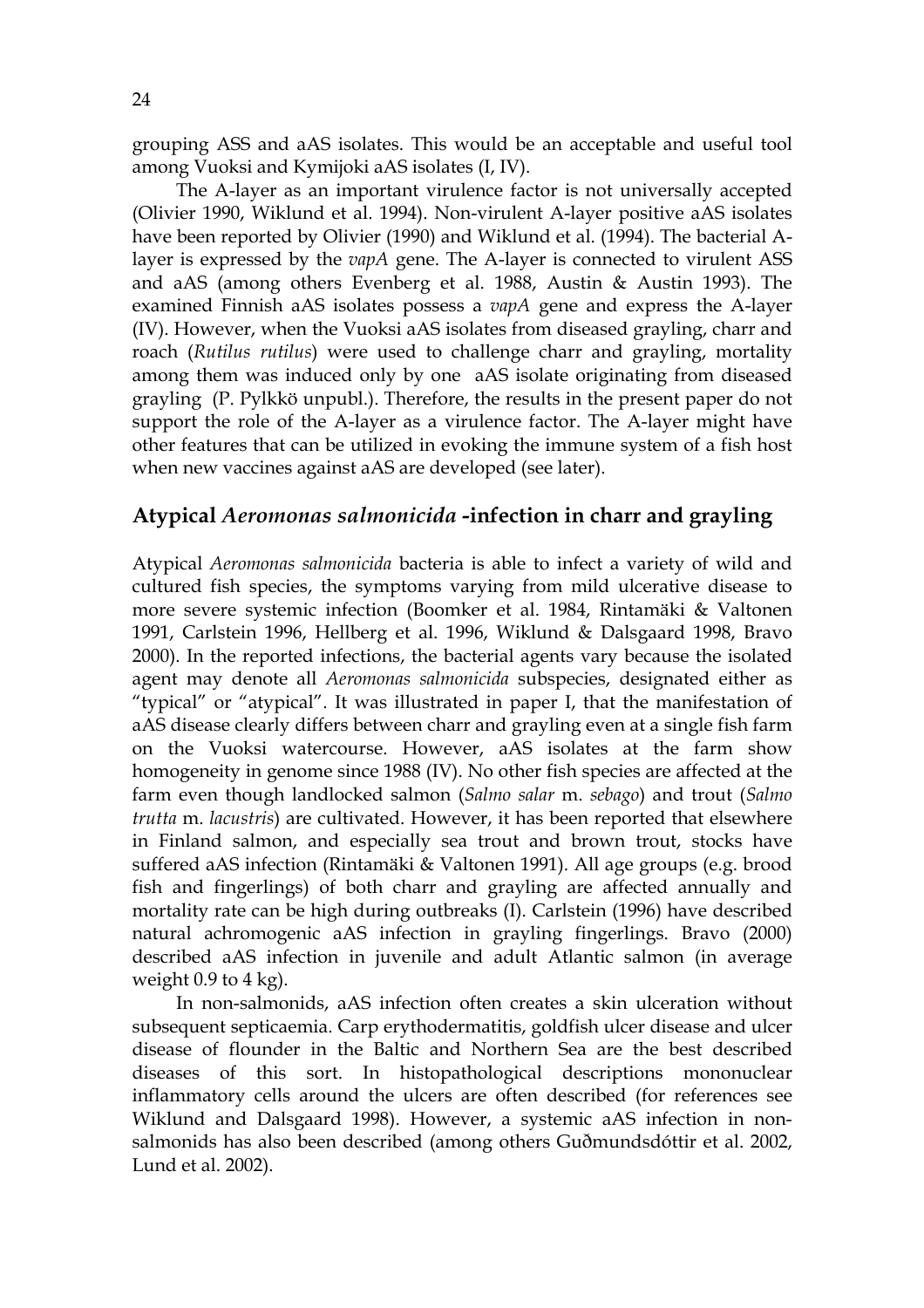The pathology of aAS infection is not so well described in salmonids. Rintamäki and Valtonen (1991) stated that shallow lateral ulcers on the skin were most typical in non-pigment producing aAS infection, and often no other macroscopic changes were seen. The gross signs in furunculosis and in pigment-producing atypical AS infection were similar: fin base haemorrhages and erosions and sometimes small furuncles were found (Rintamäki and Valtonen 1991). Carlstein (1996) described natural non-pigment producing aAS infection in grayling fingerlings which had skin haemorrhages and ulcerations. Boomker et al. (1984) described skin ulcerations that varied from small vesicles to large shallow ulcers in rainbow trout infected by an achromogenic *Aeromonas salmonicida* that shared characteristics with all three subspecies: *salmonicida, masoucida* and *achromogenes*. Bacterial colonies were present only in the sections of skin. Slight enlargement of spleen and kidney and discoloration of liver were observed. Cellular infiltration and considerable tissue destruction were seen in ulcerations in histological studies. The spleen and liver were congested and in the kidney slight vasculitis and degeneration of tubular epithelium were encountered. The findings described by Boomker et al. (1984) are similar to the pathological changes reported in grayling (I).

During natural aAS outbreaks at the farm located in the Vuoksi watercourse, grayling were observed to develop deep skin lesions extending to muscular tissue and haemorrhagia in the intestine, often accompanied by anus relapse (I). Infected charr, in contrast, had only slight if any haemorrhages in the internal organs (I). The aAS bacteria from charr and grayling were isolated on blood agar mainly from kidney or skin lesion, but also from intestine (I). Atypical *A. salmonicida* bacteria were detected from lenses and intestine of grayling in 30% of the cases by PCR (II). In experimentally challenged grayling, tissue damage in the epidermis was severe necrosis extending to deep muscular fibers (I). No cellular defense, such as macrophages around lesions, was observed (I). In charr the disease manifested more slowly than in grayling, and severe necrotic tissue was rare (I). In histopathology, thickening of the skin mucus layer and gram negative bacterial invasion of scale pockets was seen in charr epidermis during the first few days after exposure. In the outer most layer of epidermis, bacterial colonies surrounded by some macrophages and lymphocytic cell types were observed (I). These findings indicate that in charr immune defense functions have been activated during the bacterial invasion of tissue. Even at a later stage of infection no histopathological changes in pancreas, liver, kidney or intestine could be detected in either charr or grayling. However, in the hearts of grayling sampled during the last days of the experiment, gram negative bacterial colonies could be seen either in the pericardium or the ventriculum (I). The presence of aAS bacteria in grayling's heart tissue was also confirmed in paper II.

The intact mucus layer is penetrated by aAS (Svendsen & Bøgwald 1997). This is in an agreement with the findings in paper II in which the role of parasitic invasion in enhancement of aAS infection was studied experimentally. It was observed that *Diplostomum spathaceum* significantly enhances invasion of aAS to grayling's heart tissue in two weeks time post exposure (II). However,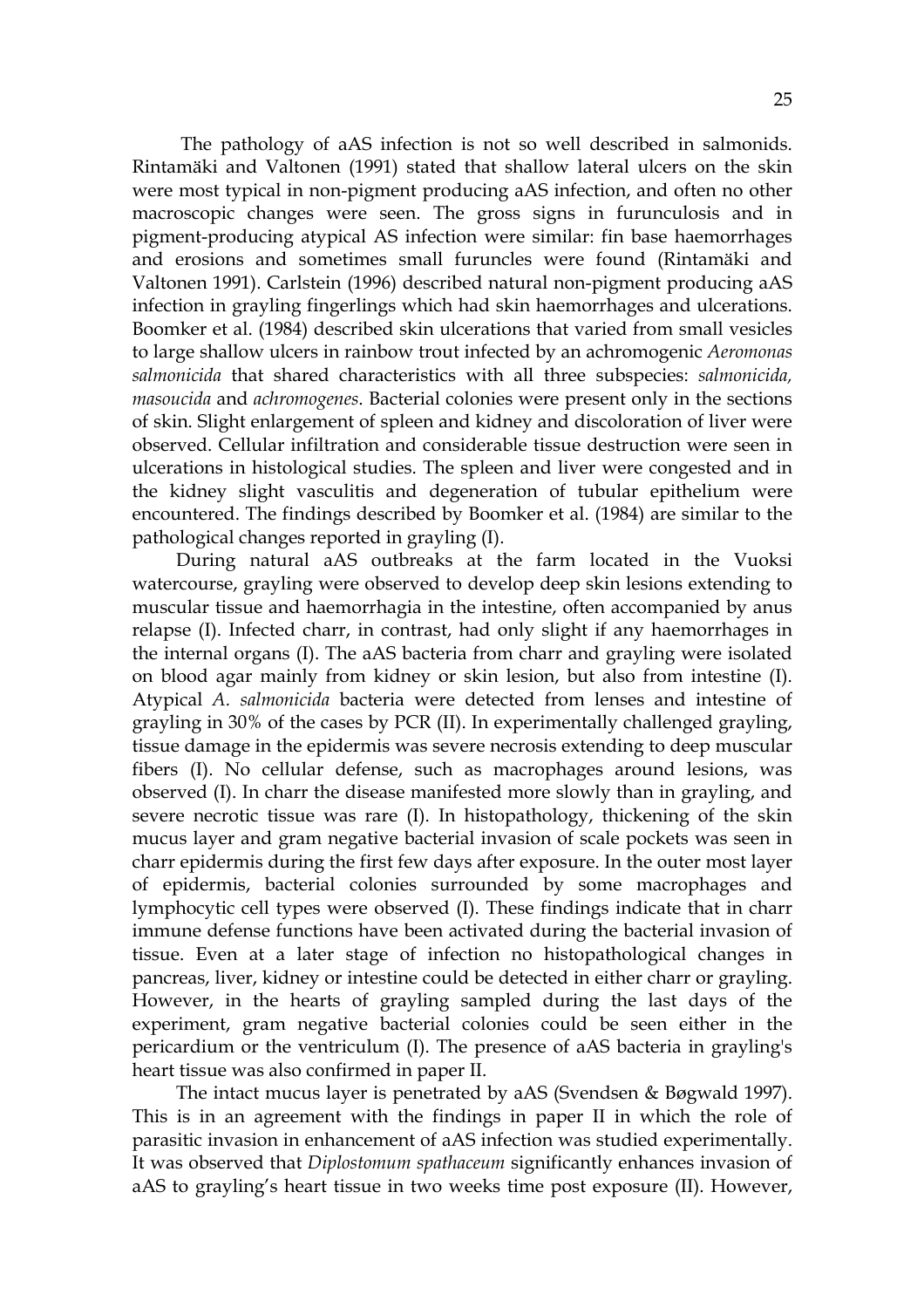aAS bacteria were also found in those fish which did not receive the parasitic exposure. Atypical AS was also detected in control fish all through the experiment but the incidence of aAS was lower than that in the concomitant bacterial and parasitic treatment (II).

Carlstein (1996) reported challenged grayling to develop cloudy and partly eroded cornea. Buchman & Bresciani (1997) and Karvonen et al. (2004a) reported *D. spathaceum* infection to cause cataracts in previously healthy eyes of rainbow trout, but severe damage and eye rupture has not been reported. The most severe eye damage such as eye rupture and nuclear extrusion was observed in grayling concomitantly exposed to *D. spataceum* and aAS or *D. spathaceum* alone (II). This type of severe eye damage has been previously reported in wolf-fish (*Anarchicas* spp.) after a rapid decrease in water salinity (Bjerkås et al. 1998).

The present study appears to be the first description of gross signs of aAS infection, with histological changes in internal organs of charr and grayling (I). The presence of aAS bacteria was detected in heart of grayling both by traditional Gram staining in histological tissue sections and by molecular tools (I, II). This work is one of the first known experimentally proven reports about the parasitic enhanced bacterial invasion in grayling tissue.

#### **Evoking immune defense function in charr**

The variety of virulence factors and mechanisms of aAS and ASS bacteria, indicates that they possess many different means to evade the immune system of fish (among others Evenberg et al. 1985, Garrote et al*.* 1992, Austin & Austin 1993, Merino et al*.* 1994, Guðmundsdóttir 1996, Austin et al*.*1998, Guðmundsdóttir et al. 2003). Protection by the host is based on inactivation of virulence components of pathogen.

Lysozyme in vertebrates is one of the enzymes in the first-line of defense against invading pathogens (see e.g. Roitt 1994, Janeway et al*.* 1999). The defense response is directed against the peptidoglycan layer, especially in the cell wall of Gram-positive bacteria, that is suspected to be weakened by the alternative pathway of the complement system before lysozyme attack (see e.g. Janeway et al*.* 1999). In paper III it was observed that a significant increase in the plasma lysozyme activity in vaccinated charr, when compared to unvaccinated charr, indicates the activation of the nonspecific immune defense functions (see e.g. Roitt 1994, Janeway et al. 1999). Similar findings are reported in Atlantic salmon after injection of M-glycan (Engstad et al*.* 1992). This increased lysozyme activity is possibly induced by emulsification oil used in vaccine.

The effector functions of the complement system can be activated through three pathways: classical (III), alternative (III) and lectin binding. The complement consists of some 30 proteins circulating in the blood plasma (designated by the letter C with an extension number). Most of these are inactive until either they are cleaved by a "foreign" protease such as 70 kDa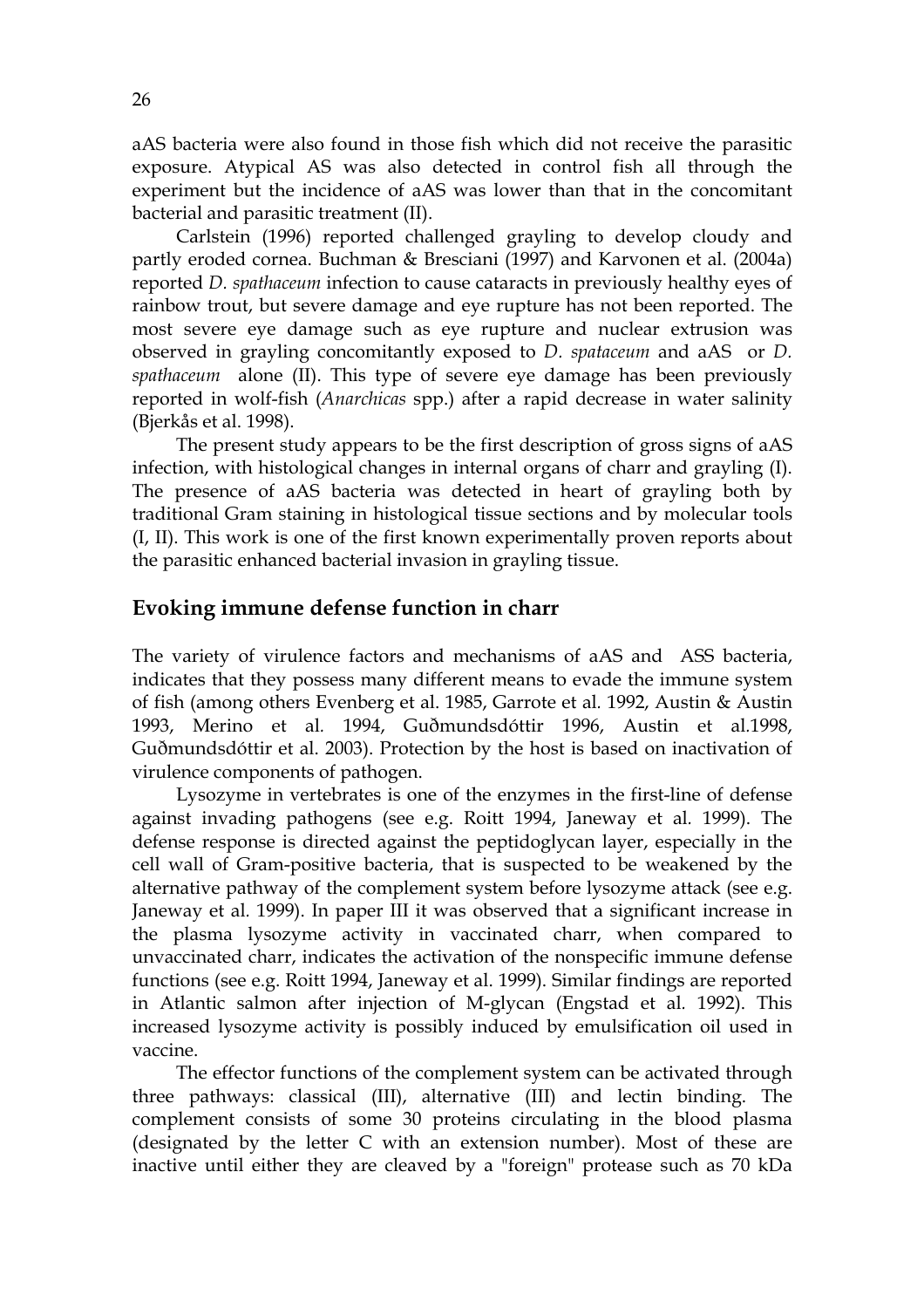serine protease (IV) which, in turn, converts complement system proteins into a protease. In mammal blood plasma the principal serine protease inhibitor,  $\alpha$ 1antiproteinase, represents 18% of total plasma volume (see e.g . Harfenist & Murray 1993). For example, the binding of an antibody to its antigen often triggers the complement system through the classical pathway. The complement system can also be triggered without antigen-antibody complexes alternative pathway (see e.g. Roitt 1994, Janeway et al. 1999)

Cell lysis is only one function of the complement system. The complement system acts in several ways to mobilize defense mechanisms; for example, opsonization by C3b targets foreign particles for phagosytosis, chemotaxis by C5a attracts phagocytic cells to the site of damage. This is aided by the increased permeability of the capillary beds mediated by C3a and C5a. The early complement components are also important for solubilizing antigenantibody complexes assisting in their catabolism and elimination from the body (see e.g. Roitt 1994, Janeway et al*.* 1999).

Vaccination did not stimulate the haemolytic activity of either the classical or alternative pathways of the complement system (III). The hemolytic activity of the both pathways changed from April to August regardless the vaccination status of charr. The haemolytic activity of the classical and alternative pathways of the complement system was low in April (4.5 and 1.5%, respectively), but increased later in the summer (III). The complement system via the classical pathway reached 50% haemolysis in August while the alternative complement pathway displayed the highest activity in June (over 50% haemolysis) and a lower haemolytic activity (10%) in July and August. Rintamäki & Valtonen (1991) have reported aAS outbreaks in Finland to occur at water temperatures higher than 15°C, which indicates an increase in the number of aAS or related *Aeromonas* bacteria in incoming water in July and August. This assumed increase of the aAS cells in inflow water correlates to the activity increase of the classical pathway of the complement system in August. The activation of the classical complement system requires specific recognition of invading pathogen (see Janeway et al*.* 1999). Possibly, the utilization of the complement system via classical pathway is an efficient defense mechanisms for charr when the number of pathogen cells increases.

 I reported that pathological tissue changes and lethality of non-pigment producing aAS infection differ between charr and grayling at the farm in the Vuoksi watercourse (I). This infection is also different than an infection caused by a pigment producing aAS-infection in Atlantic salmon (Guðmundsdóttir 1997). I also reported that in the Vuoksi watercourse aAS bacteria are genetically homogeneous (I). These results indicate that immune response against aAS bacteria differs between fish species.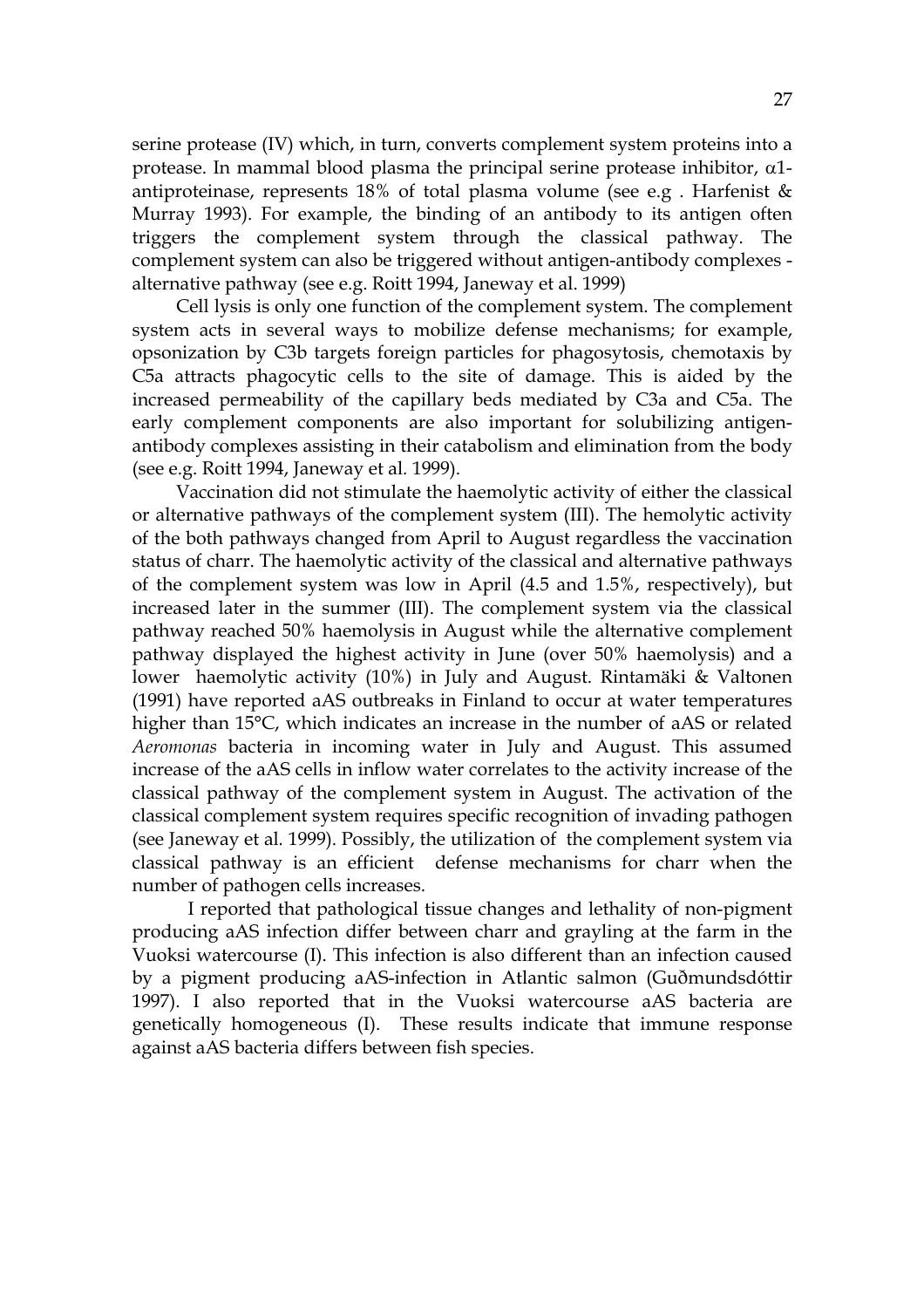### **Putative preventive means against aAS bacterial infection – vaccination and control of parasite pressure**

An immune response against an invading pathogen involves opsonization of pathogens by the complement system resulting to phagocytosis by macrophages or B and/or T cell actions followed by a humoral response (see e.g. Roitt 1994, Janeway et al*.* 1999). In vertebrates a typical secondary response resulting from previous immunization (natural or induced by vaccination) follows the same pattern as the primary response but with more rapid kinetics and a stronger response (see e.g. Roitt 1994, Janeway et al. 1999). This basic knowledge has been utilized when preventive means against fish diseases are developed. The main results in paper III indicate that aAS-specific immune responses of charr can be evoked with oil-based vaccine containing ASS and aAS bacterins.

Atypical AS infection is an increasing problem in commercial halibut farming in Norway (Ingilæ et al. 2000) and in Atlantic salmon farming in Chile (Bravo 2000). The problems with aAS infection seem to arise when either new fish species are taken to commercial farming or the fish farming industry is spreading to new locations. Increasing problems with bacterial diseases usually create a need to find an effective vaccination. Vaccine developments against aAS infection in Atlantic salmon and Atlantic halibut (*Hippoglossus hippoglossus*) and spotted wolffish (*Anarchichas minor*) have been conducted at least in Iceland and Norway (Guðmundsdóttir et al*.* 1997, Ingilæ et al. 2000, Lund et al*.* 2002). Injection of the AsaP1 toxoid in Atlantic salmon induced protection against infection (Guðmundsdóttir & Magnadóttir 1997).

 In Iceland the autogenous oil-based vaccine, IBOO, gives good protection against aAS. In challenged Atlantic salmon 12 weeks after vaccination all fish were protected (relative percentage of survival, RPS, value 100) (Guðmundsdóttir et al. 1997). Gunnlaugsdóttir & Guðmundsdóttir (1997) reported a protection against aAS bacteria also gained by Atlantic salmon vaccinated with commercial furunculosis vaccine. However, such preventive means have not been used against aAS disease in Finnish charr and grayling farming.

I have observed good protection in charr vaccinated i.p. with 4 oil-based, autogenous (containing formalin killed aAS isolates from the Vuoksi watercourse), and monovalent (containing one aAS isolate as an antigen) experimental vaccines (prepared for the experiment by Alpharma AS, Norway). The charr (2-year old) were cross bath challenged with 4 Vuoksi watercourse aAS isolates. RPS value 88 was achieved with one autogenous aAS vaccine and RPS value 60 with the two commercial furunculosis vaccines (P. Pylkkö unpubl.). Similarly, vaccinated and challenged grayling were poorly protected by all the vaccines (RPS values less than 40, unpublished data). No correlation between specific antibody level and protection was observed (P. Pylkkö unpubl.). These results suggest the immune defense functions against aAS bacteria differ between charr and grayling in the Vuoksi watercourse.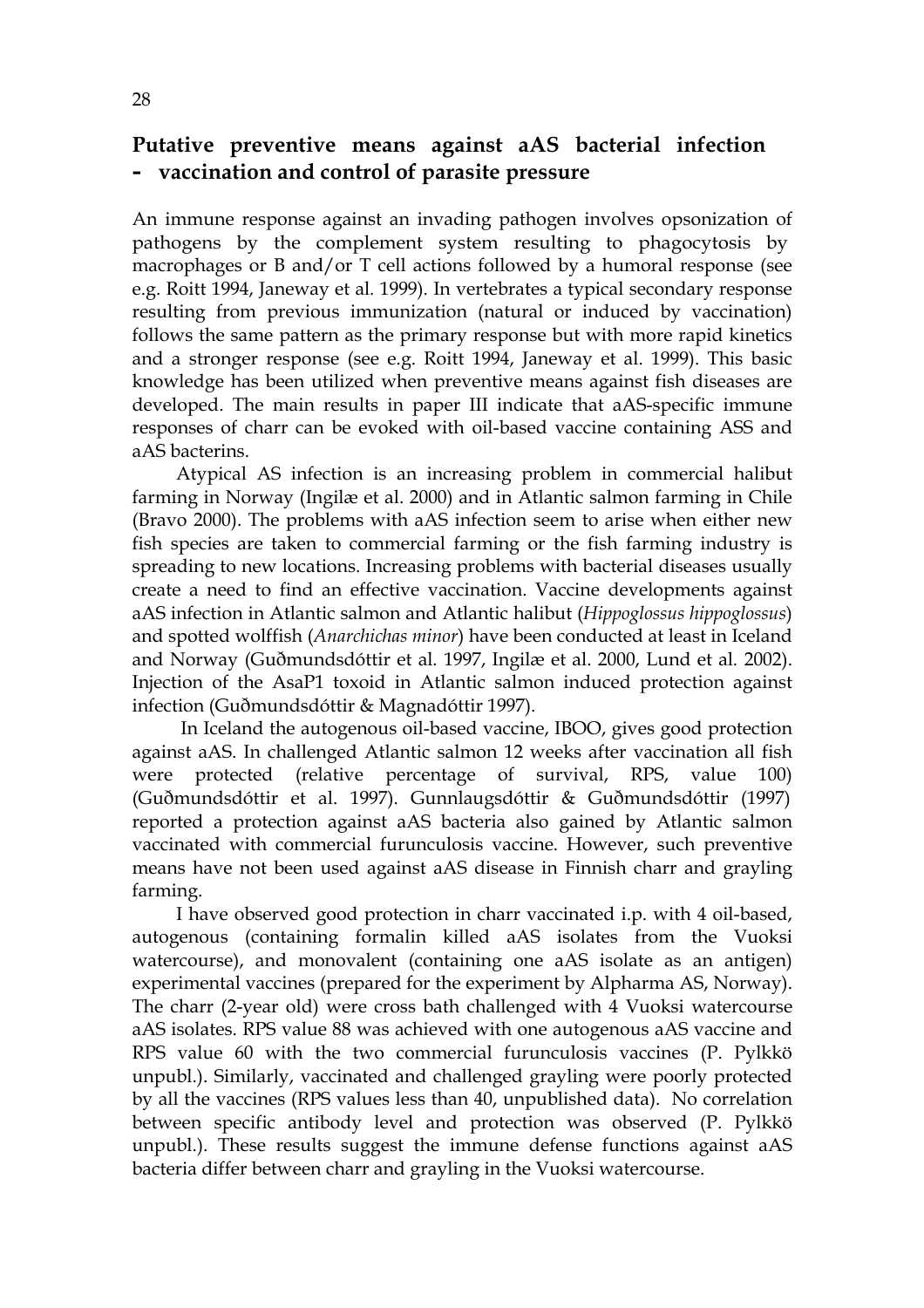A-layer proteins from typical and atypical *A. salmonicida* were observed to evoke a specific immune response in Atlantic salmon and rainbow trout (Bjørnsdottir et al*.* 1992, Lund et al. 1991, Hastings & Ellis 1990). Maurice et al (1999) have produced recombinant A-layer protein from acromogenic aAS isolated from diseased goldfish. The recombinant protein is fused to cellulose binding domain (Maurice et al. 2003). The cellulose recombinant protein successfully evoked the immunological memory of goldfish when challenged with aAS bacteria. Thus, no correlation was observed between specific antibody level and intensity of ulceration (Maurice et al. 2003). In preliminary studies, charr were i.p. vaccinated with experimental aAS vaccine (produced by Alpharma, Norway) and plasma collected several weeks from vaccination (data not shown). The A-layer was recognized in Western blotting of aAS whole cell lysate (see paper IV) probed with plasma from vaccinated charr, whereas when probed with plasma from non vaccinated charr no A-layer recognition occurred (P.Pylkkö unpubl.). I suggest that the role of A-layer from Finnish aAS isolates as an antigen evoking immune response of should be studied further.

Both enhancement of fish growth (Buchman et al*.* 1997) or reduced growth (Midtlyng et al. 1996, Sørum & Damsgard 2004) have been reported after i.p. vaccination. Such discrepancies in growth rate in fish after i.p. vaccination may result from fish species, time scale of the follow up, or methods used to evaluate growth. The effect of i.p. vaccination on growth of charr was studied in paper V. Compensation of growth suppression in charr after vaccination indicates that modern oil adjuvant vaccines have no ultimate negative effect on growth (V).

This compensatory growth in suitable conditions might indicate that passively induced activation (e.g. vaccination) of immune defense functions demands energy. After sufficient activation of the immune defense system is reached the fish is again able to put energy into growing. This suppression of growth is therefore a sign of an activated immune system after vaccination (III, IV) and not a sign of vaccine induced poor growth.

Vaccinations with good efficacy against furunculosis have improved the economics of salmonid fish farming in general and reduced usage of antimicrobial medication. The common interest in fish meat production is ecologically sustainable fish production and good quality of fish. Good fish meat quality for consumers is guaranteed by rearing healthy fish with minimal need for antimicrobial drugs. In conservation of endangered fish stocks it is critically important that the fish stocked are healthy, fit to survive and are able to avoid predators efficiently after stocking. Vaccinations with good protection against bacterial diseases could improve the farming of endangered fish species and help conservation of the genetic diversity of fish stocks.

Rearing conditions at fish farms are important in introducing pathogens to fish hosts. This topic was studied in paper II. Cultivation of fish at high densities at fish farms attracts a variety of parasites, most of which are protozoans or other ectoparasites (e.g. Rintamäki-Kinnunen & Valtonen 1996, 1997; Hakalahti & Valtonen 2003). *Diplostomum spathaceum* is a common parasite of freshwater and brackish water fishes (Valtonen & Gibson 1997; Valtonen et al*.* 1997, 2003) and utilizes three hosts in completing its life cycle: fish-eating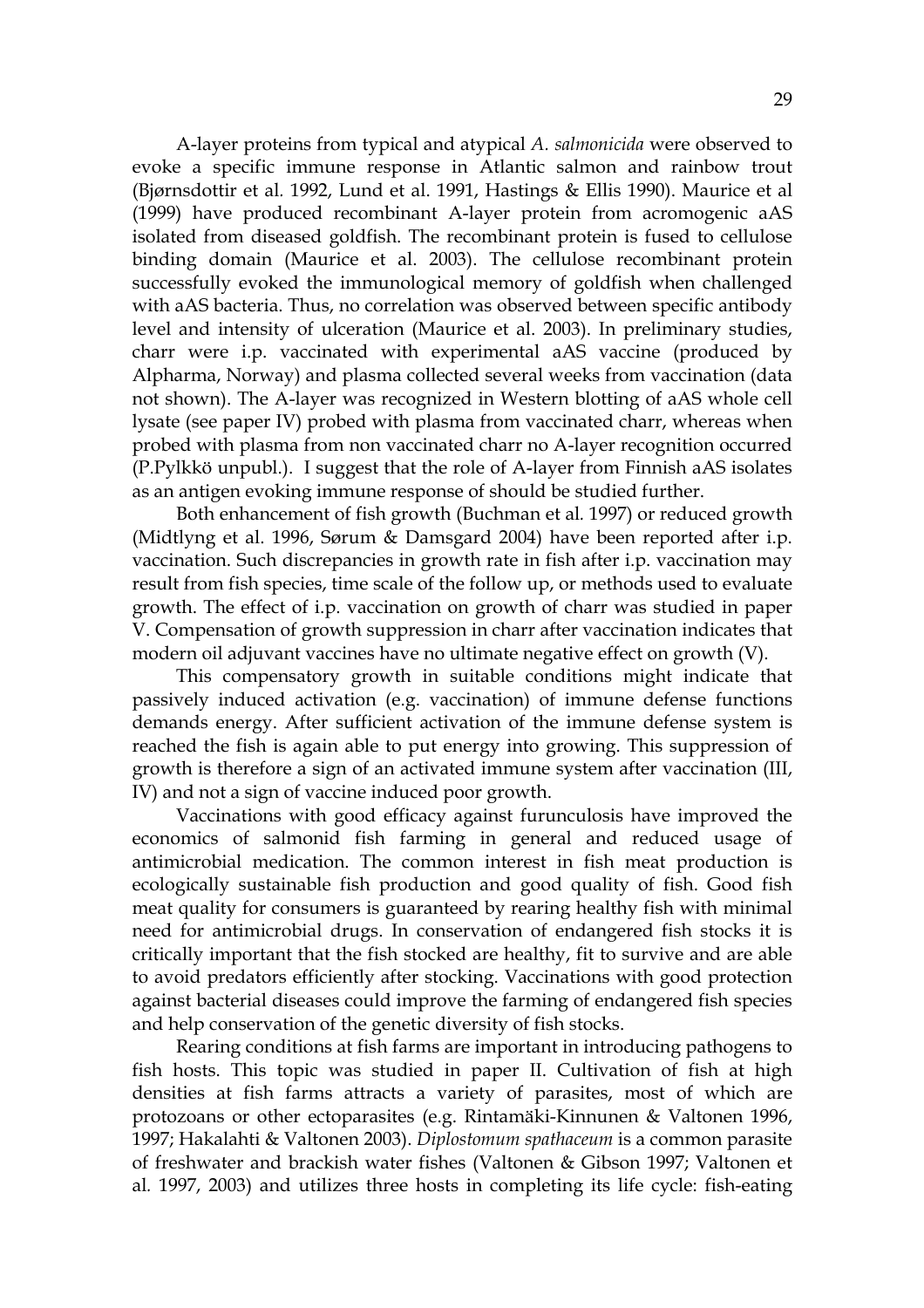birds, aquatic snails and fish. Occurrence of diplostomids at fish farms is dependent on several factors, especially on the infrastructure of the farm and on its water intake systems. Some parasites (*Trichodina* spp*., Riboscyphidia sp., Apiosoma sp.*) are tolerated at fish farms to some extent (Rintamäki-Kinnunen & Valtonen 1997). *D. spathaceum* larvae which migrate through fish skin and tissues, can cause outbreaks at fish farms (e.g. Crowden & Broom 1980; Lafferty & Morris 1996). Karvonen et al. (2004 b) have reported that fish previously exposed to a low level (as used in paper II) of *D. spathaceum*, cercaria penetrating fish epidermis decrease by even 80 to 90% in further parasite infections. In nature fish can recognize the parasites and avoid further infections (Karvonen et al. 2004). Therefore, at the fish farms the immune defense functions of fish have to be fit to respond to random pathogen load that is introduced through inflow water. The environment can, and even should, never be sterile but would it be necessary to regulate parasite populations at fish farms? The optimal level of skin-penetrating parasites at high density fish populations may help prevent the problem also caused by bacterial fish diseases.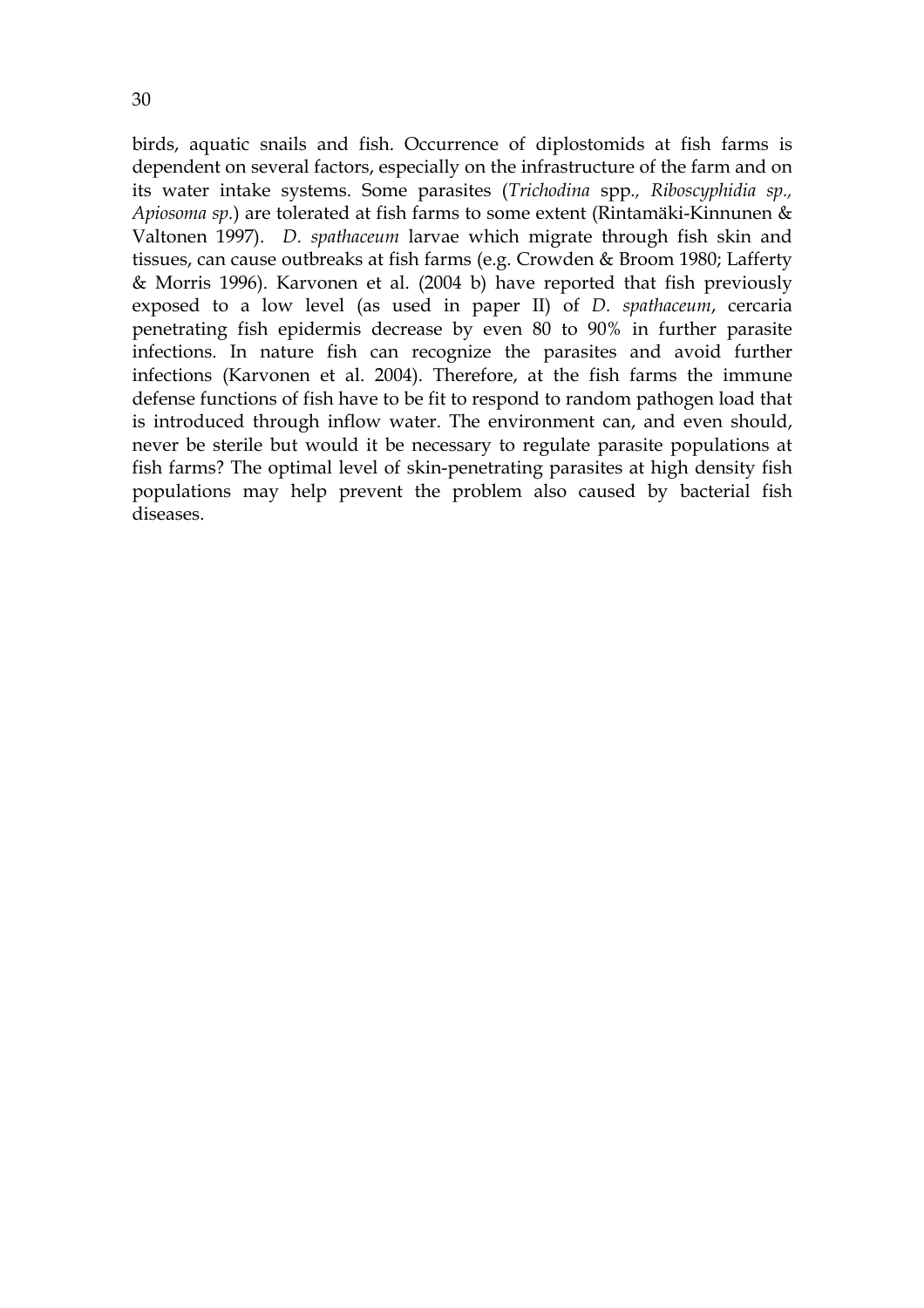# **CONCLUSIONS**

– Homogeneity in macrorestricted genome and plasmid profiles indicated narrow genetic variation in atypical *Aeromonas salmonicida* strains isolated from the Vuoksi and the Kymijoki watercourse. Therefore, preventive measures against aAS –infection can potentially be developed. Possibly one autogenous bacterial strain included in a vaccine is sufficient to evoke immune defense responses against aAS infection in Arctic charr (*Salvelinus alpinus*) and European grayling *(Thymallus thymallus*). However, the MRP genome and plasmid profiles need to be studied more in order to be put to use in epidemiological studies.

– The detection method of aAS latent carrier fish by combination of bacterial cultivation and PCR techniques was successfully carried out and offers a potential new method for fish disease diagnostics. A heart as an organ for aAS isolation among latent carrier salmonids could be added to traditional bacterial isolation from kidney tissue of fish.

– Symptoms and lethality of the aAS disease vary greatly even between charr and grayling. The reason for this variation could not be properly explained in this study. Do the symptoms vary because of the different immune defense response between the two species? Therefore, I suggest that activation of the immune defense functions of these two fish species needs to be studied in more detail.

– The studies of fish complement system activation and functions in the inactivation of pathogens should be continued. The factors in the innate immune system, especially activation of the complement system, would be most beneficial in understanding parasite-bacteria interactions in fish hosts. The lectin pathway during a parasite infection in fish may have an important role as a defense mechanism in fish. Studies in this area should be conducted among farmed Arctic charr and European grayling.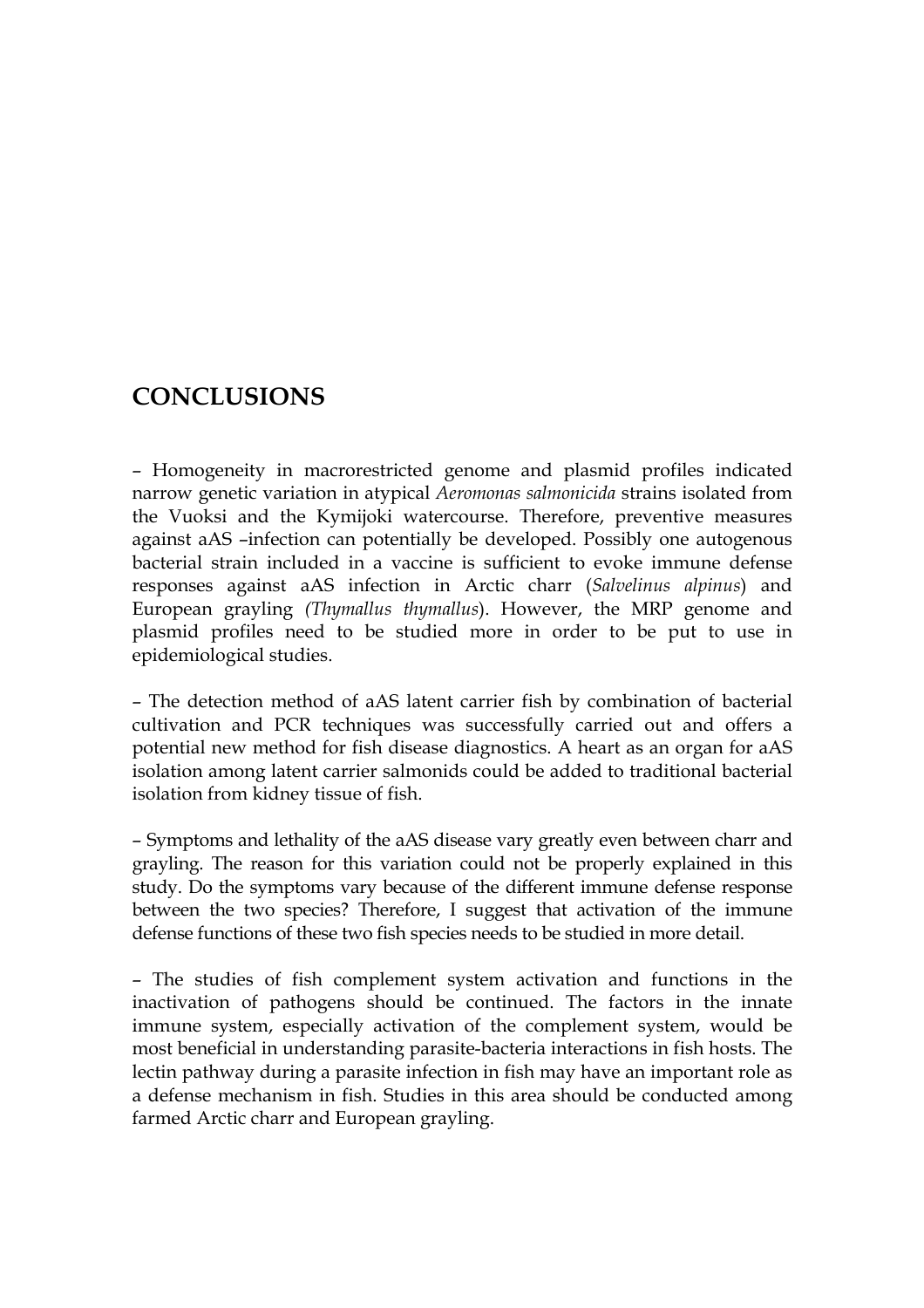– Infectious diseases both bacterial and parasitic among farmed fish should not be ignored in aquaculture management. Both pathogen types cause severe damage to the farmed Arctic charr and European grayling such as high mortality and eye rupture. These types of damage narrow the genetic diversity and may reduce the survival of fish stocks. However, an optimal level of skin penetrating parasites in farmed fish might activate immune responses against all pathogenic exposures. This possibility needs to be studied further.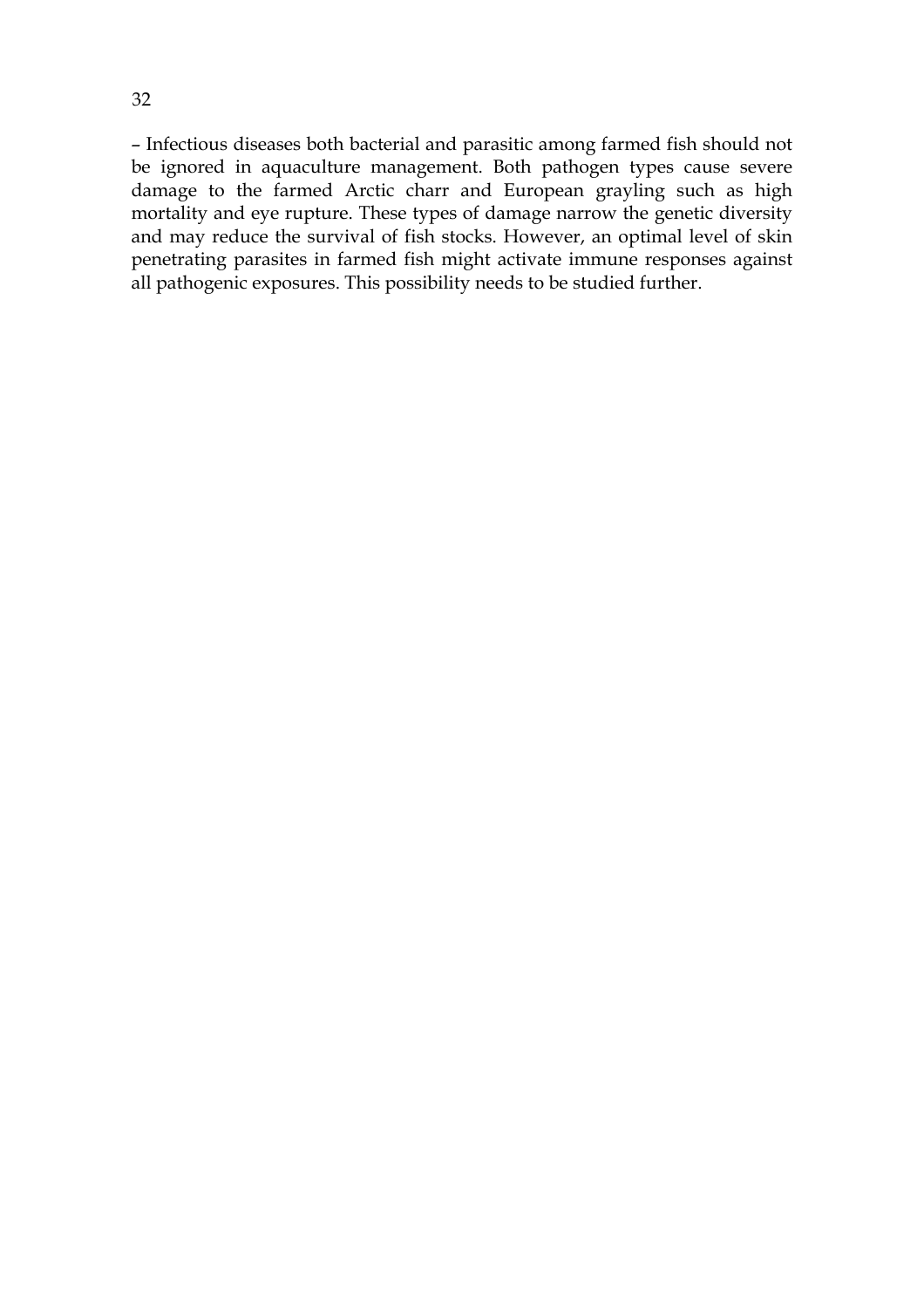#### *Acknowledgements*

I would like to express my warmest gratitude to my supervisor and mentor Professor E. Tellervo Valtonen. Her encouragement has been the key to unlock the doors to the world of scientific thinking and writing. She is exceptionally talented in asking "in your own words, please, just say it!" without those questions this paper would have been never written. I am also thankful to my another supervisor Professor Sinikka Pelkonen for providing me essential financial support for the work and excellent laboratory facilities and equipment. While working with you I have learned a lot on many aspects of life and science.

I am especially grateful for the reviewers of this work Dr. Bjarnheidur Guðmundsdóttir and Professor Karl Buchmann for valuable comments. These comments have greatly improved and clarified the text. I also greatly appreciate Professor Roger Jones for checking the English of this work.

I am thankful to Professor Asko Mäki-Tanila and Dr. Teppo Rekilä at MTT, Agrifood Research Finland, for kindly providing me this opportunity to finalize the PhD thesis. You have shown a broadminded attitude towards me since my present work at Kannus with mammals greatly differs from the issues involved in this thesis.

The Finnish Game and Fisheries Research Institute, Saimaa and Laukaa Aquaculture Stations have greatly contributed the experimental work. The skilful staff at the stations are to be thanked for excellent maintenance of the experimental fish and facilities. I also am grateful to Maria Kananen, Riitta Liimatainen and Tiina Kortelainen for skilful laboratory assistance.

I would also like to thank my co-authors, Tapani Lyytikäinen, Jari Madetoja, Tarja Pohjanvirta, Ossi Ritola, Lotta-Riina Suomalainen and Marja Tiirola. It has been a pleasure to get to know you.

The contribution of Christian Syvertsen and Rune Wiulsrød from Alpharma Inc., Norway, has been essential in providing the experimental vaccines and in consulting in methodology in vaccination procedures with oilbased vaccines. I would also like to thank my colleagues and friends Mikael Carlstein, Jere Lindén and Pia Vennerström for sharing the mutual interest of fish well being.

I am thankful to my fellow workers at Kannus for making an everyday work to be an enjoyable event.

I am also thankful to Jorma Piironen who gave the very first idea about connecting microbiology and fishes when he pointed out the problems with aAS outbreaks among farmed Arctic charr and European grayling.

I owe my dearest friends a debt of gratitude for being with me all through these years. Thank you, Marjatta Huittinen, Jyrki Jauhianen, Nita Nenonen, Minna Rahkola-Sorsa, Riitta Seppinen, Jyrki Suikkanen, Markku Vaajala, Heljä Väisänen. It has been "a long and winding road". I would have not made it without your never-ending encouragement and the laughs we shared. Hopefully, I will be there for you all in the days to come.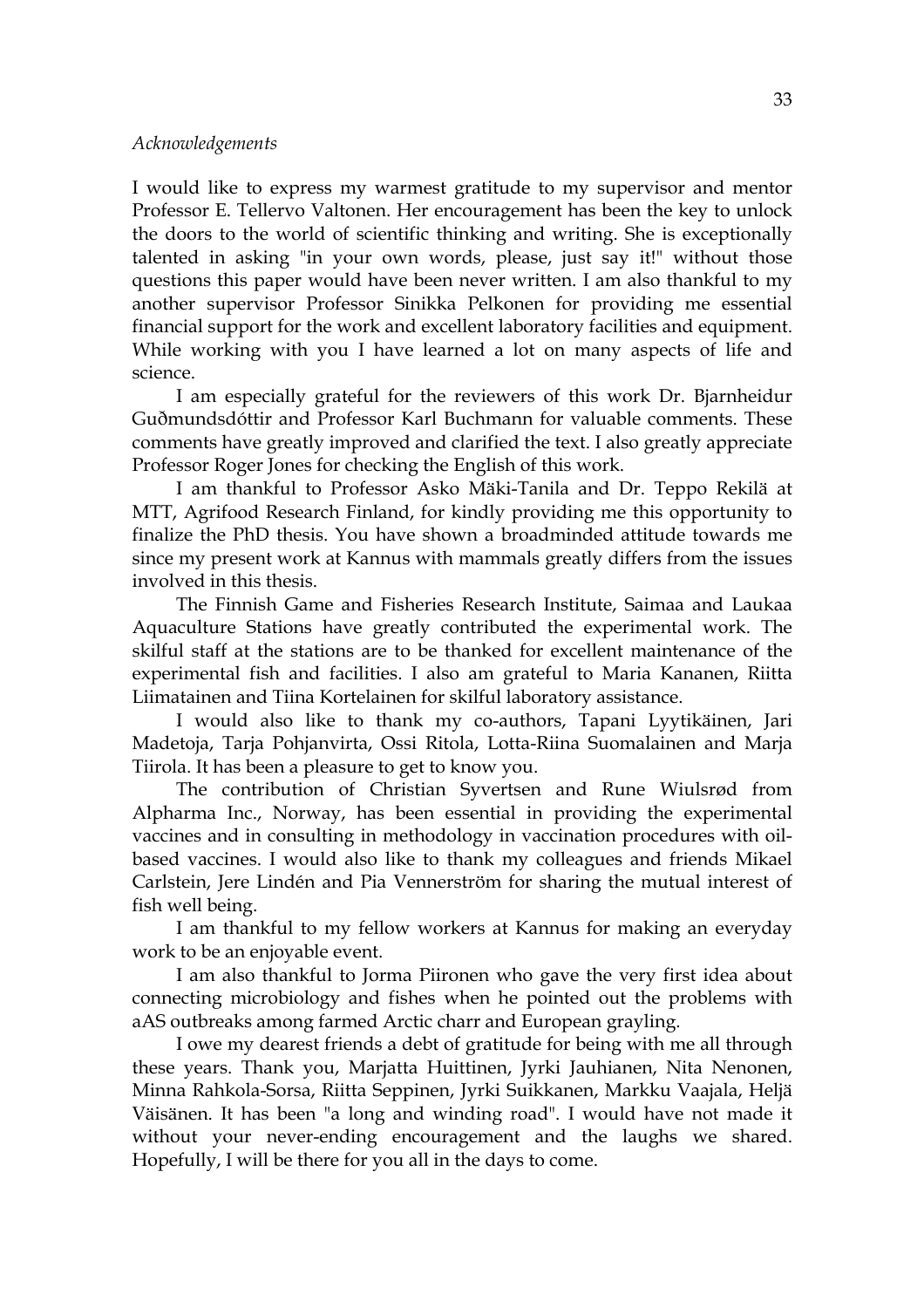I also express my warmest gratitude my parents Irja and Pentti Huotari and my parents-in-law Aini and Aarne Pylkkö for giving their helping hand whenever needed. My brother Juha Huotari and his wife Ritva and their lovely daughters Heini, Soile and Maija have been fun to be with and always offered me a place to stay at their home in Jyväskylä. I am also thankful to my brothersin-law and their families Jukka, Eija and Mikko Pylkkö and Jorma and Pirkko Pylkkö for their support and kindness.

My husband Harri and children Henri and Olga have been the most patient with a week-end-mother and -wife, occasionally visiting home. You have never lost your faith in my doings and never given up your support. I love you.

Financial support was obtained from the Nordic Council of Ministers and the Board of the Environmental and Natural Resources of Academy of Finland.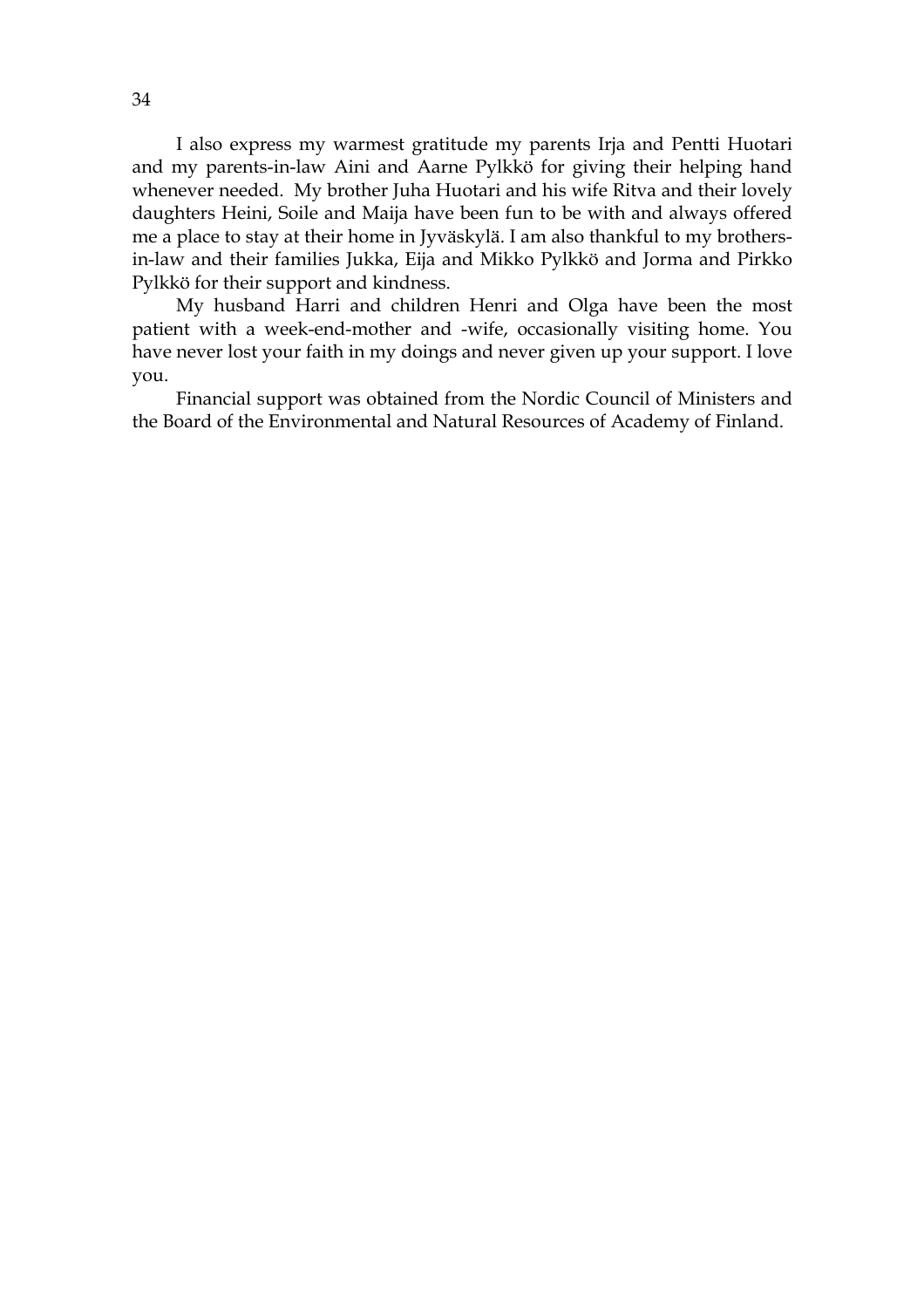#### **YHTEENVETO (Résumé in Finnish)**

Epätyyppinen Aeromonas salmonicida -bakteeritartunta uhkana harjuksen (Thymallus thymallus L.) ja nieriän (Salvelinus alpinus L.) laitoskasvatukselle ja mahdollisia keinoja tartunnan ennaltaehkäisyyn

Tämä työ on yhteenveto viljellyn harjuksen (*Thymallus thymallus* L.) ja nieriän (*Salvelinus alpinus* L.) vakavaan sairastumiseen johtavasta bakteeritartunnasta, jonka aiheuttaa epätyyppinen *Aeromonas salmonicida* -bakteeri (aAS). Työtä varten tutkin useiden suomalaisten aAS -kantojen (66 kpl) perimää ja niiden taudinaiheutuskykyyn liittyviä ominaisuuksia. Tutkittuja aAS -kantoja vertasin 1 islantilaiseen, 11 ruotsalaiseen aAS -kantaan ja 3 *Aeromonas salmonicida* subsp. *salmonicida* -kantaan ja *A. salmonicida* subsp. *achromogenes* tyyppikantaan (ATCC 33659). Tutkin myös kokeellisesti aAS -bakteerille altistetuissa harjuksissa ja nieriöissä syntyneitä kudosvaurioita, joita vertasin luonnollisissa tartunnoissa todettuihin aAS -bakteerin aiheuttamiin viljelykalojen kudosvaurioihin. Lisäksi selvitin kahdeksan vuoden ajalta yhden Vuoksen vesistön alueella sijaitsevan kalaviljelylaitoksen diagnosoidut aAS -tartunnat, niihin kuolleet kalalajit, kalojen määrän ja tartunnan hoitoon annetut antibioottilääkinnät. Työssäni tutkin myös nieriän immuunipuolustuksen aktivoitumista rokotuksen jälkeen (mm. anti-aAS-spesifisiä vasta-ainetaso, plasman lysotsyymiaktiivisuus) ja rokotuksen vaikutusta nieriän kasvuun. Selvitin kokeellisesti makeassa vedessä yleisen *Diplostomum spathaceum* -kalaloisen ja aAS -bakteerin vuorovaikusta aAS -tartunnan puhkeamisessa. Selvitin myös bakteerien rikastusviljelyn ja geenimonistusmenetelmän (PCR) yhdistelmän käyttökelpoisuutta bakteerien tunnistamiseen kalan kudoksista (sydän, suoli ja mykiö). Koekaloina käytin eriikäisiä Vuoksen, Kymijoen ja Inarin vesistöjen harjuksia ja nieriöitä. Vuoksen ja Kymijoen vesistöalueiden sisällä aAS -kannat olivat perimältään (genomi- ja plasmidiprofiili) samanlaiset. Mutta Vuoksen, Kymijoen ja muiden vesistöalueiden aAS -kantojen perimät erosivat toisistaan. Yhtä selkeää aAS bakteerin taudinaiheutuskykyyn vaikuttavaa ominaisuutta en tässä työssä löytänyt. Kokeellinen aAS -bakteerialtistus aiheutti viimeistään 15 vrk altistuksesta kuolemaan johtavan yleistulehduksen harjukselle ja nieriälle. Harjukselle muodostui nopeammin ihon pinnalta (epidermis) lihaskudokseen ulottuvat vauriot kuin nieriälle, jonka ihomuutokset rajoittuivat usein epidermiksen alueelle. Harjuksen sydänkudoksessa näkyi bakteerisoluja ja sydänlihas tuhoutui näiltä alueita. Kalanviljelylaitokselta koottujen tietojen perusteella harjus ja nieriä osoittautuivat alttiiksi aAS -tartunnalle. Harjus ja nieriä olivat ainoat kalalajit, joista eristettiin aAS -bakteeria kahdeksan vuoden aikana vaikka samalla laitoksella kasvatettiin samanaikaisesti mm. järvilohta (*Salmo salar* m. *sebago*) ja järvitaimenta (*Salmo trutta* m. *lacustris*). Rokotus nosti merkittävästi nieriän plasman anti-aAS-spesifisten vasta-aineiden tasoa ja tehosti merkittävästi lysotsyymi-entsyymin aktiivisuutta. Rokote ei alentanut nieriän kasvua pysyvästi vaan 52 päivää rokottamisen jälkeen rokotetut kasvoivat nopeammin kuin rokottamattomat nieriät. Harjukseen, ihon läpi,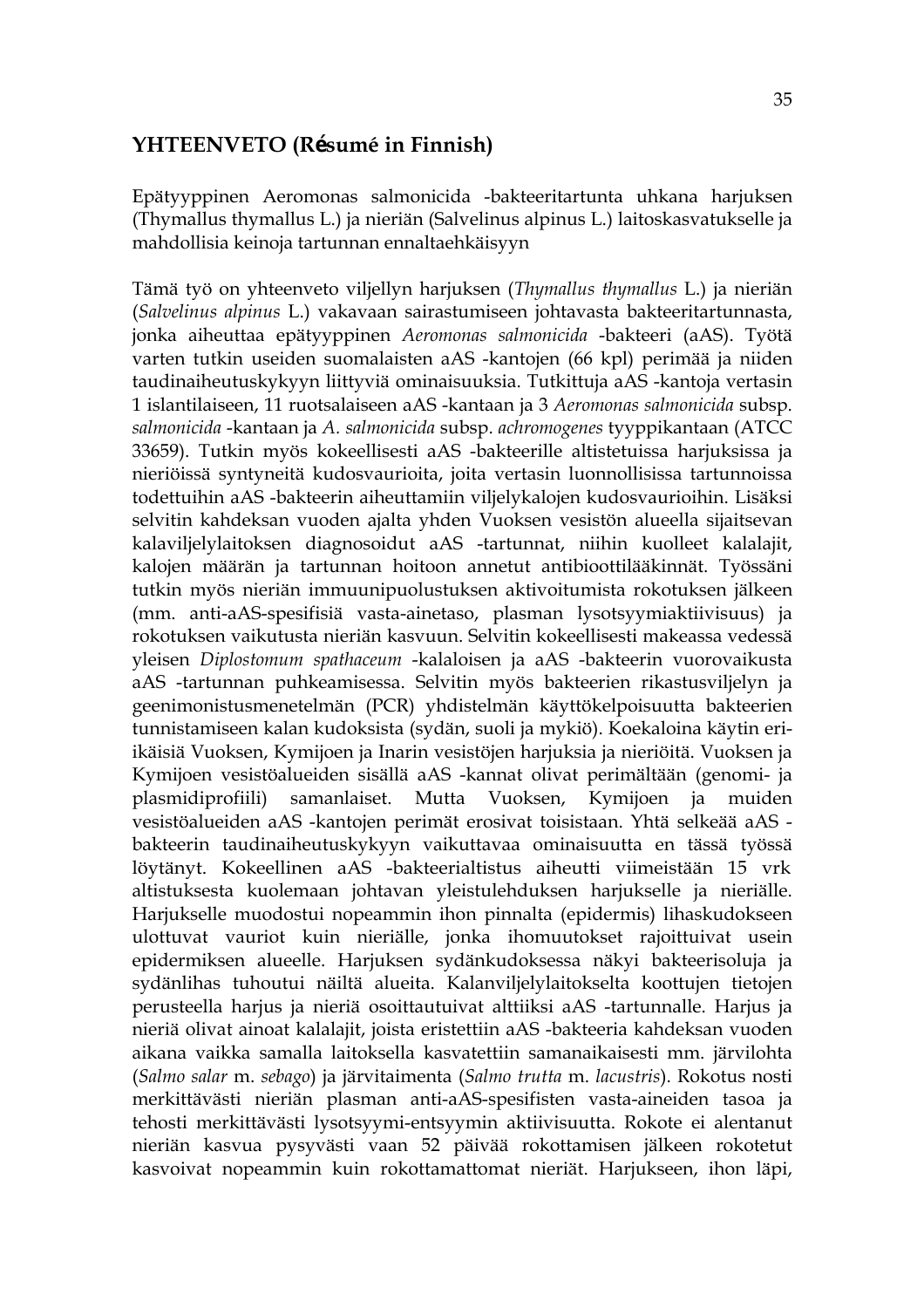tunkeutuneet *D. spathaceum* -loisen toukat lisäsivät sydänkudoksesta PCR menetelmällä tunnistettujen aAS bakteerisolujen määrää. Yhdistetyn bakteeririkastusviljelyn ja PCR -menetelmän avulla kyettiin tunnistamaan 17 aAS -bakteerisolua 100 mg:ssa tutkittua kudosta. AAS -bakteeri tunnistettiin tehokkaimmin oireettomien kantajakalojen sydänkudoksesta. *D. spathaceum* loinen aiheutti harjukselle tulehduksen mykiöön, mistä seurasi silmän puhkeaminen ja mykiön menetys. Lois- ja bakteeritaudit haittaavat kalanviljelyä ja niitä ei voida eikä pidäkään kokonaan poistaa mutta niiden halittu säätely on kalojen laitoskasvatuksen onnistumiselle ja kalojen hyvinvoinnille ensiarvoista. Loisten ja bakteerien vuorovaikutus tautien puhkeamisessa vaatii vielä lisätutkimuksia mutta näiden vuorovaikutusten ymmärtäminen voi lisätä tehokkaita ennaltaehkäisykeinoja rokotusten rinnalle tulevaisuuden kalanviljelyyn.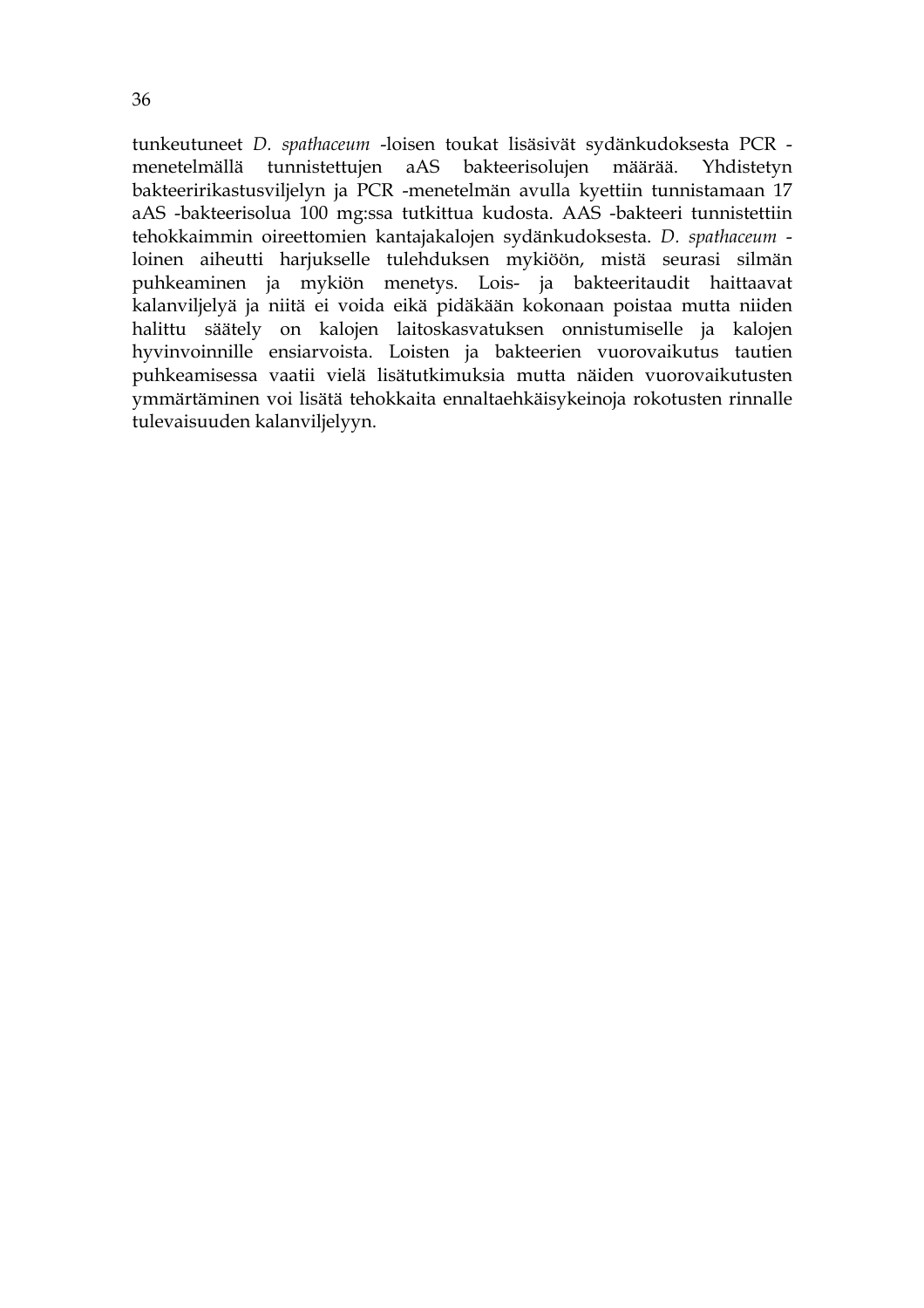#### **REFERENCES**

- Adams, A. & Thompson, K. 1990. Development of an enzyme-linked immunosorbent assay (ELISA) for the detection of Aeromonas salmonicida in fish tissue. Journal of Aquatic Animal Health 2: 281-288.
- Austin, B. & Austin, D. A. 1993. Aeromonadaceae representatives (Aeromonas salmonicida). In: Laird, L.M (ed.), Bacterial Fish Pathogens: Diseases in Farmed and Wild Fish 2nd edn, p., 86–170. Ellis Horwood, London.
- Austin, B., Austin, D. A., Dalsgaard, I., Guðmundsdóttir, B. K., Høie, S., Thornton, J. M., Larsen, J. L., O´Hici, B. & Powell, R. 1998. Characterisation of atypical Aeromonas salmonicida by different methods. Systematic and Applied Microbiology 21: 50–64.
- Bangyeekhun, E., Pylkkö, P., Vennerström, P., Kuronen, H. & Cerenius, L. 2003. Prevalence of a single fish-pathogenic Saprolegnia sp. clone in Finland and Sweden. Diseases of Aquatic Organisms 53: 47-53.
- Bjerkås, E., Bjerkås, I. & Moksness E. 1998. An outbreak of cataract with lens rupture and nuclear extrusion in wolf-fish (Anarhicas spp.). Veterinary Ophtalmology 1(1): 9-15.
- Bjørnsdottir, R., Eggset, G., Nilsen, R. & Jørgensen, T. Ø. 1992. The A-layer protein of Aeromonas salmomonicida: further characterization and a new isolation procedure. Journal of Fish Diseases 15(2): 105-118.
- Boomker, J., Henton, M. M., Naudé, T. W. & Huchzermeyer, F.W. 1984. Furunculosis in rainbow trout (Salmo gairdneri) raised in sea water. Onderstepoort Journal of Veterinary Research 51: 91-94.
- Bradford, M. M. 1976. A rapid and sensitive method for the quantitation of microgram quantities of protein utilizing the principle of protein-dye binding. Analytical Biochemistry 72: 248-254.
- Bravo, S. 2000. Occurence of atypical furunculosis in Chile. Bulletin of the European Association of Fish Pathologists 20: 209-211.
- Braun, M., Stuber, K., Schlatter, Y., Wahli, T., Kuhnert, P. & Frey, J. 2002. Characterization of an ADP-ribosyltransferase toxin (AexT) from Aeromonas salmonicida subsp. salmonicida. Journal of Bacteriology 7 (184): 1851-1858.
- Buchmann, K., Dalsgaard, I., Nielsen, M. E., Pedersen, K., Uldal, A., Garcia, J. A. & Larsen, J. L. 1997. Vaccination improves survival of Baltic salmon (Salmo salar) smolts in delayed release sea ranching (net-pen period). Aquaculture 156: 339-351.
- Buchmann, K. & Bresciani, J. 1997. Parasitic infections in pond-reared rainbow trout Oncorhynchus mykiss in Denmark. Diseases of Aquatic Organisms 28(2): 125-138.
- Burr, S. E., Wahli, T., Segner, H., Pugovkin, D. & Frey, J. 2003. Association of type III secretion genes with virulence of Aeromonas salmonicida subsp. Salmonicida. Diseases of Aquatic Organisms 57: 167-171.
- Carlstein, M. 1996. Feeding, growth and survival of European grayling in culture and after stocking. PhD dissertation Acta Universitatis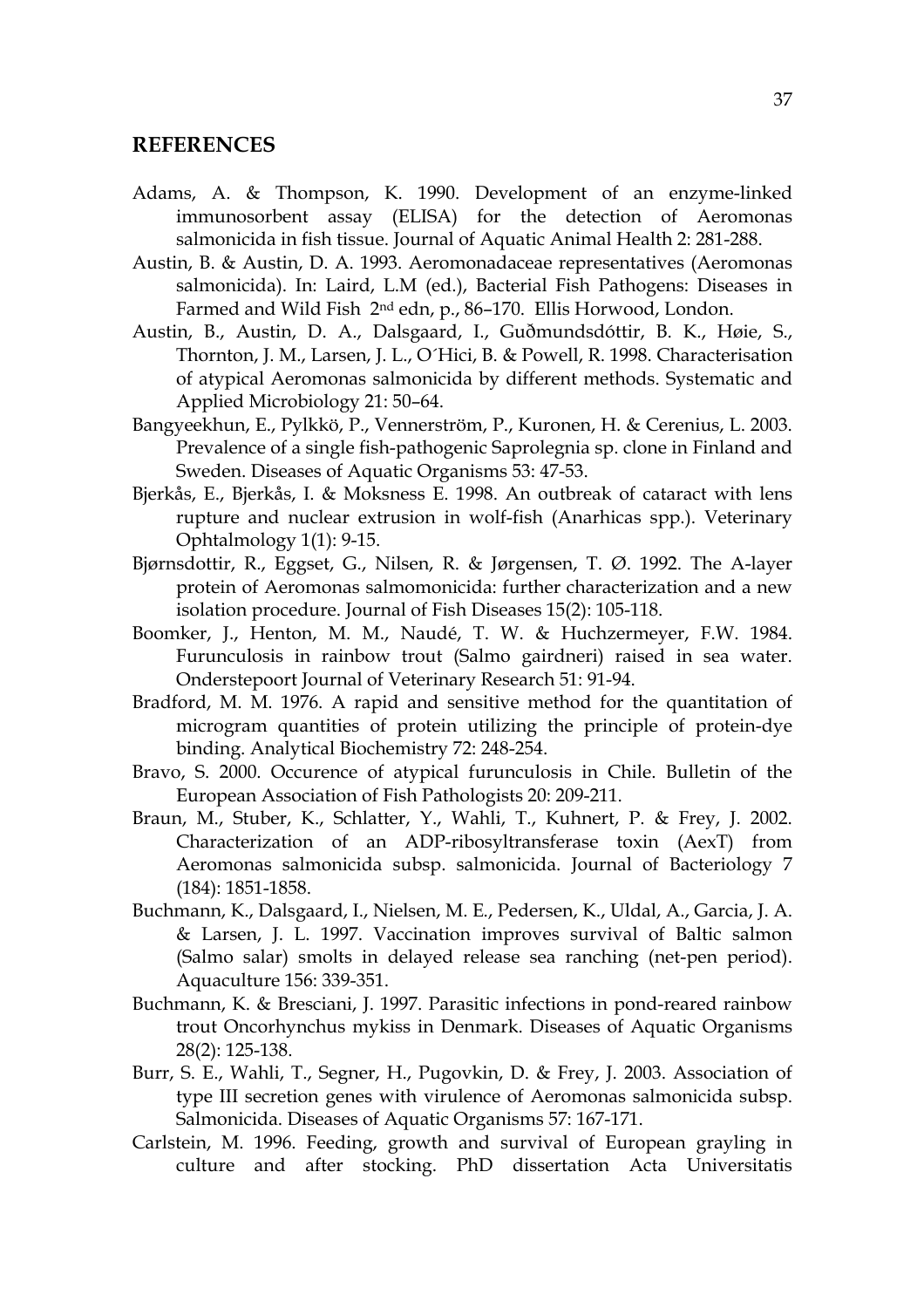Agriculturae Sueciae, Agraria 7, Swedish University of Agricultural Sciences, Umeå, Sweden.

- Conover, W. J. & Iman, R. L. 1981. Rank transformation as a bridge between parametric and nonparametric statistics. The Am Statistn 35: 124-129.
- Crowden, A. E. & Broom, D. M. 1980. Effects of the eyefluke, Diplostomum spathaceum, on the behaviour of dace (Leuciscus leuciscus). Animal Behavior 28: 287-294.
- Ellis, A. E. 1997. The extracellular toxins of Aeromonas salmonicida subsp. salmonicida. In: Bernoth, E-M., Ellis, A. E., Midtlyng, P. J., Olivier, G. & Smith, P. (eds.), Furunculosis. Multidisciplinary fish Diseases research, p. 248–268. Academic Press.London.
- Evenberg, D., Versluis, R. & Lugtenberg, B. 1985. Biochemical and immunological characterisation of the cell surface of the fish pathogenic bacterium Aeromonas salmonicida. Biochimica et Biophysica Acta 815: 233–244.
- Evenberg, D., De Graaf, P., Lugtenberg, B. & Muiswinkel, W. B. 1988. Vaccine induced protective immunity against Aeromonas salmonicida tested in experimental carp erythrodermatitis. Journal of Fish Diseases. 11: 337–350.
- Engstad, R. E., Robertsen, B. & Frivold, E. 1992. Yeast glucan induces increase in lysozyme and complement mediated haemolytic activity in Atlantic salmon blood. Fish and Shellfish Immunology 2: 287-297.
- Fry, F. E. J. 1971. The effect of environmental factors on the physiology of fish. In: Hoar, W.S. & Randall, D.J. (eds), Fish Physiology. Vol. VI: 1-98. Academic Press, London.
- Garrote, A., Bonet, R., Merino, S., Simon-Pujol, M. D. & Congregado, F. 1992. Occurrence of capsule in A. salmonicida. FEMS Microbiology Letters 95: 127-132.
- Garduno, R. A., Moore, A. R., Olivier, G., Lizama, A. L., Garduno, E. & Kay, W. W. 2000. Host cell invasion and intracellular residence by Aeromonas salmonicida: role of the S-layer. Canadian Journal of Microbiology 46: 660- 668.
- Graves, H. C. B. 1988. The effect of surface charge on non-specific binding of rabbitimmunoglobulin G in solid-phase immunoassay. Journal of Immunological Methods 111: 157-166.
- Griffin, P. J., Snieszko, S. F. & Friddle, S. B. 1953. A more comprehensive description of Bacterium salmonicida. Transactions of the American Fisheries Society 82: 129-138.
- Guðmundsdóttir, B.K., Hastings, T.S. & Ellis, A.E. 1990. Isolation of a new toxic protease from a strain of Aeromonas salmonicida subspecies achromogenes. Diseases of Aquatic Organisms 9: 199–208.
- Guðmundsdóttir, B. K. 1996. Comparison of extracellular proteases produced by Aeromonas salmonicida strains, isolated from various fish species. Journal of Applied Bacteriology 80: 105–113.
- Guðmundsdóttir, B. K. 1997. Aeromonas salmonicida subsp achromogenes A study of extracellular virulence factors and immunity in Atlantic salmon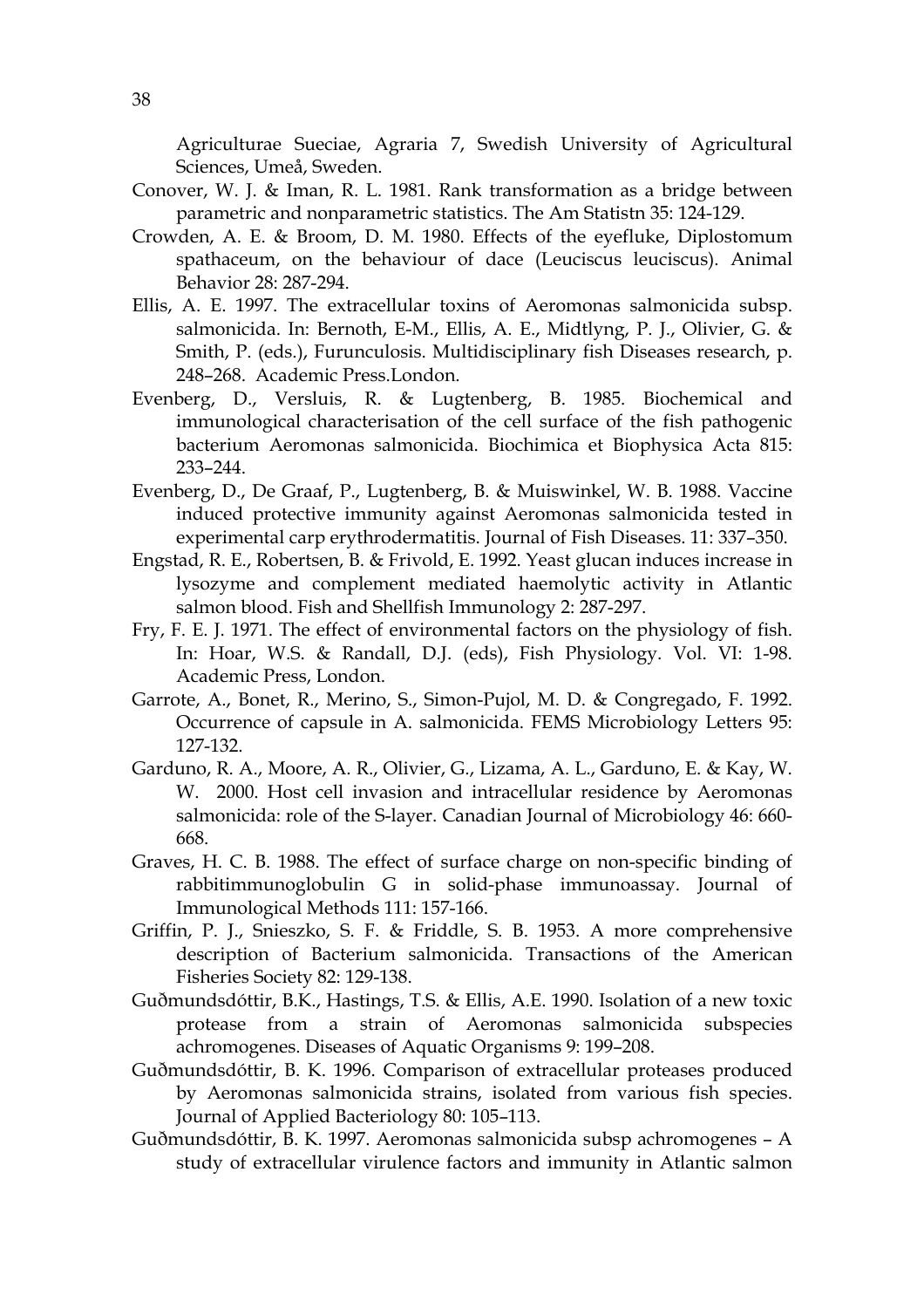(Salmo salar L.) PhD dissertation Institute for Experimental Pathology, Keldur, Faculty of Medicine, University of Iceland, Iceland.

- Guðmundsdóttir, B. K. & Magnadóttir, B. 1997. Protection of Atlantic salmon (Salmo salar L.) against an experimental infection of Aeromonas salmonicida ssp achromogenes. Fish and Shellfish Immunology 7: 55-69.
- Guðmundsdóttir, B. K., Jónsdóttir, H., Steinthórsdóttir,V., Magnadóttir, B. & Guðmundsdóttir, S. 1997. Survival and humoral antibody response of Atlantic salmon (Salmo salar L.) vaccinated against Aeromonas salmonicida ssp achromogenes. Journal of Fish Diseases 20: 351-360.
- Guðmundsdóttir, B. K., Hvanndal, Í., Björnsdóttir, B. & Wagner, U. 2003. Analysis of exotoxins produced by atypical and typical Aeromonas salmonicida, by enzymatic and serological methods. Journal of Fish Diseases 26: 15-29.
- Guðmundsdóttir, S., Lange, S., Magnadóttir, B. & Guðmundsdóttir, B. K. 2003. Protection against atypical furunculosis in Atlantic halibut, Hippoglossus hippoglossus (L.); comparison of a commercial furunculosis vaccine and an autogenous vaccine. Journal of Fish Diseases 26: 331-338.
- Gunnlaugsdóttir B. & Guðmundsdóttir B. K. 1997. Pathogenicity of atypical Aeromonas salmonicida in Atlantic salmon compared with protease production. Journal of Applied Microbiology 83: 542–551.
- Hakalahti, T. & Valtonen, E.T. 2003. Population structure and recruitment of the ectoparasite Argulus coregoni Thorell (Crustacea: Branchiura) on a fish farm. parasitology 127: 79-85.
- Harfenist. E. J. & Murray, R. K. 1993. Plasma proteins, immunoglobulins, & blood coagulation. In Murray, R. B., Granner, D. K., Mayes, P. A. & Rodwell, V. W. (eds), Harper's Biochemistry: 665-688. Prentice-Hall International Inc., New Jersey, USA.
- Hastings,T.S. & Ellis, A. E. 1985. Differences in production of haemolytic and proteolytic activities by various isolates of Aeromonas salmonicida. In: Ellis, A. E. (ed). Fish and Shellfish Pathology p. 69–77. Academic Press, London.
- Hastings,T.S. & Ellis, A.E. 1990. Detection of antibodies induced in rainbow trout by different Aeromonas salmonicida vaccine preparations. Journal of Aquatic Animal Health 2: 135-140.
- Hellberg, H., Moksness, E., & Høie, S. 1996. Infection with atypical Aeromonas salmonicida in farmed common wolfish, Anarchias lupus L. Short communication. Journal of Fish Diseases 19: 329-332.
- Heussen, C. & Dowdle, E. B. 1980. Electrophoretic analysis of plasminogen activators in polyacrylamide gels containing sodium dodecyl sulphate and copolymerized substrates. Analytical Biochemistry 102: 196–202.
- Hirvelä-Koski, V., Koski, P. & Niiranen, H. 1994. Biochemical properties and drug resistance of Aeromonas salmonicida in Finland. Diseases of Aquatic Organisms 20: 191–196.
- Hitchcock, P. J. & Brown, T. M. 1983. Morphological heterogeneity among Salmonella lipopolysaccharide chemotypes in silver stained polyacrylamide gels. Journal of Bacteriology 154: 269–277.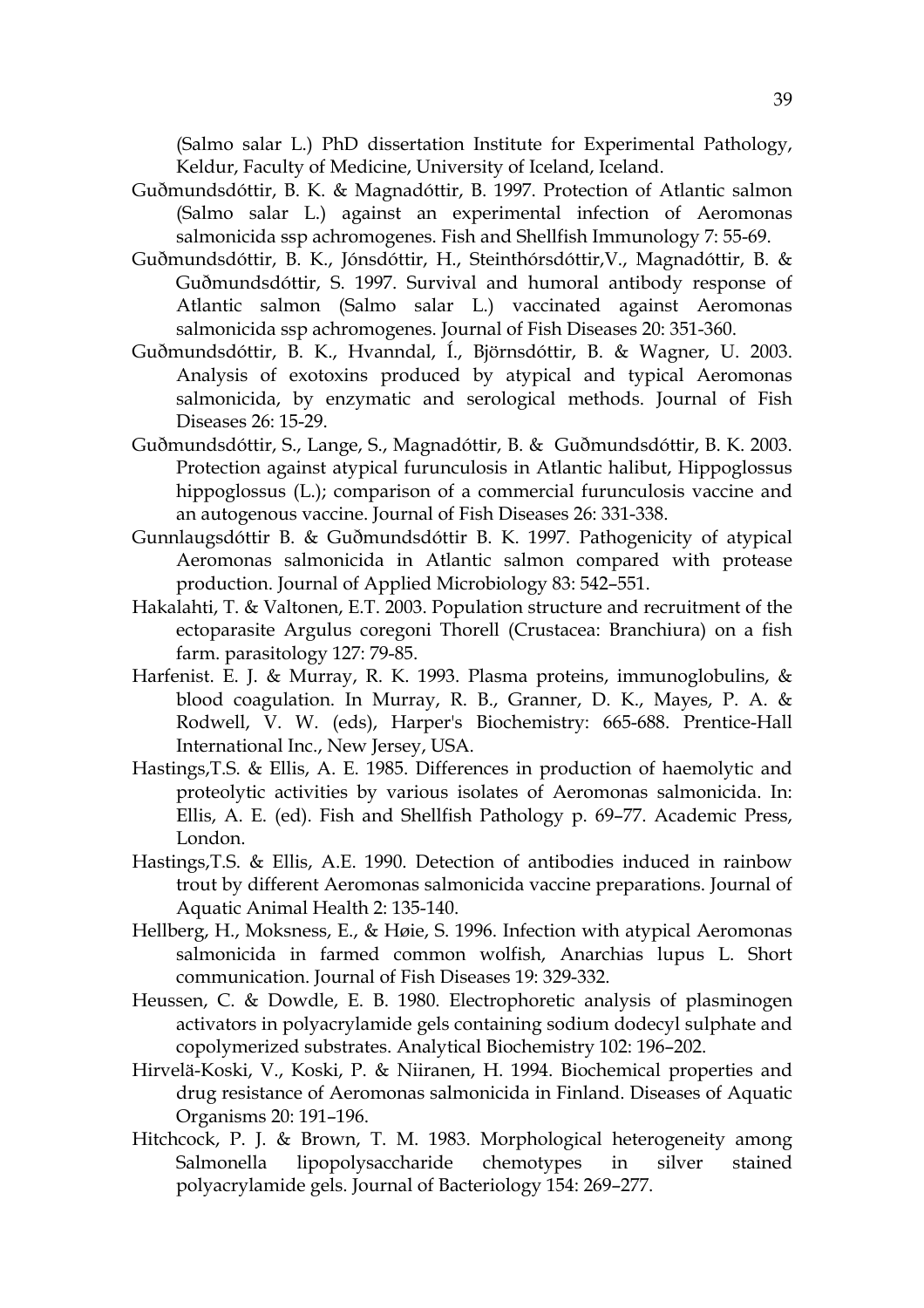- Hueck, C. J. 1998. Type III protein secretion system in bacterial pathogens of animals and plants. Microbiology and Molecular Biology Reviews 62(2): 379-433.
- Høie, S., Heum, M. & Thoresen, O. F. 1997. Evaluation of polymerase chain reaction-based assay for the detection of Aeromonas salmonicida ss salmonicida in Atlantic salmon Salmo salar. Diseases of Aquatic Organism 30: 27-35.
- Hänninen, M. L. & Hirvelä-Koski, V. 1997. Molecular and phenotypic methods for the characterisation of atypical Aeromonas salmonicida. Veterinary Microbiology 56: 147–158.
- Hänninen, M. L. & Hirvelä-Koski, V. 1999. Genetic diversity of atypical Aeromonas salmonicida studied by pulsed-field gel electrophoresis. Epidemiology and Infection 123: 299–307.
- Ingilæ, M., Arnesen, J. A., Lund, V. & Eggset, G. 2000. Vaccination of Atlantic halibut Hippoglossus hippoglossus L., and spotted wolfish Anarchas minor L., against atypical Aeromonas salmonicida. Aquaculture 183: 31- 44.
- Jannasch, H. W. & Jones G. E. 1959. Bacterial populations in sea water as determined by different methods of enumeration. Limnology and Oceanography 4: 128-139.
- Janeway, C. A., Travers, P., Walport, M. & Capra J. D. (eds) 1999. Immunobiology – the immune system in health and disease  $4<sup>th</sup>$  edn. Elsevier Science, New York.
- Jobling, M., Jørgensen, E. H., Arnesen, A.M., Ringø, E. 1993. Feeding, growth and environmental requirements of arctic char: a review of aquaculture potential. Aquac Int 1: 20-46.
- Johnson, L. 1980. The Arctic charr (Salvelinus alpinus). In: Balon E. K. (ed) Charrs, salmonid fishes of genus salvelinus 15-98. Dr W. Junk Publishers, The Hague, p 15-98.
- Joiner, K. A., Brown, E. J. & Frank, M. M. 1984. Complement and bacteria: chemistry and biology in host defence. Annual Review of Immunology 84: 461-491.
- Karvonen, A. Seppälä, O. & Valtonen, E. T. 2004 a). Eye fluke-induced cataract formation in fish: quantitative analysis using a ophtalmological microscope. Parasitology, in press.
- Karvonen, A. Hudson, P., Seppälä, O. & Valtonen, E. T. 2004 b). Transmission of a trematode parasite to individual hosts: relationships between acquired resistance and parasite aggregation. Parasitology Research 92: 183-188.
- Koski, P., Hirvelä-Koski, V. & Bernardet, J-F. 1993. Flexibacter columnaris infection in Arctic char (Salvelinus alpinus L.). First isolation in Finland. Bulletin of the European Association of Fish Pathologists 13: 66-69.
- Kuen, S.K., Ming, C. H. & Yap, S. F. 1993. Background noise in ELISA procedures. Influence of the pH of the coating buffer and correlations with serum IgM concentration. Journal of Immunological Methods 163: 277- 278.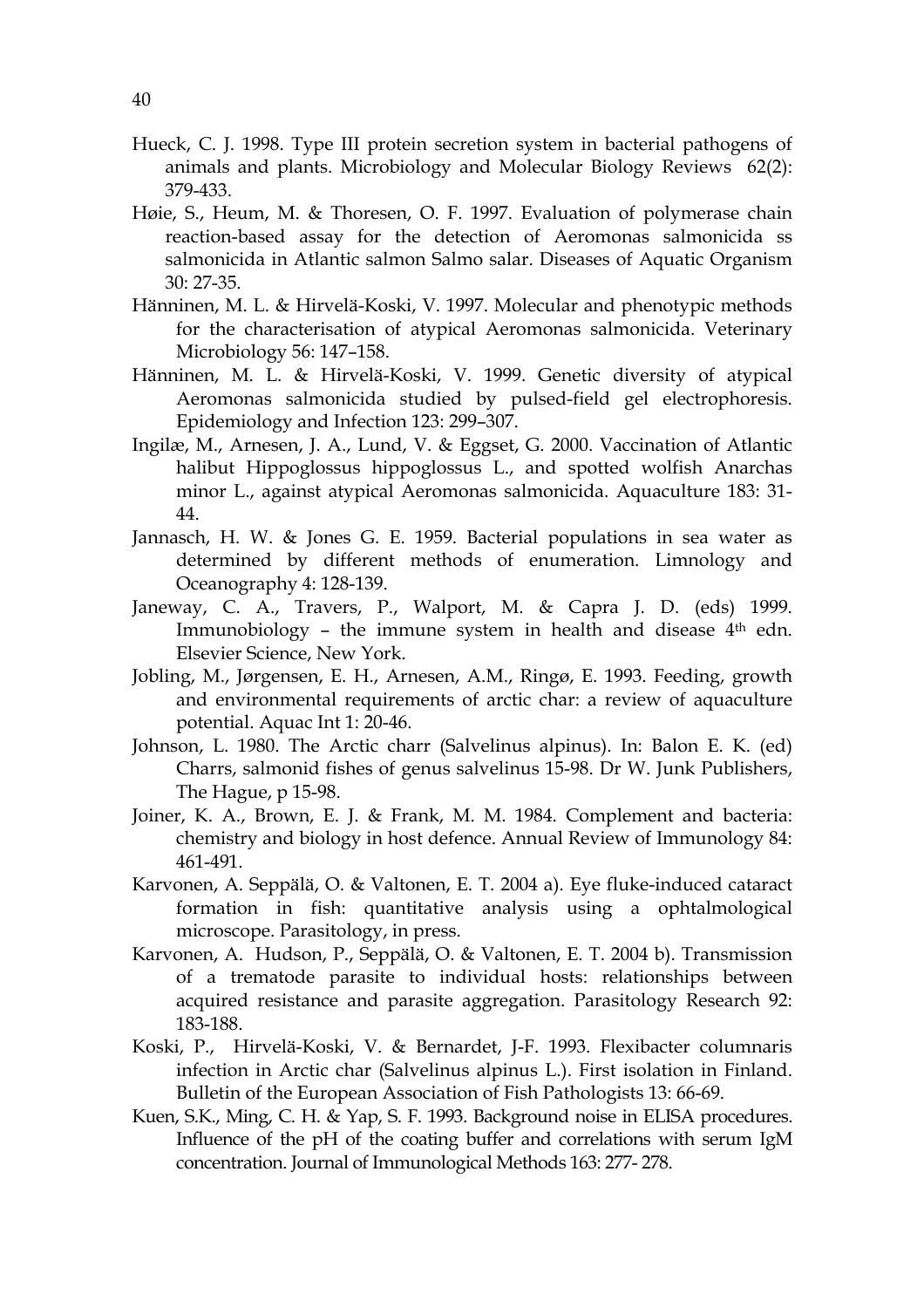- Lafferty, K. D. & Morris, A. K. 1996. Altered behavior of parasitized killifish increases susceptibility to predation by bird final hosts. Ecology 77: 1390- 1397.
- Laemmli, U. K. 1970. Cleveage of structural proteins during assembly of the head of the bacteriophage T4. Nature 227: 680–685.
- Lee, K. K. & Ellis , A. E. 1990. Glycerophospholipid: cholestrol acyltransferase complexed with LPS is a major lethal exotoxin and cytolysin of Aeromonas salmonicida: LPS stabilizes and enhances toxicity of the enzyme. Journal of Bacteriology 172: 5382–5393.
- Lee, C. A. 1997. Type III secretion systems: machines to deliver bacterial proteins into eukaryotic cells?. Trends in Microbiology 5(4): 148-156.
- Lie, Ø., Evensen, Ø., Sørensen, A. & Frøysadal, E. 1989. Study on lysozyme activity in some fish species. Diseases of Aquatic Organisms 6: 1-5.
- Lillehaug, A. 1991. Vaccination of Atlantic salmon (Salmo salar L.) against coldwater vibriosis - duration of protection and effect on growth rate. Aquaculture 92: 99-107.
- Lillehaug, A., Lunder, T. & Poppe, T. T. 1992. Field testing of adjuvanted furunculosis vaccines in Atlantic salmon, Salmo salar L. Journal of Fish Diseases 15: 485-496.
- Liu, P. V. 1957. Survey of hemolysin production among species of Pseudomonads. Journal of Bacteriology 74: 718–727.
- Lukinmaa, S., Schildt, R., Rinttilä, T. & Siitonen A. 1999. Salmonella Enteritidis phage types 1 and 4: phenol- and genotypic epidemiology of recent outbreaks in Finland. Journal of Clinical Microbiology 37(7): 2176-2182.
- Lund, V., Jørgensen, T., Holm, K. O. & Eggset, G. 1991. Humoral immune response in Atlantic salmon, Salmo salar L., to cellular and extracellular antigens of Aeromonas salmonicida. Journal of Fish Diseases 14(4): 443- 452.
- Lund, V., Arnesen, J. A. & Eggset, G. 2002. Vaccine development for atypical furunculosis in spotted wolfish Anarchichas minor O.: Comparison of efficacy of vaccines containing different strains of atypical Aeromonas salmonicida. Aquaculture 204: 33-44.
- Lyytikäinen T. 1998. Thermal biology of underyearling Lake Inari Arctic charr Salvelinus alpinus. Ph. D. thesis. University of Jyväskylä, Jyväskylä Biological Research Reports from the University of Jyväskylä.
- Macrina, F. L., Kopecko, D. J., Jones, K. R., Ayers, D. J. & McCoven, S. M. 1978. A multiple plasmid-containing Escherichia coli strain: Convenient source of size reference plasmid molecules. Plasmid 1: 417-420.
- Madetoja, J. Hänninen, M-L., Hirvelä-Koski, V., Dalsgaard, I. & Wiklund, T. 2001. Phenotypic and genotypic characterization of Flavobacterium psychrophilum from Finnish fish farms. Journal of Fish Diseases 24: 469-479.
- Magnadóttir, B. & Guðmundsdóttir, B. K. 1992. A comparison of total and specific immunoglobulin levels in healthy Atlantic salmon (Salmo salar L.) and in salmon naturally infected with Aeromonas salmonicida ssp. achromogenes. Veterinary Immunology and Immunopathology 32: 179- 189.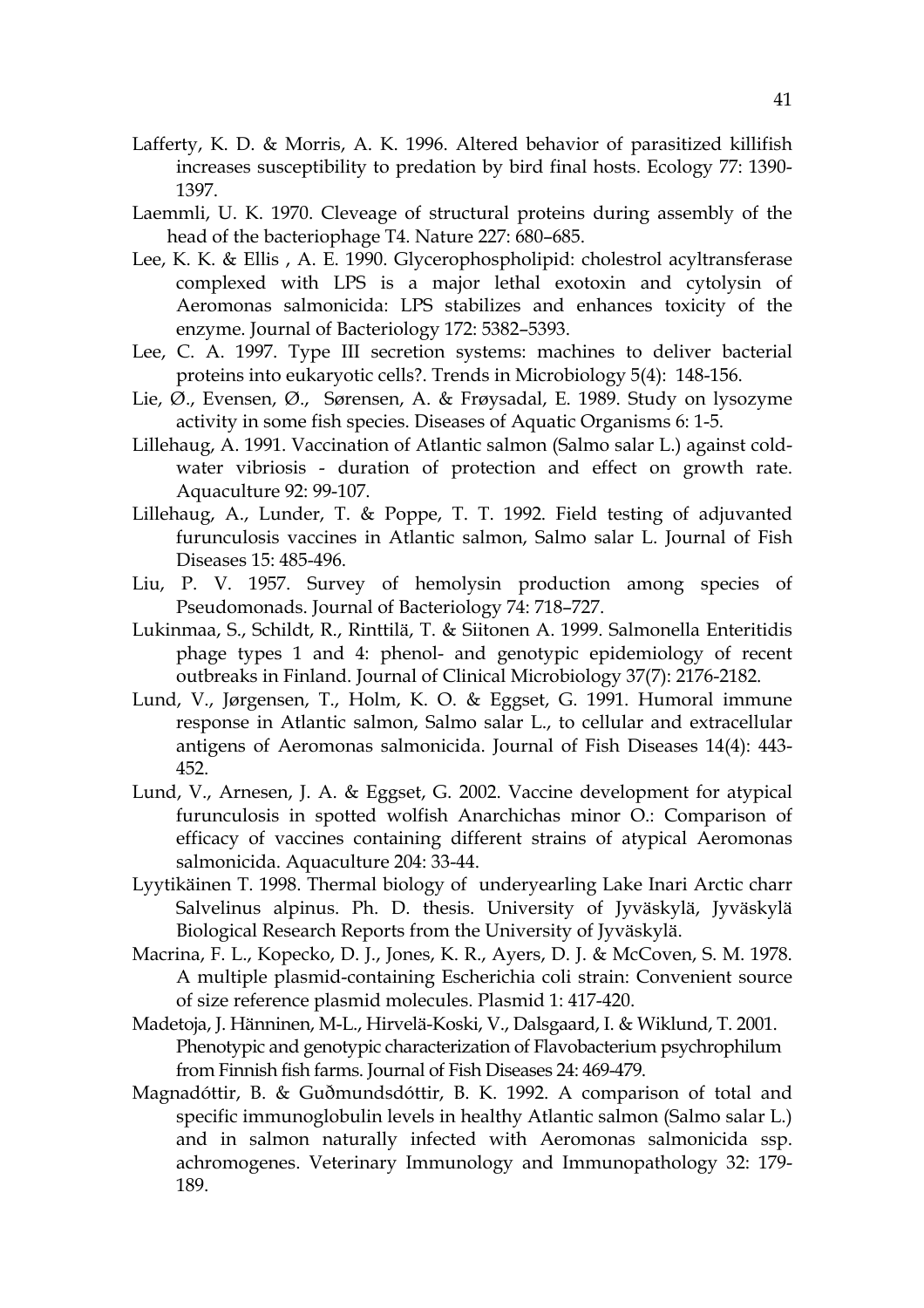- Magnadóttir, B., Guðmundsdóttir, S. & Guðmundsdóttir, B. K. 1995. Study of the humoral response of Atlantic salmon (Salmo salar L.), naturally infected with Aeromonas salmonicida ssp. achromogenes. Veterinary Immunology and Immunopathology 49: 127–142.
- Maurice, S., Hädge, D., Dekel, M., Friedman, A., Gertler, A. & Shoseyov, O. 1999. A-protein from achromogenic atypical Aeromonas salmonicida: molecular cloning, expression, purification, and characterization. Protein Expression and Purification 16: 396–404.
- Maurice, S., D., Dekel, M., Shoseyov, O. & Gertler, A. 2003. Cellulose beads bound to cellulose binding domain-fused recombinant proteins; an adjuvant system for parenteral vaccination of fish. Vaccine 21: 3200-3207.
- Merino, S., Albert, S. & Tomas, J. M. 1994. Aeromonas salmonicida resistance to complement-mediated killing. Infection and Immunity: 5483-5490.
- Midtlyng, P. J. 1997. Vaccinated fish welfare: protection versus side-effects. In: Gudding R, Lillehaug A, Midtlyng PJ, Brown F (eds) Fish Vaccinology. Developments in Biological Standardization 90: 371-379.
- Midtlyng, P. J., Lillehaug, A. 1998. Growth of Atlantic salmon Salmo salar after intraperitoneal administration of vaccines containing adjuvant. Diseases of Aquatic Organisms 32: 91-97.
- Midtlyng, P. J., Reitan, L. J. & Speilberg 1996. Experimental studies on the efficacy and side-effects of intraperitoneal vaccination of Atlantic salmon (Salmo salar L.) against furunculosis. Fish and Shellfish Immunology 6: 335-350.
- Miyata, M., Inglis, V. & Aoki, T. 1996. Rapid identification of Aeromonas salmonicida subspecies salmonicida by the polumerase chain reaction. Aquaculture 141: 13-24.
- Montgomery, D.C. 1997. Design and analysis of experiments. 4th edn. John Wiley & Sons, USA, p., 519-521.
- Niewiadomska, K. 1986. Verification of the life-cycles of Diplostomum spathaceum (Rudolphi 1891) and D. pseudospathaceum Niewiadomska 1984 (Trematoda, Diplostomidae). Systematic Parasitology 8: 23-31.
- O'hIci, B., Olivier, G., Powell, R. 2000. Genetic diversity of the fish pathogen Aeromonas salmonicida demonstrated by random amplified polymorphic DNA and pulsed field gel electrophoresis analyses. Diseases of Aquatic Organisms 39: 109-119.
- Olivier, G. 1990. Virulence of Aeromonas salmonicida: lack of relationship with phenotypic characteristics. Journal of Aquatic Animal Health 19: 119-127.
- Parry, R. M., Chandan, Jr R. C. & Shahani, K. M. 1965. A rapid and sensitive assay of muramidase. Proceedings of the Society for Experimental Biology and Medicine 119: 384-386.
- Pavan, M. E., Abbott, S.L., Zorzópulos, J. & Janda, J. M. 2000. Aeromonas salmonicida subsp. pectinolytica subsp nov., a new pectinase-positive subspecies isolated from a heavily polluted river. International Journal of Systemic and Evolutionary Microbiology 50: 1119-1124.
- Pedersen, K., Grisez, L., van Houdt, R., Tiainen, T., Ollevier, F. & Larsen, J. L. 1999. Extended serotyping scheme for Vibrio anguillarum with the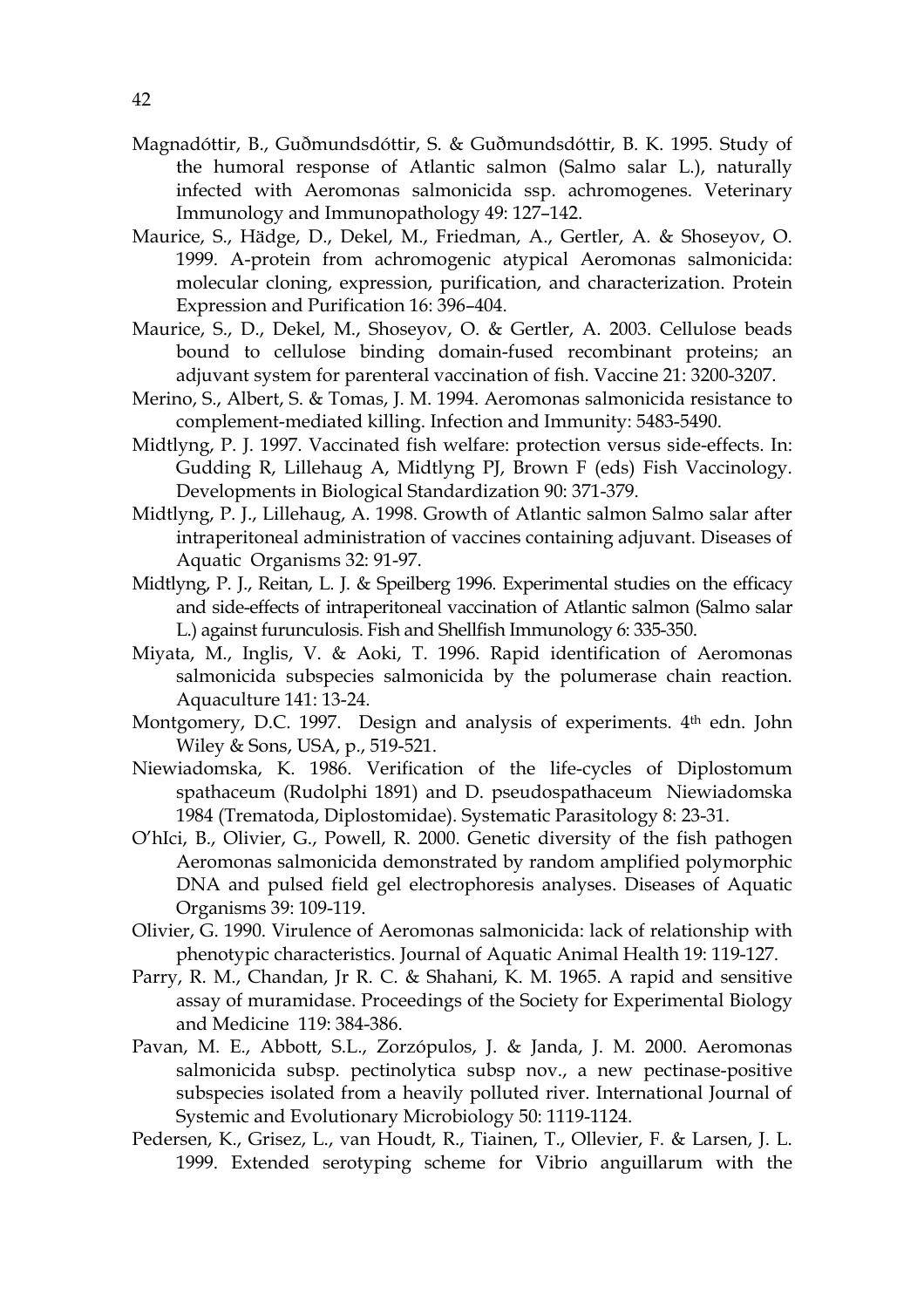definition and characterization of seven provisional O-serogroups. Current Microbiology 38: 183-189.

- Popoff, M. 1984. Genus III. Aeromonas Kluyver and van Niel 1936, 398AL. In: Krieg, N. R. & Holt, J. G. (eds) Bergey's manual of systematic bacteriology, Vol 1, p. 545–548. Williams and Wilkins, Baltimore.
- Pylkkö P. 1993. The effect of feeding and rearing density on the susceptibility to ASA-disease of grayling (Thymallus thymallus L.) and Arctic charr (Salvelinus alpinus L.). Kalatutkimuksia-Fiskundersökningar 74. Finnish Game and Fisheries Research Institute, (abstract in English).
- Reid, B. M., Porter, R. R. 1981. The proteolytic activation systems of complement. Annual Review of Biochemistry 50: 433-464.
- Rintamäki-Kinnunen, P. & Valtonen, E. T. 1996. Finnish salmon resistant to Gyrodactylus salaris: a long term study at fish farms. International Journal for Parasitology 26: 723-732.
- Rintamäki-Kinnunen, P. & Valtonen, E. T. 1997. Epizootiology of protozoans in farmed salmonids at northern latitudes. International Journal for Parasitology 27: 89-99.
- Rintamäki-Kinnunen, P. 1997. Parasitic and bacterial diseases at salmonid fish farms in northern Finland. Ph.D. thesis, University of Oulu, Oulu
- Rintamäki, P. & Koski, P. 1987. Outbreaks of furunculosis in northern Finland. In Stenmark A & Malmberg G (eds) Parasites and Diseases in natural waters and aquaculture in Nordic countries. Naturhistoriska Riksmuseet, Stockholm, p. 121-128.
- Rintamäki, P. & Valtonen, E. T. 1991. Aeromonas salmonicida in Finland: pathological problems associated with atypical and typical strains. Journal of Fish Diseases 14: 323–331.
- Rockey, D. D., Dunghan, C. F., Lunder, T. & Rohovec, J. S. 1991. Monoclonal antibodies against Aeromonas salmonicida lipopolysaccharide identify differences among strains. Diseases of Aquatic Organisms 10: 115-120.
- Roitt, I. 1994. Essential immunology, 8th edn Blackwell Science, Paris
- Saarnisto, M., Grönlund, M. & Ekman, I. 1995. Lateglacial of Lake Oneega Contribution to the history of the eastern Baltic basin. Quaternary International 27: 111-120.
- Saarnisto, M. & Saarinen, T. 2001. Deglaciation chronology of the Scandinavian Ice Sheet from east Lake Onega to the Salpauselkä end moraines. Global and Planetary Change 31: 387-405.
- Salmond, G. P. & Reeves, P. J. 1993. membrane traffic wardens and protein secretion in gram-negative bacteria. Trends in Biochemical Sciences 18(1): 7-12.
- Sambrook, J., Fritsch, E. F. & Maniatis, T. 1989. Molecular Cloning: A Laboratory Manual, (2nd ed.), . Cold Spring Harbour Press, Cold Spring Harbour, NY.
- Sheeran, B. & Smith, P. R. 1981. A second extracellular proteolytic activity associated with the fish pathogen Aeromonas salmonicida. FEMS Microbiology Letters 11: 73–76.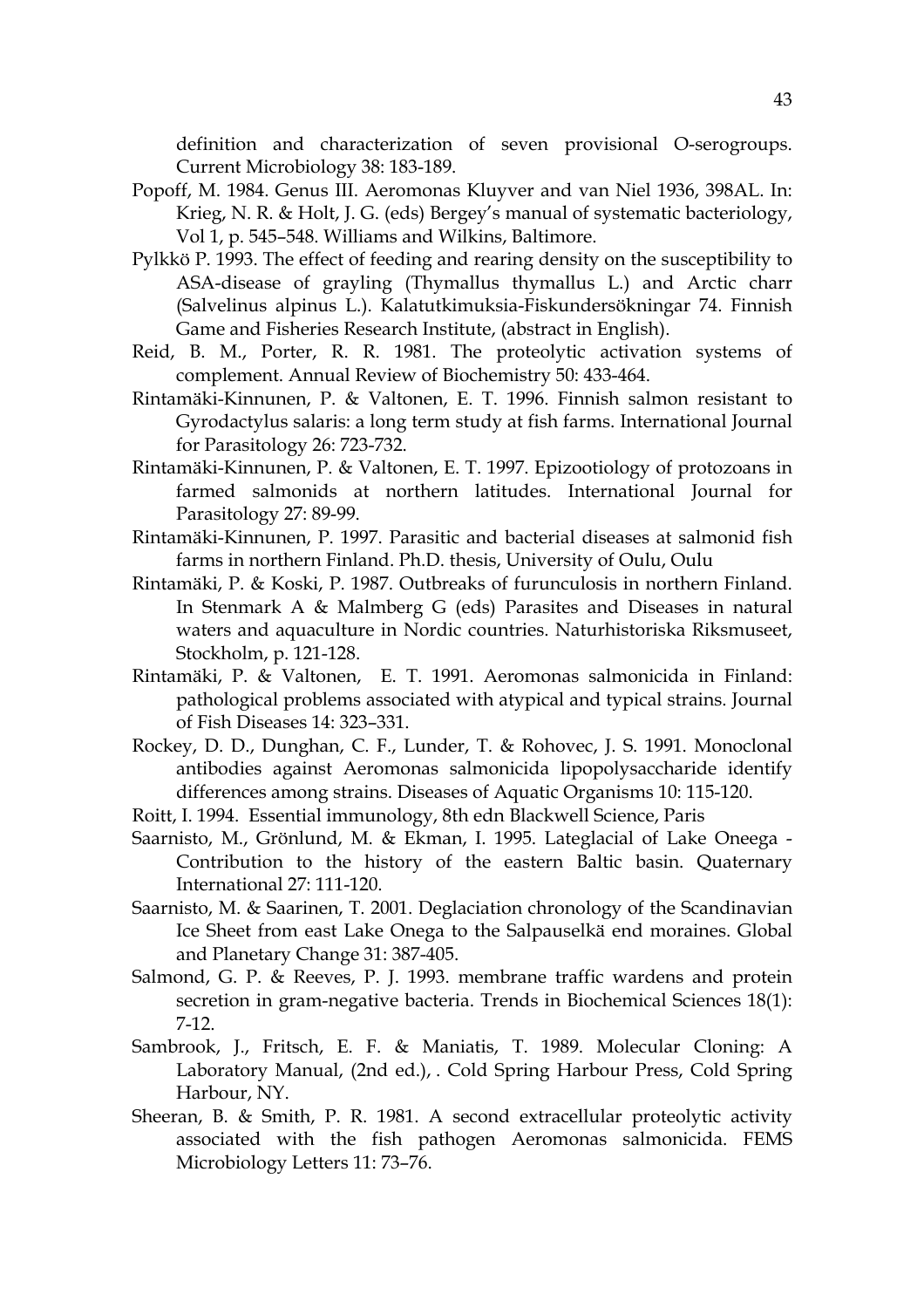- Sorensen, K. & Brodbeck, U. 1986. Assessment of coating-efficiency in ELISA plates by direct protein determination. Journal of Immunological Methods 95: 291-293.
- Sørum, H., Holstad, G., Lunder, T. & Håstein, T. 2000. Grouping by plasmid profiles of atypical Aeromonas salmonicida isolated from fish, with special reference to salmonid fish. Diseases of Aquatic Organisms 41: 159–171.
- Sørum, H. & Damsgard, B. 2004. Effect of anaesthetisation and vaccination on feed intake and growth in Atlantic salmon (Salmo salar L.). Aquaculture 1- 4: 333–341.
- Stuber, K., Burr, S. E., Braun, M., Wahli, T. & Frey, J. 2003. Type III secretion genes in Aeromonas salmonicida subsp. Salmonicida are located on a large thermolabile virulence plasmids. Journal of Clinical Microbiology (41)8: 3854-3856.
- Svendsen, Y. S. & Bøgwald, J. 1997. Influence of artificial wound and non-intact mucus layer on mortality of Atlantic salmon Salmo salar L. following a bath challenge with Vibrio anguillarum and aeromonas salmonicida. Fish and Shellfish Immunology 7(5): 317-325.
- Swift, D. R. 1964. The effect of temperature and oxygen on the growth rate of the Windemere char Salvelinus alpinus willughbii. Comparative Biochemistry and Physiology 12: 179-183.
- SYSTAT 1997. SYSTAT® 7.0 for Windows: statistics, SPSS Inc., Chicago
- Tiirola, M. A., Suvilampi, J. E., Kulomaa, M. S. & Rintala, J. A. 2003. Microbial diversity in a thermophilic aerobic biofilm process: analysis by length heterogeneity PCR (LH-PCR). Water Research 37: 2259-2268.
- Threlfall, E. J., Rowe, B., Ferguson, J. L. & Ward, L. R. 1986. Characterization of plasmids conferring resistance to gentamycin and ampramycin in strains of Salmonella typhimurium definitive type 204c isolated in Britain. Journal of Hygiene 97: 419-426.
- Thuvander, A., Hongslo, T., Janson, J. & Sundquist, B. 1987. Duration of protective immunity and antibody titres measured by ELISA after vaccination of rainbow trout, Salmo gairdneri Richardson, against vibriosis. Journal of Fish Diseases 10: 479-486.
- Thuvander, A., Wichard, U. P. & Reitan, L. J. 1993. Humoral antibody response of brown trout Salmo trutta vaccinated against furunculosis. Diseases of Aquatic Organisms 17: 17-23.
- Valtonen, E. T., Rintamäki, P. & Koskivaara, M. 1992. Occurrence and pathogenicity of Yersinia ruckeri at fish farms in northern and central Finland. Journal of Fish Diseases 15: 163-171.
- Valtonen, E. T. & Gibson, D. I. 1997. Aspects of the biology of diplostomid metacercarial (Digenea) populations occurring in fishes in different localities of northern Finland. Annales Zoologie Fennici 34: 47-59.
- Valtonen, E. T., Holmes, J. C. & Koskivaara, M. 1997. Eutrophicatio, pollution and fragmentation: effects on parasite communities in roach (Rutilus rutilus) and perch (Perca fluviatilis) in four lakes in central Finland. Canadian Journal of Fisheries and Aquatic Sciences 54: 572-585.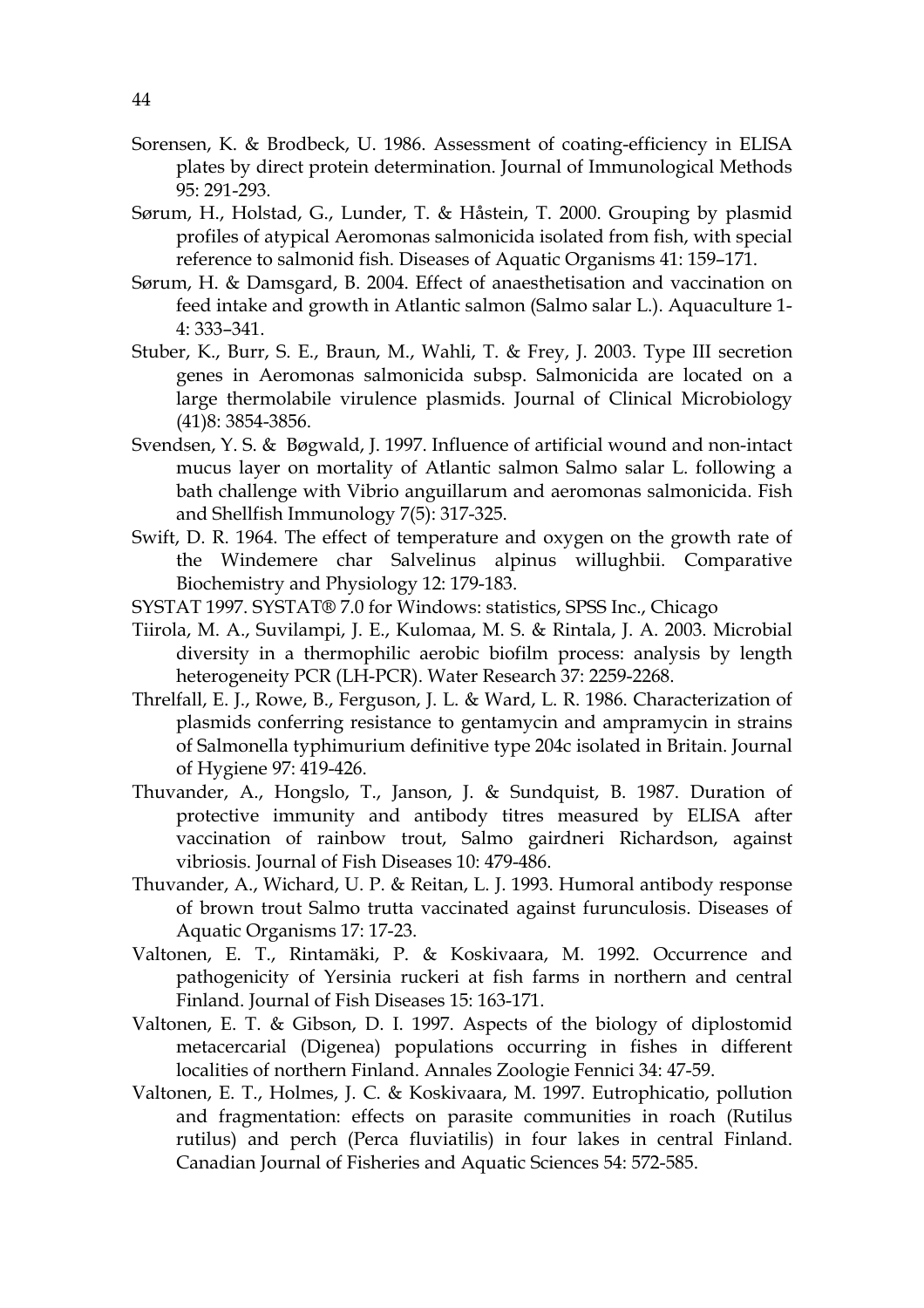- Valtonen, E. T., Holmes, J. C., Aronen, J. & Rautalahti, I. 2003. Parasite communities as indicators of recovery from pollution: parasites of roach (Rutilus rutilus) and perch (Perca fluviatilis) in Central Finland. Parasitology 126: S43-S52.
- Whitby, P. W., Landon, M. & Coleman, G. 1992 a). The cloning and nucleotide sequence of the serine protease gene (aspA) of Aeromonas salmonicida ssp. salmonicida. FEMS Microbiology Letters 99: 65–72.
- Whitby, P. W., Delany, S. G., Coleman, G. & Munro, A. L. S. 1992 b). The occurrence of 70-kDa serine protease gene in typical and atypical strains of Aeromonas salmonicid. Journal of Fish Diseases 15: 529-535.
- Whittington, R. J., Djordjevic, S. P., Carson, J. & Callinan, R. B. 1995. Restriction endonuclease analysis of atypical Aeromonas salmonicida isolates from goldfish Carassius auratus, silver perch Bidyanus bidyanus, and greenback flounder Rhombosolea tapirina in Australia. Diseases of Aquatic Organisms 22: 185-191.
- Wiklund, T. & Lönnström, L. 1994. Occurrence of Pseudomonas anguilliseptica in Finnish fish farms during 1986-1991. Aquaculture 126: 211-217.
- Wiklund, T., Kaas, K., Lönnström, L. & Dalsgaard, I. 1994. Isolation of Cytophaga psychrophila (Flexibacter psychrophilus) from wild and farmed rainbow trout (Onchorhynchus mykiss) in Finland. Bulletin of the European Association of Fish Pathologists 14: 44-46.
- Wiklund, T. & Dalsgaard, I. 1998. Occurrence and significance of a atypical Aeromonas salmonicida in non-salmonid and salmonid fish species: a review. Diseases of Aquatic Organisms 32: 49–69.
- Wiklund, T., Tabolina, I. & Bezgachina, T. V. 1999. Recovery of atypical Aeromonas salmonicida from ulcerated fish from Baltic Sea – short communication 56: 175-179.
- Yano, T. 1992. Assays of hemolytic complement activity. In: Stolen, J.S., Fletcher, T.C., Anderson, D.P., Kaatari, S.L. & Rowley, A.F. (eds), Techniques in Fish Immunology 2: 131-141. SOS Publications, USA.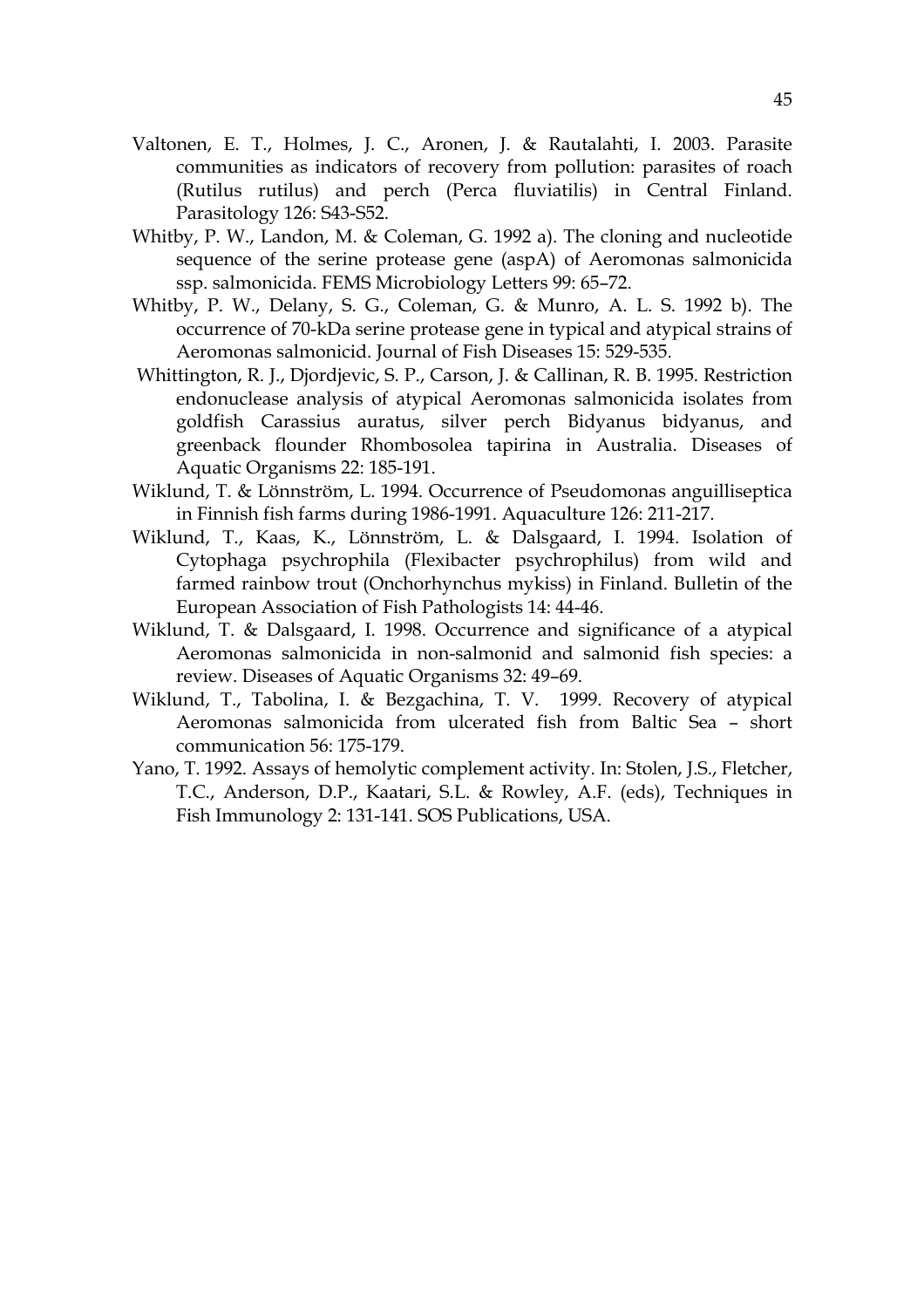| TABLE 1. Aeromonas samonicida strains analyzed in the studies. The original paper is |  |  |  |  |  |
|--------------------------------------------------------------------------------------|--|--|--|--|--|
| referred by Roman numerals. The isolates used in challenge experiments are           |  |  |  |  |  |
| shown in bold.                                                                       |  |  |  |  |  |

| <b>Atypical AS</b>                        |                                         |                          |              |                                       |    |                                          |  |
|-------------------------------------------|-----------------------------------------|--------------------------|--------------|---------------------------------------|----|------------------------------------------|--|
| non-pigm.producing<br>Research<br>Year of |                                         |                          |              |                                       |    |                                          |  |
| number                                    | <b>Fish species</b>                     | Location                 |              | isolation Farmed/Wild paper Reference |    |                                          |  |
| 8                                         | Thymallus thymallus                     | Vuoksi                   | 1989         | F                                     |    | I, IV EELA, Kuopio                       |  |
| 9                                         | <b>Thymallus thymallus</b>              | Vuoksi                   | 1989         | F                                     |    | I, IV EELA, Kuopio                       |  |
| 111                                       | Thymallus thymallus                     | Vuoksi                   | 1991         | F                                     |    | I, IV EELA, Kuopio                       |  |
| 113                                       | Thymallus thymallus                     | Vuoksi                   | 1992         | F                                     |    | I, IV EELA, Kuopio                       |  |
| 115                                       | Thymallus thymallus                     | Vuoksi                   | 1992         | F                                     | IV | EELA, Kuopio                             |  |
| 117                                       | Thymallus thymallus                     | Vuoksi                   | 1992         | F                                     |    | I, IV EELA, Kuopio                       |  |
| 127                                       | Thymallus thymallus                     | Vuoksi                   | 1993         | F                                     |    | I, IV EELA, Kuopio                       |  |
| 150                                       | Thymallus thymallus                     | Vuoksi                   | 1994         | F                                     | IV | EELA, Kuopio                             |  |
| 153                                       | Thymallus thymallus                     | Vuoksi                   | 1994         | F                                     | IV | EELA, Kuopio                             |  |
| 156                                       | Thymallus thymallus                     | Vuoksi                   | 1994         | F                                     |    | I, IV EELA, Kuopio                       |  |
| 200                                       | Thymallus thymallus                     | Vuoksi                   | 1995         | F                                     | IV | EELA, Kuopio                             |  |
| 205                                       | Thymallus thymallus                     | Vuoksi                   | 1995         | F                                     |    | I, IV EELA, Kuopio                       |  |
| 7                                         | Salvelinus alpinus                      | Vuoksi                   | 1988         | F                                     |    | I, IV EELA, Kuopio                       |  |
| 112                                       | Salvelinus alpinus                      | Vuoksi                   | 1992         | F                                     | IV | EELA, Kuopio                             |  |
| 116                                       | Salvelinus alpinus                      | Jänisjoki                | 1992         | F                                     |    | I, IV EELA, Kuopio                       |  |
| 128                                       | Salvelinus alpinus                      | Vuoksi                   | un           | F                                     | IV | EELA, Kuopio                             |  |
| 143                                       | Salvelinus alpinus                      | Vuoksi                   | 1994         | F                                     | IV | EELA, Kuopio                             |  |
| 154                                       | Salvelinus alpinus                      | Vuoksi                   | 1994         | F                                     |    | I, IV EELA, Kuopio                       |  |
| 206                                       | Salvelinus alpinus                      | Vuoksi                   | 1995         | F                                     |    | I, IV EELA, Kuopio                       |  |
| 203                                       | Salvelinus alpinus                      | Vuoksi                   | 1995         | F                                     |    | I, IV EELA, Kuopio                       |  |
| 121                                       | Coregonus albula                        | Vuoksi                   | un           | F                                     | IV | EELA, Kuopio                             |  |
| 125                                       | Coregonus albula                        | Vuoksi                   | 1993         | F                                     |    | I, IV EELA, Kuopio                       |  |
| 129                                       | Thymallus thymallus                     | Vuoksi                   | 1993         | F                                     |    | I, IV EELA, Kuopio                       |  |
| 2                                         | Rutilus rutilus                         | Vuoksi                   | 1988         | Wild                                  |    | I, IV EELA, Kuopio                       |  |
| 6                                         | Leucius leucius                         | Vuoksi                   | 1988         | Wild                                  |    | I, IV EELA, Kuopio                       |  |
| 114                                       | Rutilus rutilus                         | Vuoksi                   | 1992         | Wild                                  |    | I, IV EELA, Kuopio                       |  |
| 130                                       | Rutilus rutilus                         | Vuoksi                   | 1993         | Wild                                  |    | I, IV EELA, Kuopio                       |  |
| 131                                       | Rutilus rutilus                         | Vuoksi                   | 1993         | Wild                                  |    | I, IV EELA, Kuopio                       |  |
| 1                                         | Thymallus thymallus                     | Kymijoki                 | 1990         | F                                     |    | I, IV EELA, Kuopio                       |  |
| 118                                       | Thymallus thymallus                     | Kymijoki                 | 1992         | F                                     |    | I, IV EELA, Kuopio                       |  |
| 129                                       | Thymallus thymallus                     | Kymijoki                 | 1993         | F                                     | IV | EELA, Kuopio                             |  |
| 132                                       | Thymallus thymallus                     | Kymijoki                 | 1993         | F                                     |    | I, IV EELA, Kuopio                       |  |
| 155                                       | Thymallus thymallus                     | Kymijoki                 | 1994         | F                                     |    | I, IV EELA, Kuopio                       |  |
| 157                                       | Thymallus thymallus                     | Kymijoki                 | 1994         | F                                     | IV | EELA, Kuopio                             |  |
| 211                                       | <b>Thymallus thymallus</b>              | Kymijoki                 | 1995         | F                                     | п  | <b>EELA, Kuopio</b>                      |  |
| 201                                       | Thymallus thymallus                     | Kymijoki                 | 1995         | F                                     |    | I, IV EELA, Kuopio                       |  |
| 16                                        | Salvelinus alpinus                      | Kymijoki                 | un           | F                                     | IV | EELA, Kuopio                             |  |
| 122                                       | Salvelinus fontinalis                   | Kymijoki                 | un           | F                                     | IV | EELA, Kuopio                             |  |
| 15                                        | Onchorhynchus mykiss                    | Kymijoki                 | 1988         | F                                     |    | I, IV EELA, Kuopio                       |  |
| 60                                        | Onchorhynchus mykiss                    | Kymijoki                 | 1988         | F                                     |    | I, IV EELA, Kuopio                       |  |
| 61                                        | Onchorhynchus mykiss<br>Rutilus rutilus | Kymijoki                 | 1988         | F<br>Wild                             |    | I, IV EELA, Kuopio                       |  |
| 100<br>44                                 | Salmo trutta f. fario                   | Kymijoki<br>Kokemäenjoki | 1988<br>1988 | F                                     |    | I, IV EELA, Kuopio<br>I, IV EELA, Kuopio |  |
| 64                                        | Salmo trutta f. lacustris               | Kokemäenjoki             | 1988         | F                                     |    | I, IV EELA, Kuopio                       |  |
| 20                                        | Salmo trutta m. lacustris Oulunjoki     |                          |              | F                                     | IV | EELA, Kuopio                             |  |
| 26                                        | Onchorhynchus mykiss                    | lijoki                   | un<br>1988   | F                                     |    | I, IV EELA, Kuopio                       |  |
| 31                                        | Rutilus rutilus                         | Kemijoki                 | 1988         | Wild                                  |    | I, IV EELA, Kuopio                       |  |
| 29                                        | Salmo trutta m. lacustris Oulunjoki     |                          | un           | F                                     | 1V | EELA, Kuopio                             |  |
| 63                                        | Onchorhynchus mykiss                    | Baltic sea               | un           | F                                     | IV | EELA, Kuopio                             |  |
| 181                                       | Salvelinus alpinus                      | Sweden                   | 1991         | unknown                               |    | I, IV SVA, Sweden                        |  |
| 182                                       | Salvelinus alpinus                      | Sweden                   | un           | unknown                               | IV | SVA, Sweden                              |  |
| 183                                       | Salvelinus alpinus                      | Sweden                   | 1994         | unknown                               |    | I, IV SVA, Sweden                        |  |
| 186                                       | Salvelinus alpinus                      | Sweden                   | 1988         | unknown                               |    | I, IV SVA, Sweden                        |  |
| 189                                       | Salvelinus alpinus                      | Sweden                   | 1992         | unknown                               |    | I, IV SVA, Sweden                        |  |
| 196                                       | Salvelinus alpinus                      | Sweden                   | 1985         | unknown                               |    | I, IV SVA, Sweden                        |  |
|                                           |                                         |                          |              |                                       |    |                                          |  |